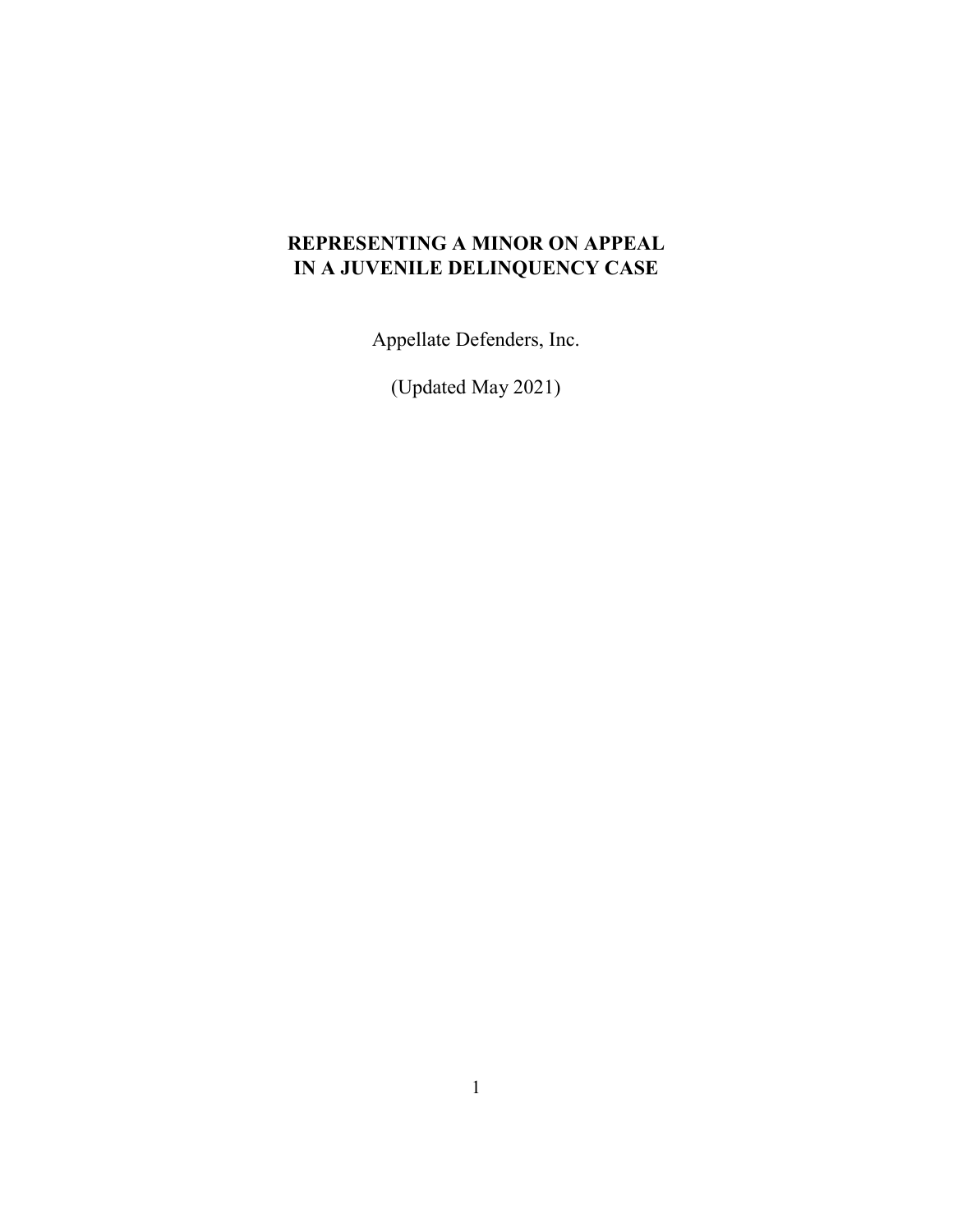# **TABLE OF CONTENTS**

| I.   |                |                  |                                                     |  |  |  |
|------|----------------|------------------|-----------------------------------------------------|--|--|--|
| II.  |                |                  |                                                     |  |  |  |
| III. |                |                  |                                                     |  |  |  |
|      | $\mathsf{A}$ . |                  |                                                     |  |  |  |
|      | <b>B.</b>      |                  |                                                     |  |  |  |
|      | $\mathbf{C}$ . |                  |                                                     |  |  |  |
| IV.  |                |                  |                                                     |  |  |  |
| V.   |                |                  |                                                     |  |  |  |
| VI.  |                |                  |                                                     |  |  |  |
| VII. |                |                  |                                                     |  |  |  |
|      | A.             |                  |                                                     |  |  |  |
|      |                | 1.               |                                                     |  |  |  |
|      |                | 2.               |                                                     |  |  |  |
|      |                | 3.               |                                                     |  |  |  |
|      |                | $\overline{4}$ . |                                                     |  |  |  |
|      |                | 5.               |                                                     |  |  |  |
|      |                | 6.               | Confessions / Statements to Police  19              |  |  |  |
|      |                | 7.               | Statements Made to Expert Psychologists  21         |  |  |  |
|      |                | 8.               | Miscellaneous Issues Regarding Offense Allegations  |  |  |  |
|      |                |                  |                                                     |  |  |  |
|      |                | 9.               |                                                     |  |  |  |
|      | <b>B.</b>      |                  |                                                     |  |  |  |
|      |                | 1.               |                                                     |  |  |  |
|      |                | 2.               |                                                     |  |  |  |
|      |                | 3.               |                                                     |  |  |  |
|      |                | 4.               | Findings Required Before a Minor Can be Committed   |  |  |  |
|      |                |                  |                                                     |  |  |  |
|      |                | 5.               |                                                     |  |  |  |
|      |                | 6.               |                                                     |  |  |  |
|      |                | 7.               | Calculation of Maximum Length of Confinement 30     |  |  |  |
|      |                | 8.               | Sex Offender Registration for Juvenile Offenses  33 |  |  |  |
|      |                | 9.               |                                                     |  |  |  |
|      |                | 10.              |                                                     |  |  |  |
|      |                | 11.              |                                                     |  |  |  |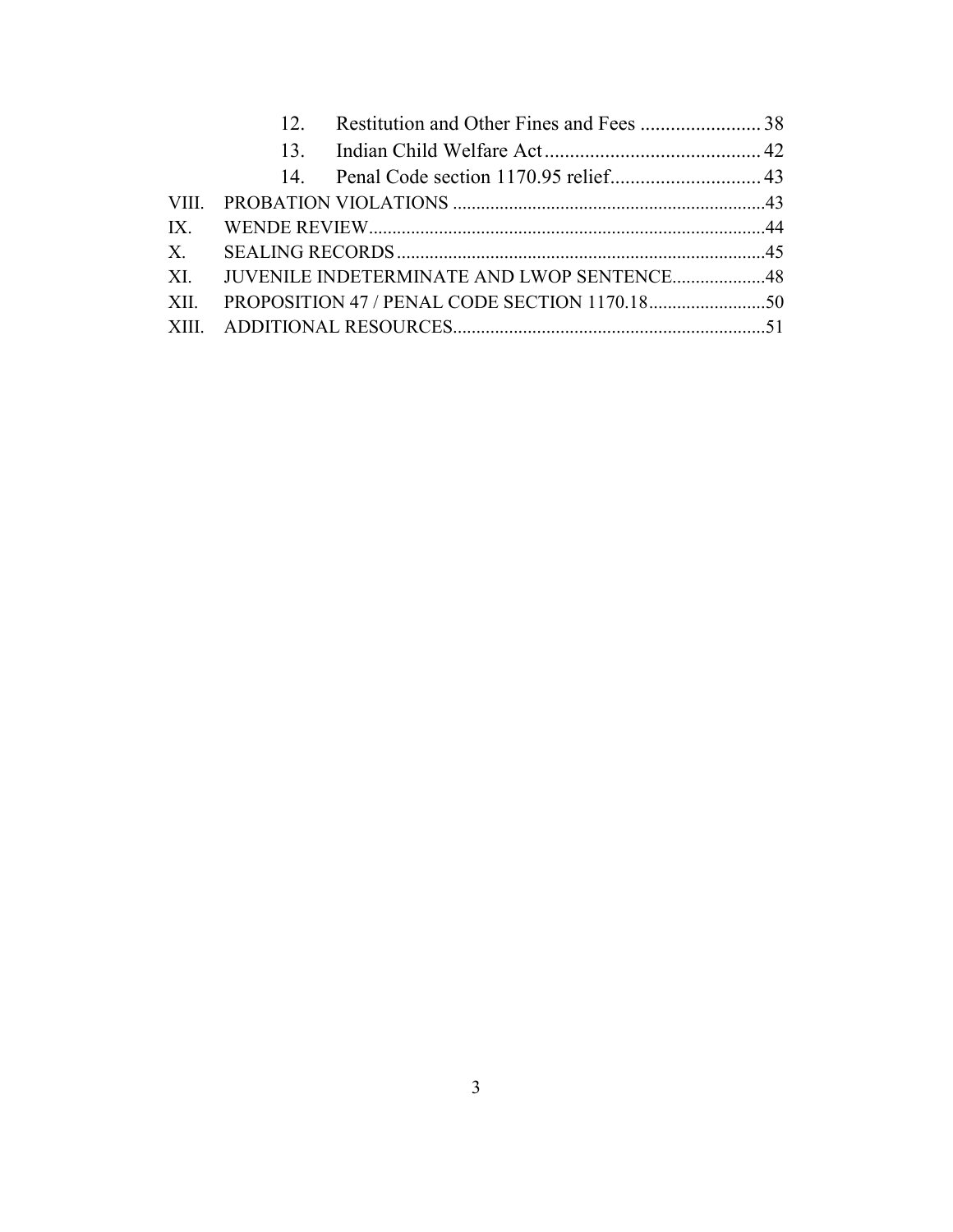## **REPRESENTING A MINOR ON APPEAL IN A JUVENILE DELINQUENCY CASE**

The purpose of this article is to provide some basics of juvenile delinquency appeals, with particular emphasis on the differences between juvenile delinquency appeals and criminal appeals in adult cases. The article is not meant to be all-inclusive  $-$  it is a starting point. Appointed counsel will need to research the pertinent cases and statutory provisions as they are subject to change.

*Update:* The Juvenile Justice Realignment Act, Senate Bill No. 823 ("SB 823"), which took effect September 30, 2020, sets timelines and conditions for the closure of the Department of Juvenile Justice (DJJ). Among other things, the bill provides county funding for the care of the DJJ population, the establishment of a state-level Office of Youth and Community Restoration (OYCR) to be operational July 1, 2021, and changes the ages and provisions for court jurisdiction and local custody. While this article covers the bill's major changes, counsel with clients potentially affected by this new legislation should consult the bill for more details. See also Pacific Juvenile Defense Council at [pjdc.org](file://AD01/DATA/VOL1/WORD/Website/Juvenile%20Appeals/Juvenile%20Delinquency/pjdc.org) for resources and support.

### **I. TERMINOLOGY**

Use the correct terminology for the juvenile delinquency system in your briefing, rather than the comparable criminal case language. (See, e.g., *In re Robert W.* (1991) 228 Cal.App.3d 32, 34 [criticizing appellate counsel, among others, for discussing minor's "sentencing," because minors are not "sentenced"; such treatment blends and blurs the criminal justice system and the juvenile delinquency system].)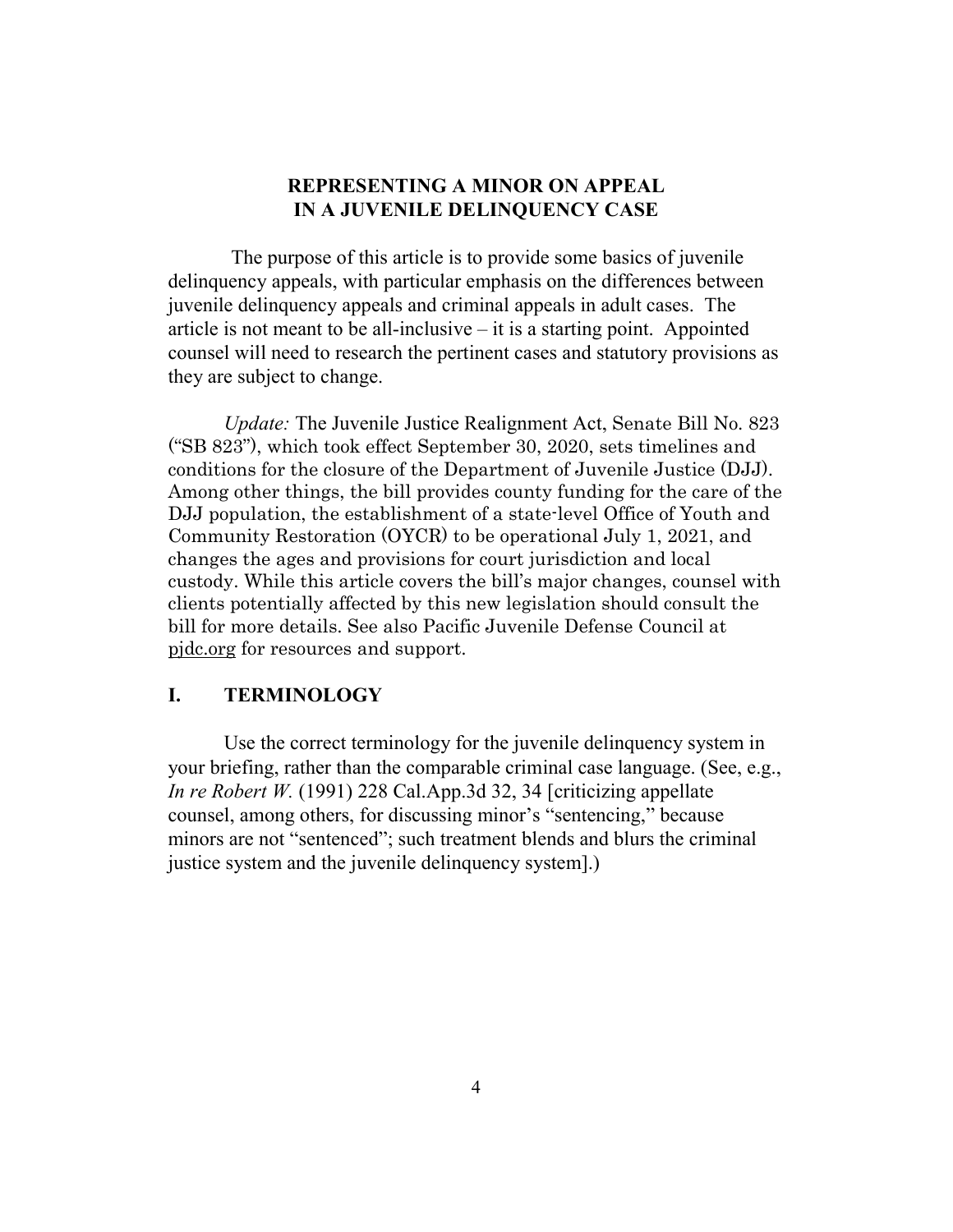| Criminal Case              | Juvenile Delinquency Case     |
|----------------------------|-------------------------------|
| Complaint or information   | Petition                      |
| Trial                      | Adjudication                  |
| Conviction                 | True finding                  |
| Guilty plea                | Admission                     |
| Sentencing                 | Disposition                   |
| Sentence (to state prison) | Confine/Commit (to DJF/DJJ)   |
| Total sentence             | Maximum length of confinement |
| Defendant                  | Minor                         |
| Charge/Charged             | Allegation/Alleged            |

### **II. GENERAL BACKGROUND**

The juvenile delinquency system is concerned with providing care, treatment, and guidance consistent with both public safety and the minor's best interest. (Welf. & Inst. Code<sup>[1](#page-4-0)</sup>,  $\S$  202, subd. (b).) The purpose of the juvenile justice system is to rehabilitate minors. (*In re Julian R.* (2009) 47 Cal.4th 487, 496.) Minors are persons under the age of 18 years. (§ 602, subd. (a).)

Where the minor is alleged to have violated a law, the district attorney files a petition pursuant to section 602. (§ 650, subd. (c); Cal. Rules of Court, rule 5.520(b)(3).) Minors who are found to come within the jurisdiction of the court are declared wards of the court.<sup>[2](#page-4-1)</sup> A "juvenile" court" is a separate, civil division of the superior court.  $(\S$  246.) Minors can be wards of the court under section 602 for violations of both state and federal law. (*In re Jose C*. (2009) 45 Cal.4th 534, 541-542.) Most appeals deal with section 602. Where the minor is alleged to be habitually disobedient, truant, or beyond parental control, a petition is filed by the probation officer under section 601. (§ 650, subd. (a); Cal. Rules of Court, rule 5.520(b)(2).)

<span id="page-4-0"></span><sup>&</sup>lt;sup>1</sup> All further statutory references are to the Welfare and Institutions Code unless otherwise indicated.

<span id="page-4-1"></span> $2$  This is different from the other half of the juvenile court, the juvenile *dependency* system, which provides protection to children who suffered or are at risk of suffering serious abuse or neglect. (§ 300 et seq.) Such minors are declared dependents of the court.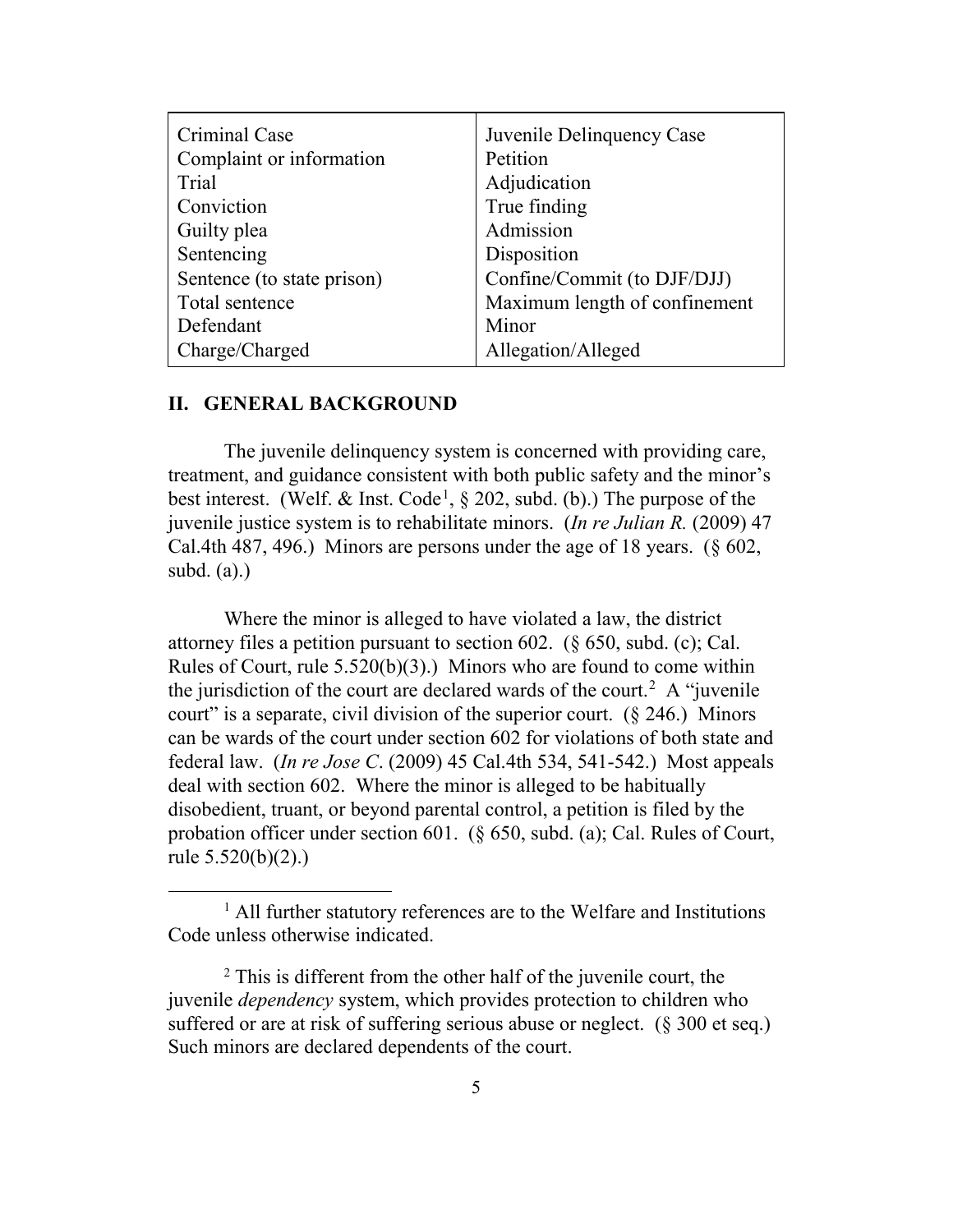In some cases, a minor in the dependency system commits a crime. Where this dual-jurisdiction situation arises, the juvenile court is expected to initially determine in which system the minor's needs will best be met based on a joint protocol from the probation and welfare departments, pursuant to section 241.1. Where such procedures are not followed (*In re Joey G.* (2012) 206 Cal.App.4th 343, 348-349; *In re Marcus G.* (1999) 73 Cal.App.4th 1008, 1012-1013) or where the required assessment report is inadequate (*In re R.G.* (2017) 18 Cal.App.5th 273), an issue may exist for the appeal.

Successive petitions against a minor are filed under a single case number for practical reasons. It allows the court to keep track of a minor's progress (or lack thereof), to determine whether ordered rehabilitative programs are succeeding or whether new ones should be tried, and to aggregate offenses in order to extend the maximum term of confinement for a new offense where the minor appears to be sliding toward incorrigibility. (*In re Kasaundra D*. (2004) 121 Cal.App.4th 533, 540-541.) Where two section 602 juvenile petitions charging a minor with criminal misconduct were filed under the same superior court case number, an order terminating jurisdiction issued by the judicial officer presiding over one of the petitions also terminates jurisdiction over the other petition. (*Id*. at p. 542.)

Cases are frequently settled *before* the filing of the petition, at the intake stage or with informal probation, and those cases do not end up on appeal. (§ 654, 654.2, 654.3.) Minors cannot appeal an order of informal supervision under section 654.2, because the order by its nature takes place before adjudication so there is no judgment from which to appeal. (*Ricki J*. *v. Superior Court* (2005) 128 Cal.App.4th 783, 788-789.)

Some minors are prosecuted as adults under the general law in a court of criminal jurisdiction. Historically, minors 14 years old or older who were alleged to have committed certain violent offenses (e.g., murder, some sex offenses) were automatically prosecuted as adults. (Former § 602, subd. (b).) Certain other offenses were handled in juvenile or criminal court. The prosecution had unchecked discretion to direct file charges against minors who were at least 16 years old to adult court under certain circumstances. (Former §§ 602, subd. (b), 707, subds. (a)-(d); see *Manduley v. Superior Court* (2002) 27 Cal.4th 537, 548-550.) A fitness hearing was held to determine whether certain minors were amenable to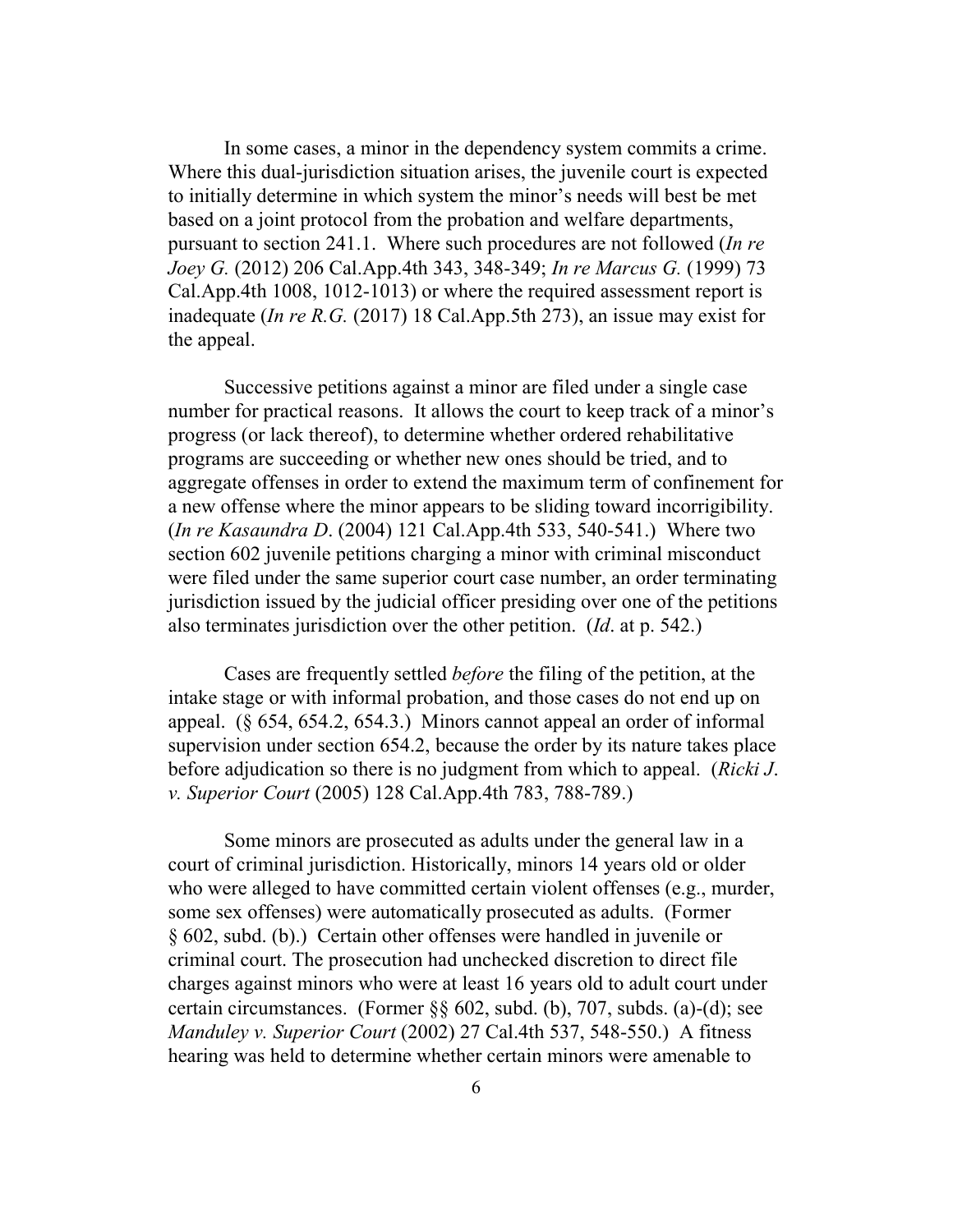juvenile court jurisdiction or whether they should be prosecuted in adult court. (See *Manduley v. Superior Court*, *supra,* 27 Cal.4th at pp. 548-549.)

On November 8, 2016, Proposition 57 repealed the provisions providing for direct filing of juvenile matters in adult court. Proposition 57 places all minors in the jurisdiction of the juvenile court. Now, a minor 16 years or older who is charged with any felony can be transferred to adult court only if the juvenile court finds the minor to be unfit. (§ 707, subd.  $(a)(1)$ .) A minor who is at least 14 years old can be transferred to adult court if he or she is charged with a section 707, subdivision (b) offense and the court finds the minor to be unfit. (*Ibid.*)

Proposition 57 is retroactive to all cases not yet final when the law was enacted. (*People v. Superior Court (Lara)* (2018) 4 Cal.5th 299.) The Court approved the remedy set forth in *People v. Vela* (2017) 11 Cal.App.5th 68 (sub. opn. *People v. Vela* (2018) 21 Cal.App.5th 1099) for juveniles who had cases pending in criminal court prior to the passage of Proposition 57. The Supreme Court wrote:

> Specifically, the *Vela* court ordered as follows: "Here, under these circumstances, Vela's conviction and sentence are conditionally reversed and we order the juvenile court to conduct a juvenile transfer hearing. (§ 707.) When conducting the transfer hearing, the juvenile court shall, to the extent possible, treat the matter as though the prosecutor had originally filed a juvenile petition in juvenile court and had then moved to transfer Vela's cause to a court of criminal jurisdiction. ([Welf. & Inst. Code], § 707, subd.  $(a)(1)$ .) If, after conducting the juvenile transfer hearing, the court determines that it would have transferred Vela to a court of criminal jurisdiction because he is 'not a fit and proper subject to be dealt with under the juvenile court law,' then Vela's convictions and sentence are to be reinstated. (§ 707.1, subd. (a).) On the other hand, if the juvenile court finds that it would not have transferred Vela to a court of criminal jurisdiction, then it shall treat Vela's convictions as juvenile adjudications and impose an appropriate 'disposition' within its discretion." (*Vela, supra*, 11 Cal.App.5th at p. 82, rev.gr.)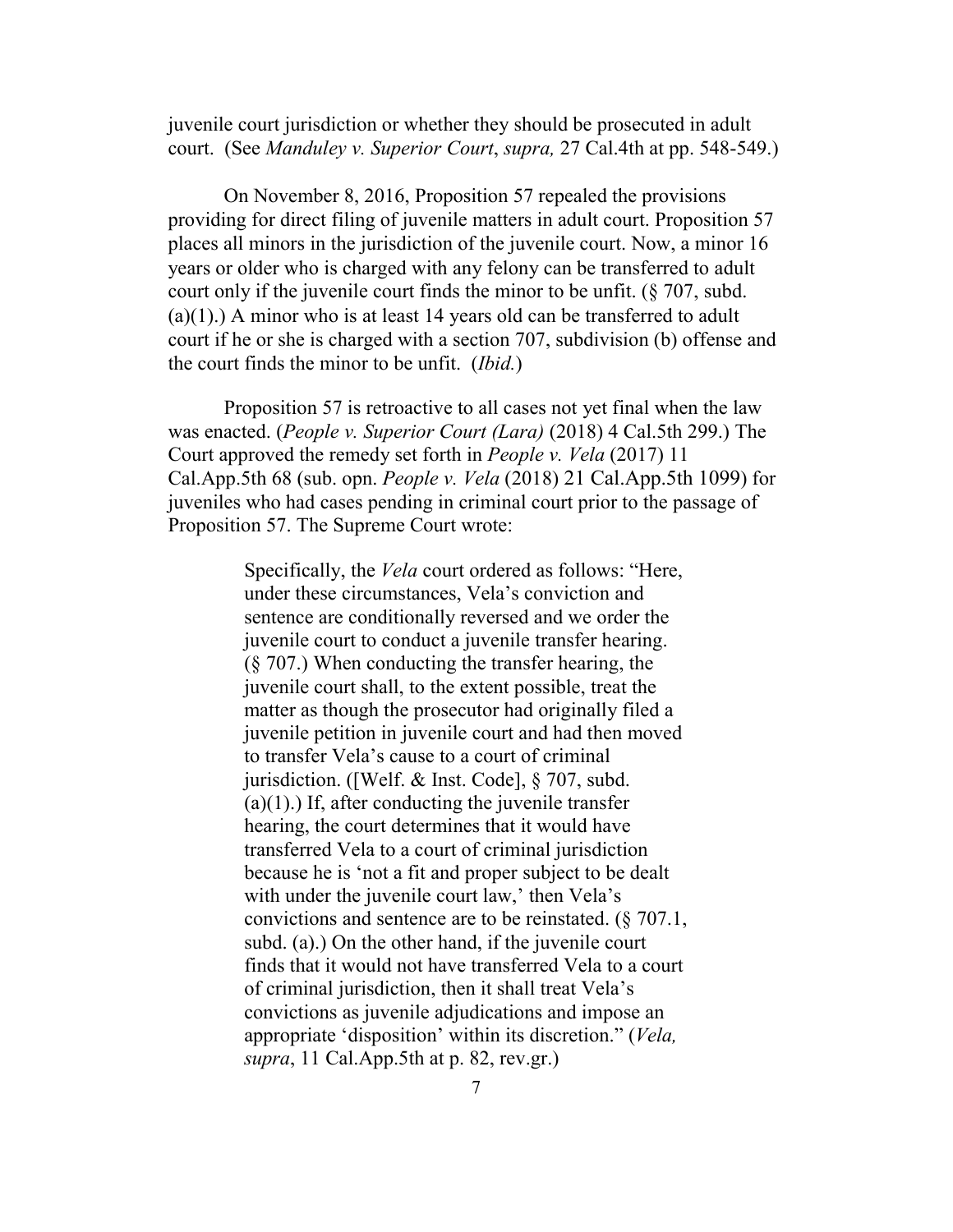(*People v. Superior Court (Lara), supra,* 4 Cal.5th at p. 310.) Since *Lara*, Courts of Appeal have retroactively applied the changes created by Proposition 57 and remanded the cases to the juvenile court for transfer hearings. (See, e.g., *People v. Castillero* (2019) 33 Cal.App.5th 393, 399 [individuals whose cases were not final and had received a fitness hearing prior to the passage of Proposition 57 must be afforded a new hearing under Proposition 57, per *Lara*]; *People v. Carter* (2018) 26 Cal.App.5th 985, 1001; *People v. Phung* (2018) 25 Cal.App.5th 741, 762-763; *People v. Vela, supra*, 21 Cal.App.5th 1099, 1112-1113 [conditional reversal].)

The Legislature further restricted what cases can be eligible for transfer from juvenile to adult court. On September 30, 2018, Senate Bill No. 1391 (SB 1391) was enacted. It became effective January 1, 2019. Like Proposition 57, the new legislation allows the district attorney to seek transfer of a defendant from juvenile to adult court where the defendant was 14 or 15 years old at the time the offense was committed and the offense is a serious felony listed in section 707, subdivision (b), but SB 1391 adds the restriction that such a transfer may be sought *only if the defendant was not apprehended until after the end of juvenile court jurisdiction*. In considering when "the end of juvenile court jurisdiction" occurs, counsel should consult sections 602 and 607, subdivisions (a) and (b), recently amended by Assembly Bill No. 1812 (Stats. 2018, ch. 36, § 30).

SB 1391's amendment further restricting the district attorney's ability to request transfer of a juvenile case to adult court is not an unconstitutional amendment of Proposition 57 (*O.G. v. Superior Court* (2021) 11 Cal.5th 82) and will likely be retroactive within the meaning of *In re Estrada* (1965) 63 Cal.2d 740 – that is, applicable to all cases not yet final for purpose of appellate review as of the effective date of the new laws.

Where the juvenile court finds the minor is "not a fit and proper subject to be dealt with" in the juvenile delinquency system, the court will order that the case be transferred to a court of criminal jurisdiction. (§ 707.01.) Whether juvenile court jurisdiction over all petitions pending against the minor is transferred will depend on the minor's age, whether jeopardy has attached, the nature of the crime, and when the petition was filed. ( $\S$  707.01, subds. (a)-(b).) These proceedings are reviewable only by writ within 20 days from the first arraignment in adult court. (See Cal. Rules of Court, rule 5.770(g); *Rene C. v. Superior Court* (2006) 138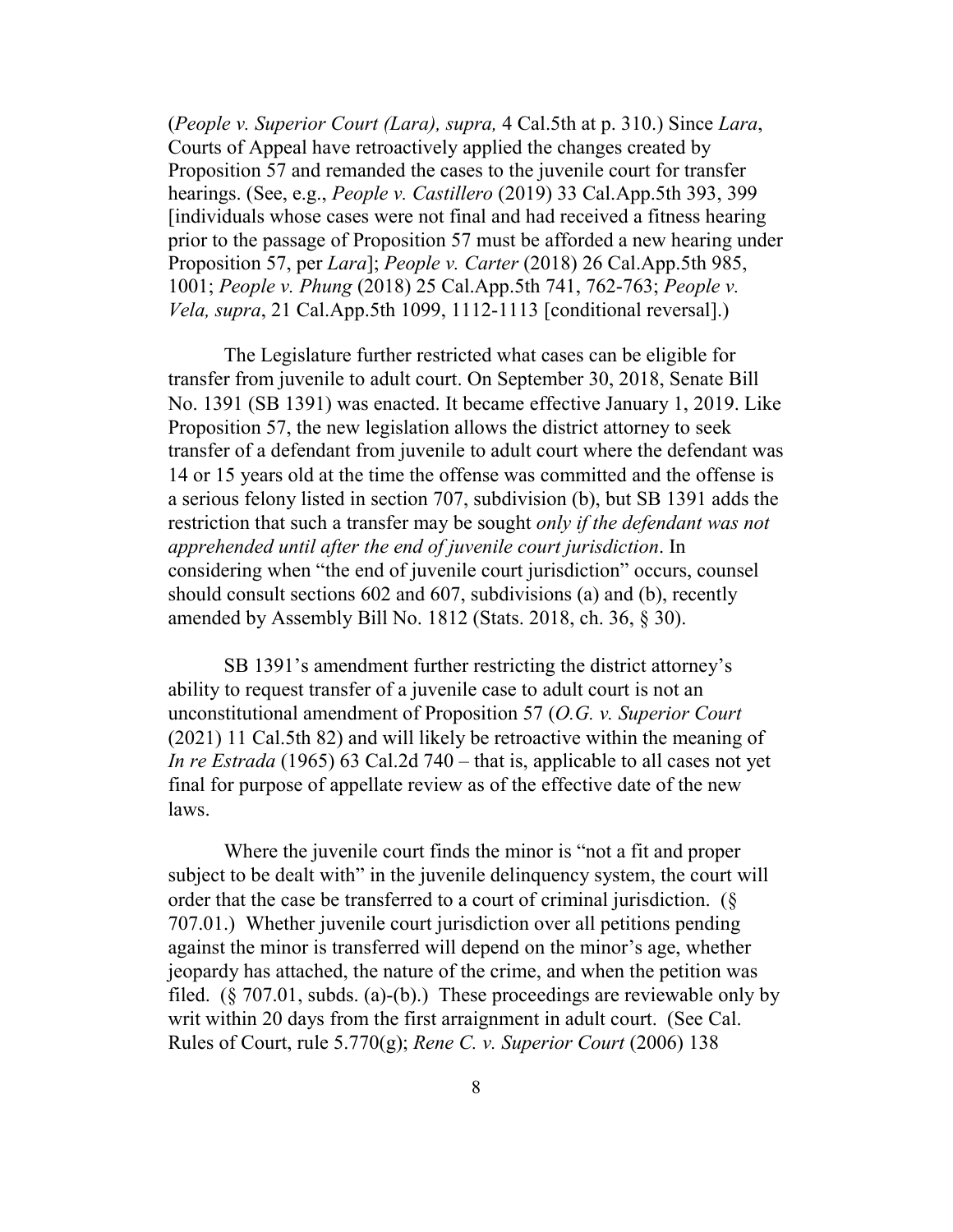Cal.App.4th 1, 8-9 [minor contesting finding of unfitness]; *People v. Superior Court* (*Jones*) (1998) 18 Cal.4th 667, 677-680 [People challenging finding of fitness]; *People v. Chi Ko Wong* (1976) 18 Cal.3d 698, 707 [minor contesting finding of unfitness], disapproved on another ground in *People v. Green* (1980) 27 Cal.3d 1, 33-35.) Once within the criminal court jurisdiction, such cases are handled just like any other adult case, and the statutes, case law authority, and rules of adult criminal proceedings are applicable during trial and on appeal. (See  $\S 606$  [subjecting minor to criminal prosecution].)

As of January 1, 2020, section 707.5 authorizes a person to request a case be returned to juvenile court following conviction by entry of a plea and authorizes a court upon request to return a case to the juvenile court for disposition under specific circumstances. (§ 707.5, added by Stats. 2019, ch. 583, § 1, eff. Jan. 1, 2020: Assem. Bill. No. 1423.) These circumstances relate to the nature of the original basis of the transfer and the nature of the ultimate conviction.

### **III. PHASES OF DELINQUENCY PROCEEDINGS**

Delinquency proceedings have three phases: detention, jurisdiction, and disposition.

### **A. Detention**

A probation officer detains the minor, and a hearing is held to determine whether detention should be continued pending adjudication on the petition.  $(\S$  632.) Minors generally must be immediately released to parental custody with some exceptions. (§ 628, subd. (a).)

#### **B. Jurisdiction**

A jurisdictional hearing is held to address the merits of the petition requesting the court exercise jurisdiction over the minor and make him or her a ward of the court. (§ 702.)

The juvenile court may retain jurisdiction over any minor found to be a ward until the minor turns 21 years old. (§ 607, subd. (a).) Jurisdiction may be extended to the age of 25 years when the adjudicated offense is an enumerated offense under section 707, subdivisions (b) or (d)(2), if the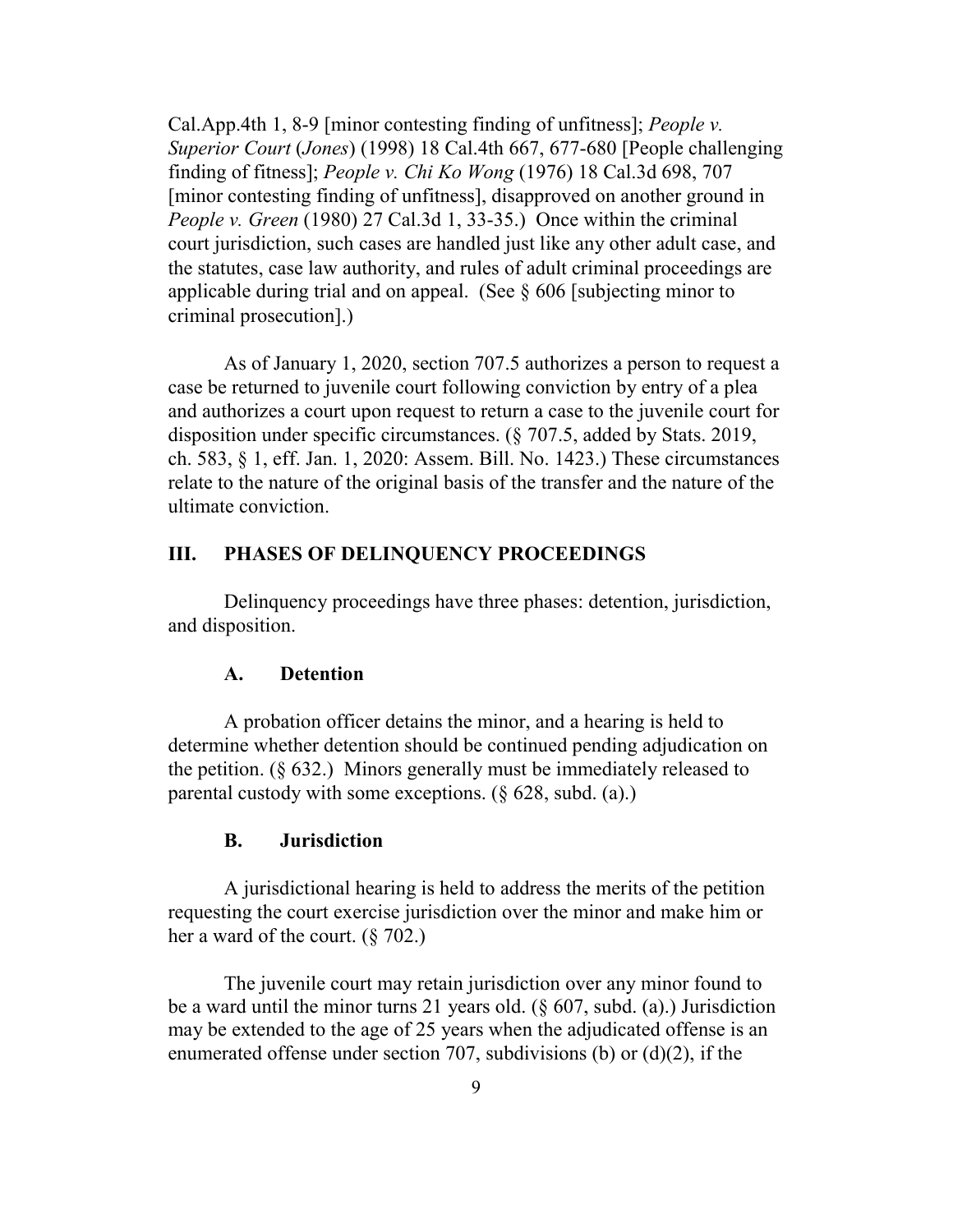minor is committed to the Department of Corrections and Rehabilitation, Division of Juvenile Facilities. (§ 607, subd. (b).) Amendments to section 607, created by Senate Bill No. 823, become effective on July 1, 2021. At that time, the juvenile court may still retain jurisdiction over any minor found to be a ward until the minor turns 21 years old.  $(\S 607, \text{subd.} (a))$ Jurisdiction may be extended to the age of 23 years when the adjudicated offense is an enumerated offense under section 707, subdivision (b). (§ 607, subd. (b).) And jurisdiction may be extended to the age of 25 years when the adjudicated offense is an enumerated offense under section 707, subdivision (b), and at the time of adjudication the crime or crimes would, in criminal court, have carried an aggregate sentence of seven years or more. (§ 607, subd. (c).)

### **C. Disposition**

The court may dismiss the petition outright without declaring wardship. (§ 782.) Except where the minor has been adjudicated for an offense enumerated in section 654.3, the court, without declaring wardship, may place the minor on probation for six months.  $(\S 725, \S 123)$ , This is beneficial to the minor because if the minor successfully completes probation, the wardship petition is dismissed and the arrest is deemed not to have occurred. (§ 786.) If the court exercises jurisdiction (i.e., makes a true finding that the facts of the case prove a crime has been committed such that jurisdiction in declaring wardship is supported), the next step is the determination of the proper disposition for the minor. (§ 706.) To determine the proper disposition, the juvenile court must consider various factors: public safety, victim redress, the minor's best interest  $(\S$  202, subd. (d)), the minor's "educational, physical, mental health, and developmental-services needs" (Cal. Rules of Court, rule 5.651(b)(2)(D)), the minor's age, the circumstances and gravity of the minor's offense, any prior history of delinquency, and "any other relevant and material evidence." (§ 725.5).

Although juvenile law contemplates a progressively more restrictive placement scheme, beginning with home placement under supervision and culminating in commitment to the Division of Juvenile Facilities ("DJF"), if minor is eligible  $(\S 733, \text{subd. (c)})$ , the court may consider commitment without prior recourse to other less restrictive placements. (*In re Nicole H.*  (2016) 244 Cal.App.4th 1150, 1159.) However, intake into the Department of Juvenile Justice will end on July 1, 2021, except for cases where minor may be tried in adult court and a transfer motion is filed. The court's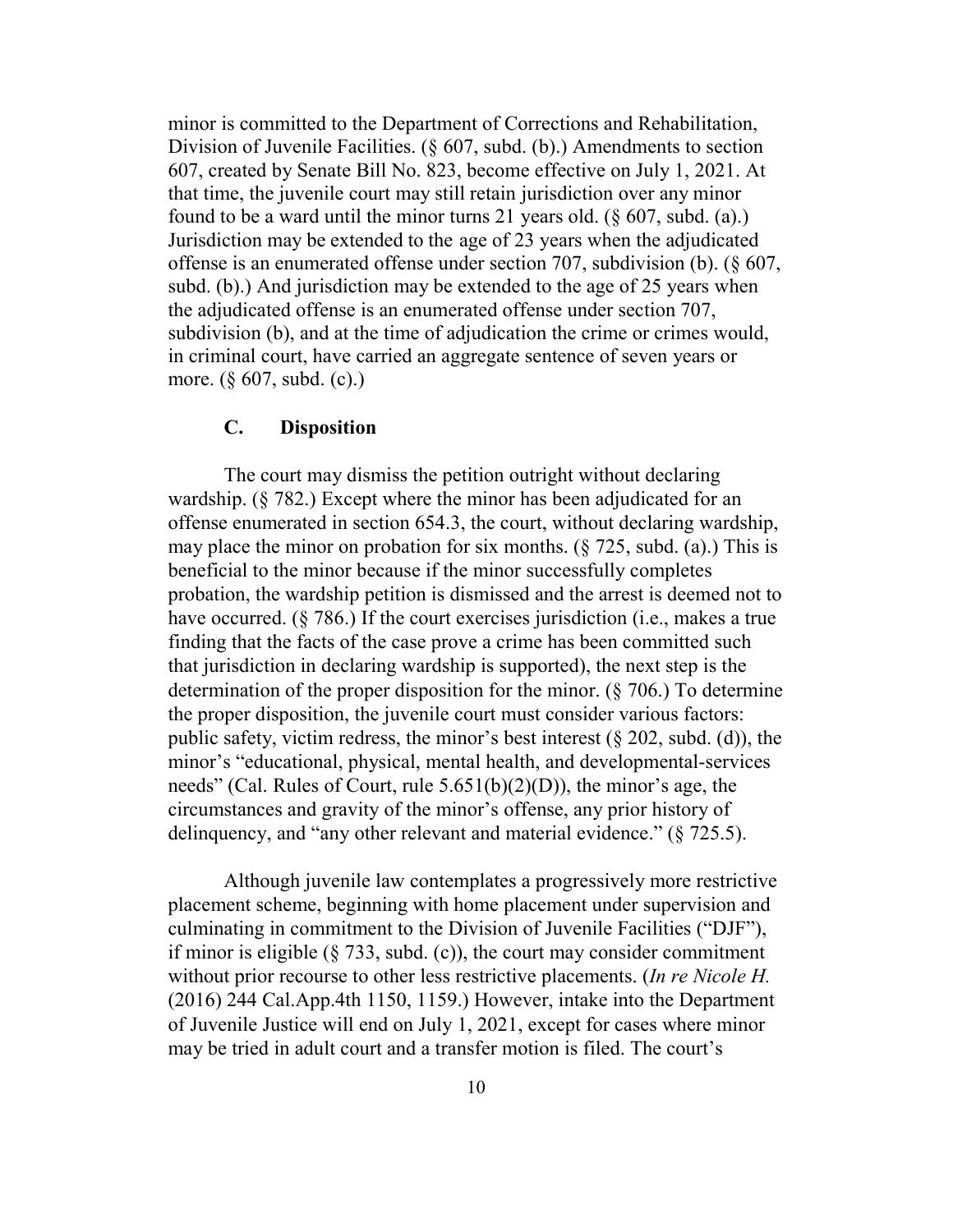commitment decision will be upheld when the evidence demonstrates a probable benefit to the minor from the commitment and the ineffectiveness or inappropriateness of less restrictive alternatives. (*In re M.S.* (2009) 174 Cal.App.4th 1241, 1250.) The juvenile court is not required to expressly state on the record its reasons for rejecting less restrictive placements, but the record must contain some evidence that the court appropriately considered and rejected reasonable alternative placements. (*Nicole H.*, *supra,* 244 Cal.App.4th at p. 1159; see VII, *post*, for *"Potential Issues Regarding Disposition.*")

### **IV. CONFIDENTIALITY**

(See [Confidential Records](http://www.adi-sandiego.com/practice/conf_records.asp) on ADI's website under Practice Tools.)

Juvenile court proceedings and records are confidential in order to protect the privacy rights of the child. (§ 300.2.) This includes all briefing and other documents filed on appeal. No special requests need be made to file these documents in redacted and unredacted form. (Cal. Rules of Court, rules 8.45(b)(5), 8.46 and 8.47.)

The last name of the minor should not be used in the records or in any filing with the court. (That means on the proof of service, too.) The minor is referred to as "John L." or "Susie M.," with the last name abbreviated to its first initial, but if the first name is unusual, the initials of the juvenile may be used. (Cal. Rules of Court, rule 8.401(a)(1); Cal. Style Manual (4th ed. 2000)  $\S$  5:10.) In the brief, he or she can be referred to by first name or as "the minor." Adopting the abbreviated name used by the court on the appointment order promotes consistency.

If the minor has committed an offense listed in section 676, the name is not confidential unless the court so orders for good cause. (§ 676, subd. (c).)

Due to confidentiality concerns, the on-line court docket previously did not include delinquency cases. For cases with notices of appeal after September 1, 2008, the on-line docket will include delinquency cases identified by minors' initials.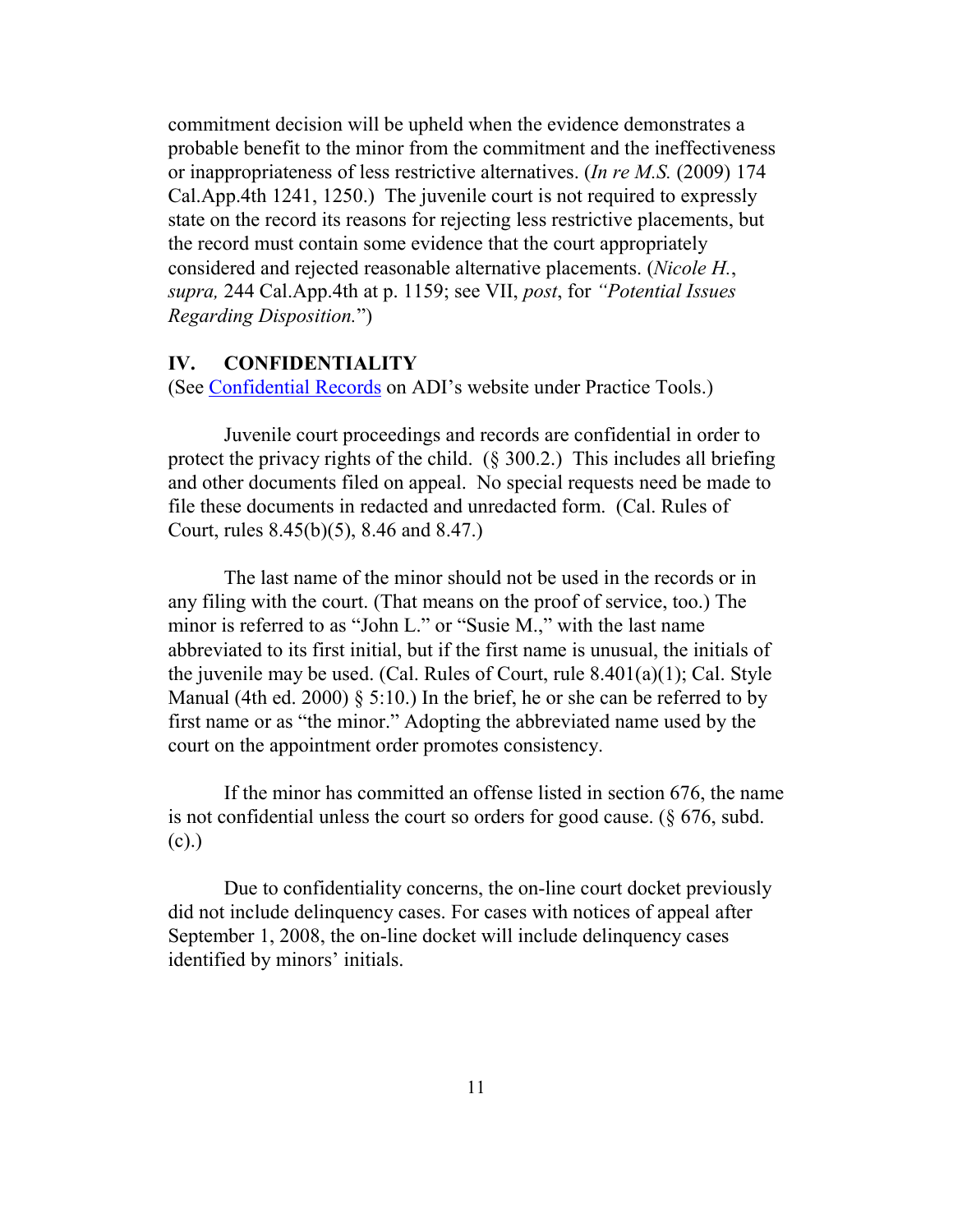#### **Sample Case Caption**

In re CHARLES S., a Person Coming Under the Juvenile Court Law

THE PEOPLE OF THE STATE OF CALIFORNIA,

Plaintiff and Respondent,

v.

CHARLES S.,

Defendant and Appellant.

Court of Appeal No. XXXXXX

Superior Court No. XXXXXX

### **V. APPEALABILITY**

Appeals in proceedings under sections 601 and 602 are authorized pursuant to section 800. Juvenile delinquency appeals are under California Rules of Court, rules 8.400 (taking the appeal), 8.407 (record), 8.410 (augmenting/correcting the record), 8.470, 8.252-8.272 (hearing and decision in the Court of Appeal), and 8.472, 8.500-8.552 (hearing and decision in the Supreme Court). (See also rule 5.585 [rules governing appellate review].)

The court's order at the jurisdictional hearing is not a final order, and thus is not appealable. (*In re P.A.* (2012) 211 Cal.App.4th 23, 32.) The order is, however, reviewable after the disposition. (*In re Z.A*. (2012) 207 Cal.App.4th 1401, 1405, fn. 2; *In re Shaun R*. (2010) 188 Cal.App.4th 1129, 1138; *In re James J.* (1986) 187 Cal.App.3d 1339, 1342-1343.)

A court's order providing that all prior orders not inconsistent with the current order remain in effect does not revive the appealability of prior orders that have already become final. (*In re Shaun R., supra,* 188 Cal.App.4th at p. 1141.)

Generally, appeals are brought by the minor. (§ 800.) The prosecution's right to appeal from a juvenile court order and judgment is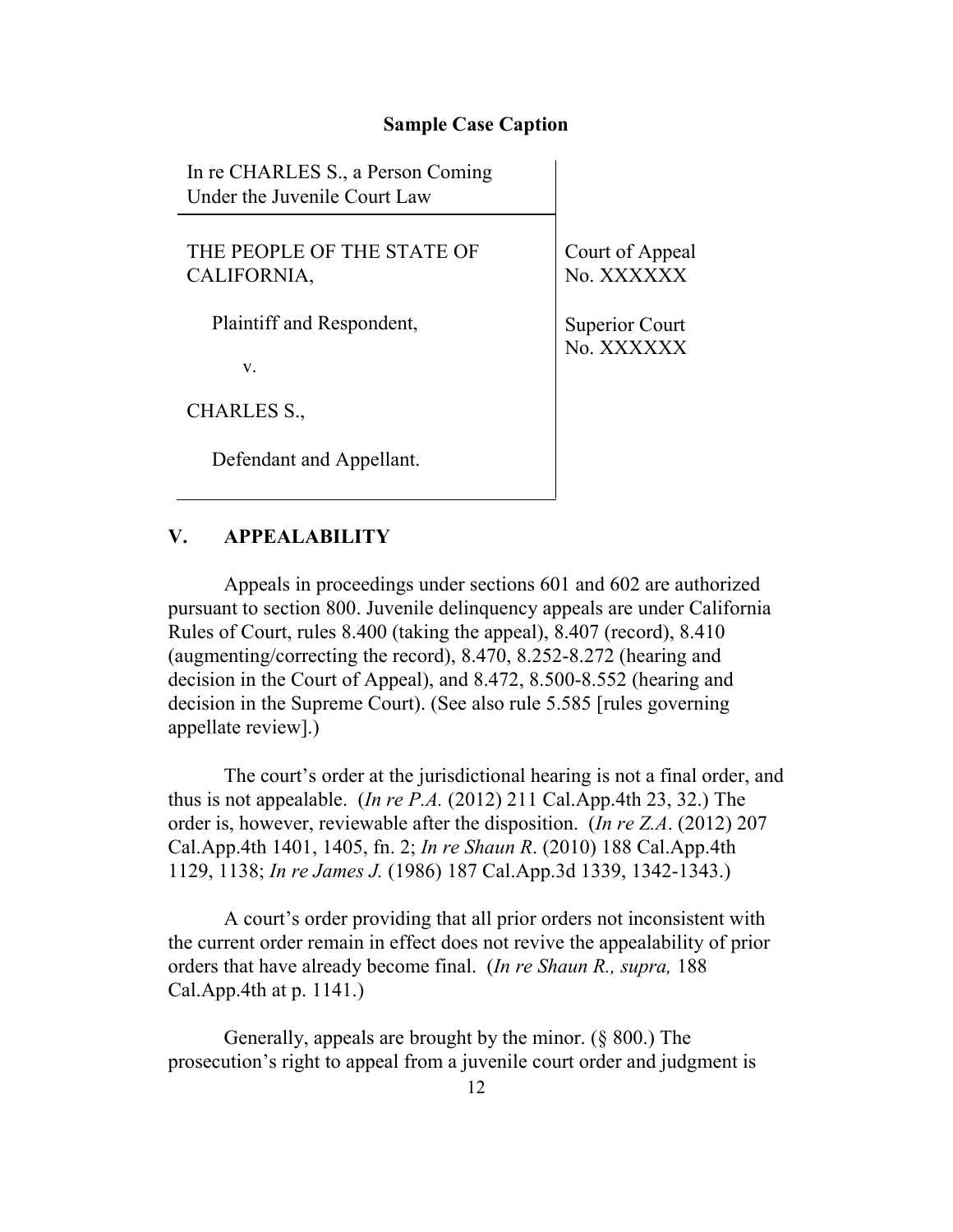circumscribed to the statutory provisions of section 800, subdivision (b). (*People v. Superior Court (Manuel G.)* (2002) 104 Cal.App.4th 915, 924.) *In re Almalik S.* (1998) 68 Cal.App.4th 851, 854, held that the insertion of the words "by the minor" into subdivision (a) of section 800 in 1993 eliminated the previous right to appeal by a parent deprived of physical custody of the child by the judgment. (Cal. Rules of Court, former rule 1435(a).) The court acknowledged that the purpose of the amendment, as shown by its legislative history, was to provide for a People's appeal in a delinquency proceeding (*Almalik S.*, at p. 854, fn. 1), but did not consider the point that "by the minor" arguably was intended only to distinguish a minor's appeal from a People's appeal, not to eliminate a parent's existing right to appeal. *Almalik S*. also did not address the due process implications of permitting child custodial decisions affecting the parent's own rights to be made without a right of parental appeal.

Courts have found a right of parents to appeal a money judgment holding them liable for the acts of their child. (*In re Michael S.* (2007) 147 Cal.App.4th 1443; *In re Jeffrey M.* (2006) 141 Cal.App.4th 1017 [upholding parent's standing to appeal money judgment against parent for delinquent acts of child].) *Michael S.* questioned the correctness of *Almalik S.* to the extent it suggests a parent has no right to appeal from a delinquency order that affects his or her own interests. (*Id.* at pp. 1450- 1451 and fn. 4.) Unpublished case law supports that position, as well. Thus counsel should not allow *Almalik S*. to be a barrier to a parent's appeal from a juvenile adjudication. If the notice of appeal was filed by the parent, consult your assigned project attorney to determine whether any action needs to be taken to prevent dismissal by the court on its own motion.

The California Rules of Court governing appeals from the superior court in criminal cases are applicable in all juvenile court appeals. (Cal. Rules of Court, rules 5.585 and 8.400 et seq. [juvenile appeals].)

### **Sample Statements of Appealability**

"This appeal is from a final judgment entered pursuant to Welfare and Institutions Code section 602 [or 601] and authorized by Welfare and Institutions Code section 800."

"This is an appeal from a judgment declaring a minor to be a ward of the court pursuant to Welfare and Institutions Code section 602 and is authorized by Welfare and Institutions Code section 800."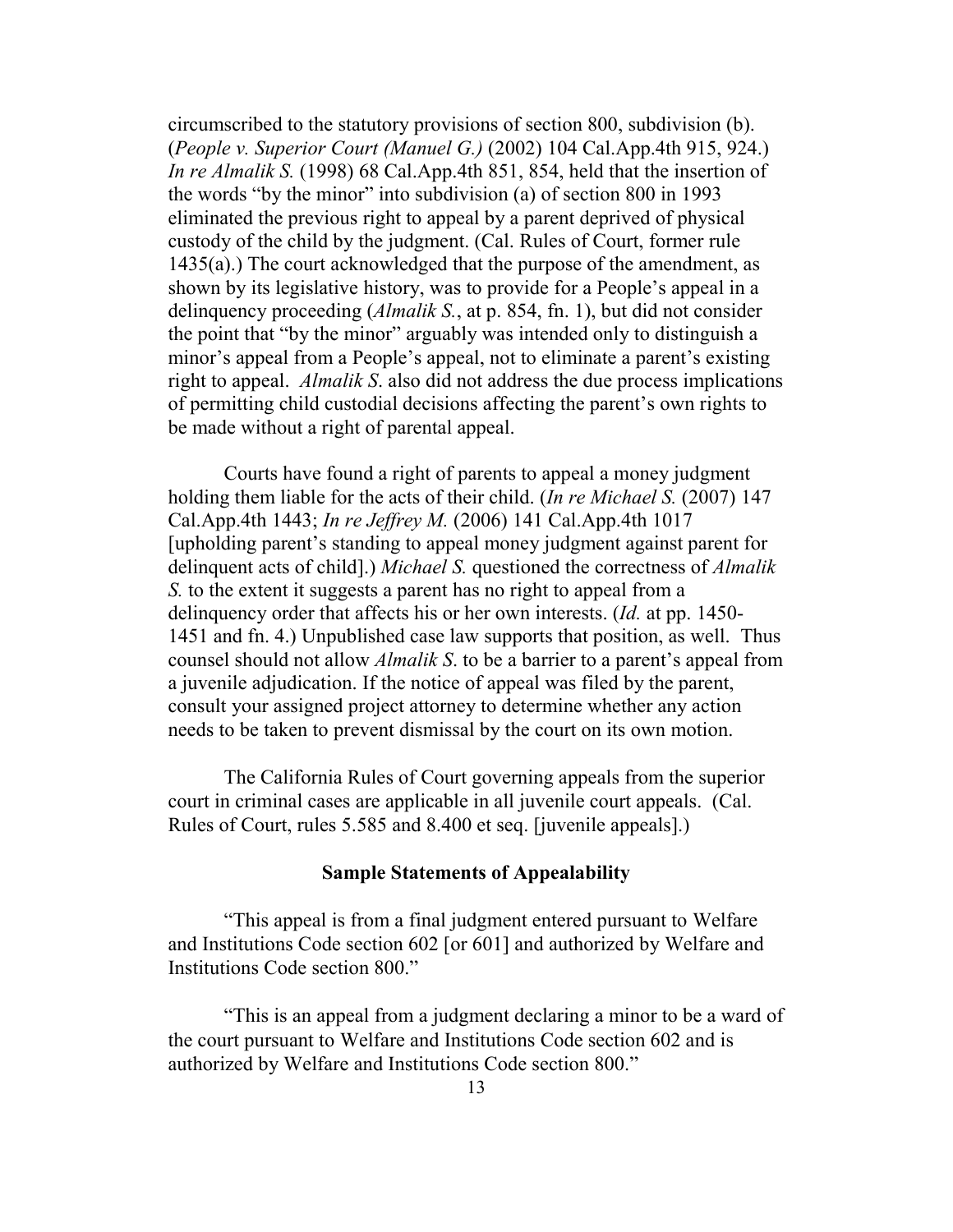# **VI. COMMUNICATION**

Minor clients are obviously less sophisticated than adult clients and may have had less experience in the court system and on appeal. Many may never communicate with their attorneys during the pendency of the appeal. Explanations of appellate proceedings or the status of the case need to be tailored to your client's level of understanding. Keep the minor's age and educational background in mind when communicating. It is also important to use a method of communication most conducive to his or her understanding the proceedings (e.g., phone call rather than letter so that you can monitor level of understanding), especially if you must warn of adverse consequences or obtain a decision from the client. This should be followed up with a letter confirming the discussion.

In some cases, the minor's parent or guardian will want to communicate with appellate counsel. Appellate counsel must consider whether there are conflicting interests, confidentiality issues, and the effect of the communication on the attorney-client privilege.

### **VII. POTENTIAL ISSUES**

#### *Practice Tip: Issue Development*

- 1. Focus on the best interest of your client what really went wrong or what will really help your client?
- 2. Develop a theme, i.e., errors that exacerbate each other.
- 3. Evaluate the strength and weakness of each potential issue.
- 4. Consider the standards of review and reversal weaker issues can be raised where the standard of review is less deferential to the trial court.
- 5. Federalize the case by claiming federal constitutional error.
- 6. Check [ADI's Practice Manual, Chapter 4, section 4.178](http://www.adi-sandiego.com/panel/manual/Chapter_4_Issue_spotting.pdf#202007)  [\(Appendix D\).](http://www.adi-sandiego.com/panel/manual/Chapter_4_Issue_spotting.pdf#202007)
- 7. Check CCAP's "Issues on Review." [\(http://www.capcentral.org/high\\_court/pending\\_cal.aspx\)](http://www.capcentral.org/high_court/pending_cal.aspx)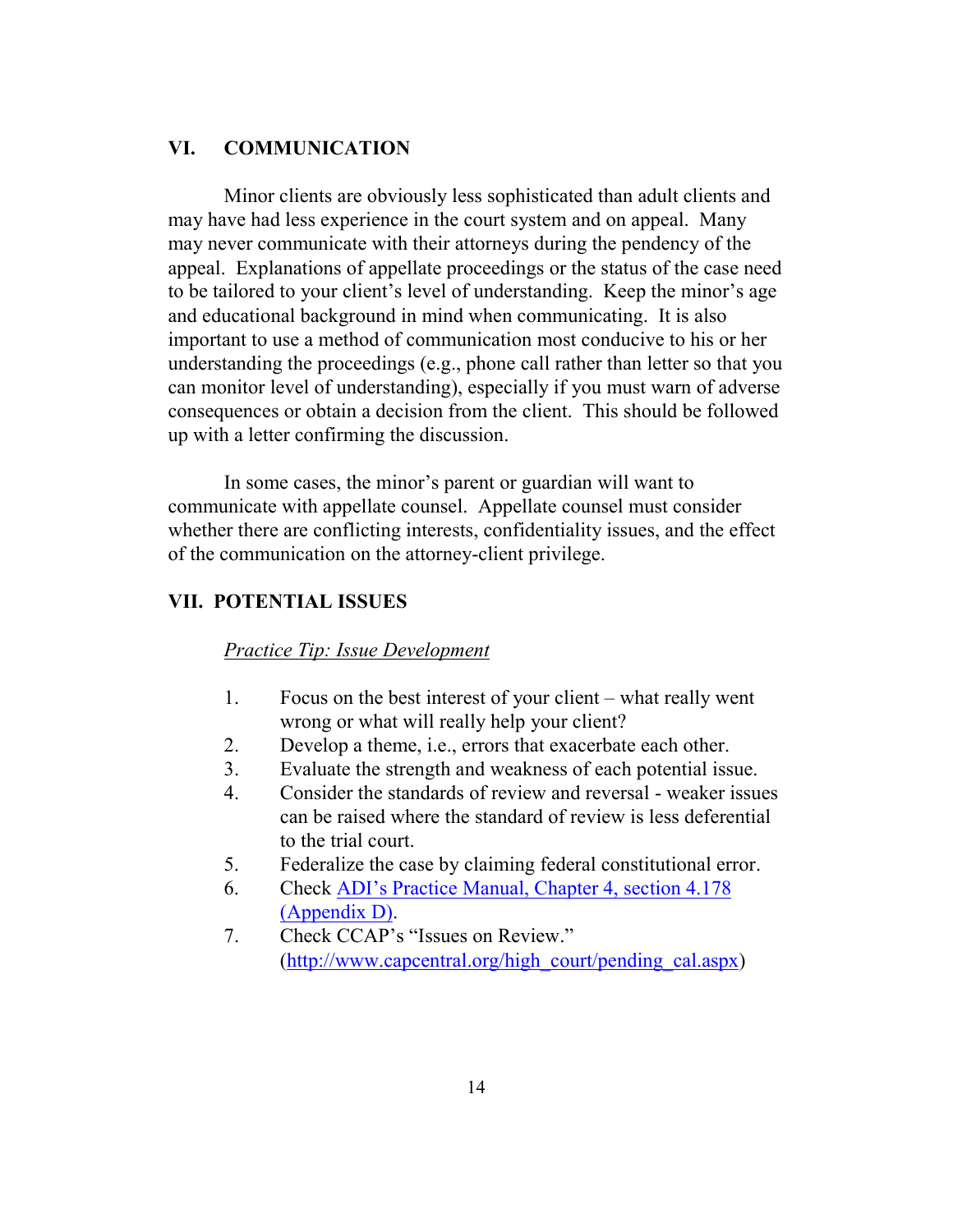#### **A. Potential Jurisdictional Issues**

Jurisdictional issues are less common in juvenile delinquency appeals than dispositional issues, and there are certainly fewer evidentiary issues.

### 1. Admissions

At the detention hearing or thereafter, the minor may personally admit the allegations (the adult equivalent of pleading guilty to charges) and waive the jurisdictional hearing. (§ 657, subd. (b); Cal. Rules of Court, rule 5.778(c).) Counsel must consent. (*In re Alonzo J.* (2014) 58 Cal.4th 924, 939; § 657, subd. (b); Cal. Rules of Court, rule 5.778 (d).) The record must reflect an intelligent and voluntary waiver of the minor's rights pursuant to *Boykin v. Alabama* (1969) 395 U.S. 238 [89 S.Ct. 1709, 23 L.Ed.2d 274] and *In re Tahl* (1969) 1 Cal.3d 122. (*In re Ronald E.* (1977) 19 Cal.3d 315, 320-321, disapproved on another ground in *People v. Howard* (1992) 1 Cal.4th 1132, 1175.) A finding supported by clear and convincing evidence that the minor lacked capacity to understand the consequences of his or her admission due to a developmental disability is good cause to allow the minor to withdraw his admission. (See, e.g., *In re Matthew N.* (2013) 216 Cal.App.4th 1412, 1420.)

Unlike an adult appeal from a guilty plea, there is no requirement to obtain a certificate of probable cause (CPC) before raising issues which challenge the admission. (*In re Joseph B.* (1983) 34 Cal.3d 952, 955-960.) However, issues raised on appeal following an admission must still be cognizable on appeal, regardless of the CPC issue. (See, e.g., *In re John B*. (1989) 215 Cal.App.3d 477, 484 [voluntariness of confession may not be litigated on appeal following an admission because all questions of guilt are removed from consideration by guilty plea].)

The Supreme Court has reaffirmed the principle stated in *People v. Arbuckle* (1978) 22 Cal.3d 749, and extended to juvenile cases generally (see *In re James H*. (1985) 165 Cal.App.3d 911, 917; *In re Ray O*. (1979) 97 Cal.App.3d 136, 139–140 ["whenever a juvenile enters a plea bargain before a judge he has the right to be sentenced by that same judge"]): "in every plea in both adult and juvenile court, an implied term is that the judge who accepts the plea will be the judge who pronounces sentence. (*K.R. v. Superior Court* (2017) 3 Cal.5th 295, 312.) "Should the People wish to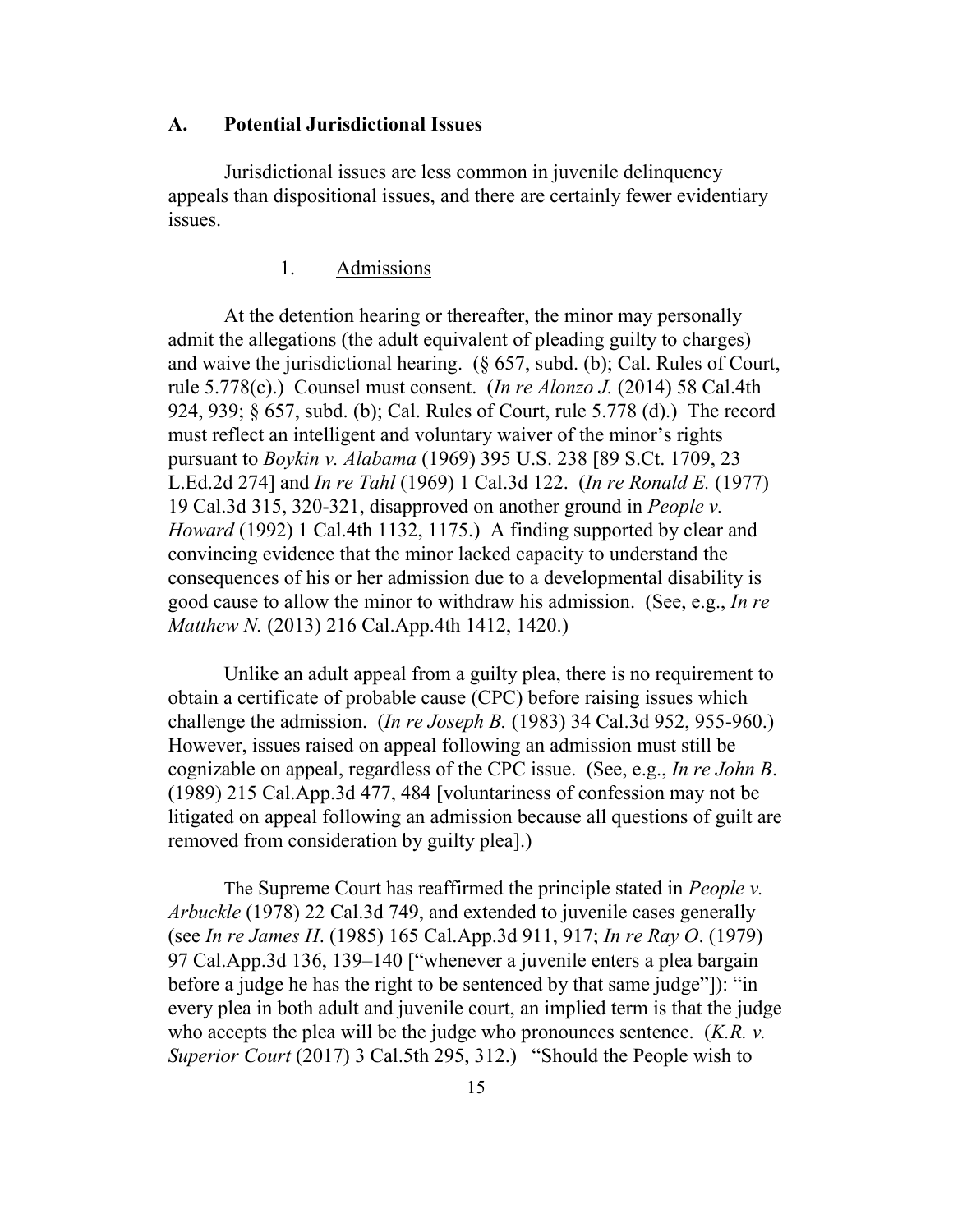allow a different judge to preside at sentencing (or, in juvenile cases, disposition), they should seek to obtain a waiver from the pleading defendant or juvenile." (*Ibid*.)

### 2. Capacity

A minor under the age of 14 years is presumed incapable of committing a crime. (Pen. Code, § 26; *People v. Cottone* (2013) 57 Cal.4th 269, 280; *In re Manuel L*. (1994) 7 Cal.4th 229, 231; *In re Gladys R.* (1970) 1 Cal.3d 855, 862.) Clear and convincing evidence that the minor knew of the wrongfulness of the charged act at the time he or she committed it defeats this presumption. (Pen. Code, § 26; *Cottone*, *supra*, 57 Cal.4th at p. 280; *In re Manuel L.*, *supra*, 7 Cal.4th at p. 239.) The court considers the minor's age, experience, and level of understanding. (*In re Gladys R., supra,* 1 Cal.3d at p. 864.) The court also considers the "attendant circumstances of the crime, such as its preparation, the particular method of its commission, and its concealment." (*Cottone*, *supra*, 57 Cal.4th at pp. 280-281; *In re Joseph H*. (2015) 237 Cal.App.4th 517, 539; *In re Marven C*. (1995) 33 Cal.App.4th 482, 487.)

A minor under 12 years of age when he or she is alleged to have committed an offense can come within the jurisdiction of the juvenile court, which may adjudge the minor to be a ward of the court, only if he or she has committed one of five enumerated offenses: murder, aggravated rape, aggravated sodomy, aggravated oral copulation, or aggravated sexual penetration. (§ 602, subds. (a)  $\&$  (b).)

### 3. Proof

Adjudications under section 602 are governed by reasonable doubt. (§ 701; *In re Winship* (1970) 397 U.S. 358, 368 [90 S.Ct. 1068, 25 L.Ed.2d 368]; *In re Mitchell P*. (1978) 22 Cal.3d 946, 950.) A finding that the minor knew the wrongfulness of the act must be supported by clear and convincing evidence. (*Cottone*, *supra*, 57 Cal.4th at p. 280; *In re Manuel L., supra*, 7 Cal.4th at p. 239.)

Adjudications under section 601 are governed by a preponderance of the evidence. (§ 701; *In re Bettye K*. (1991) 234 Cal.App.3d 143, 148.)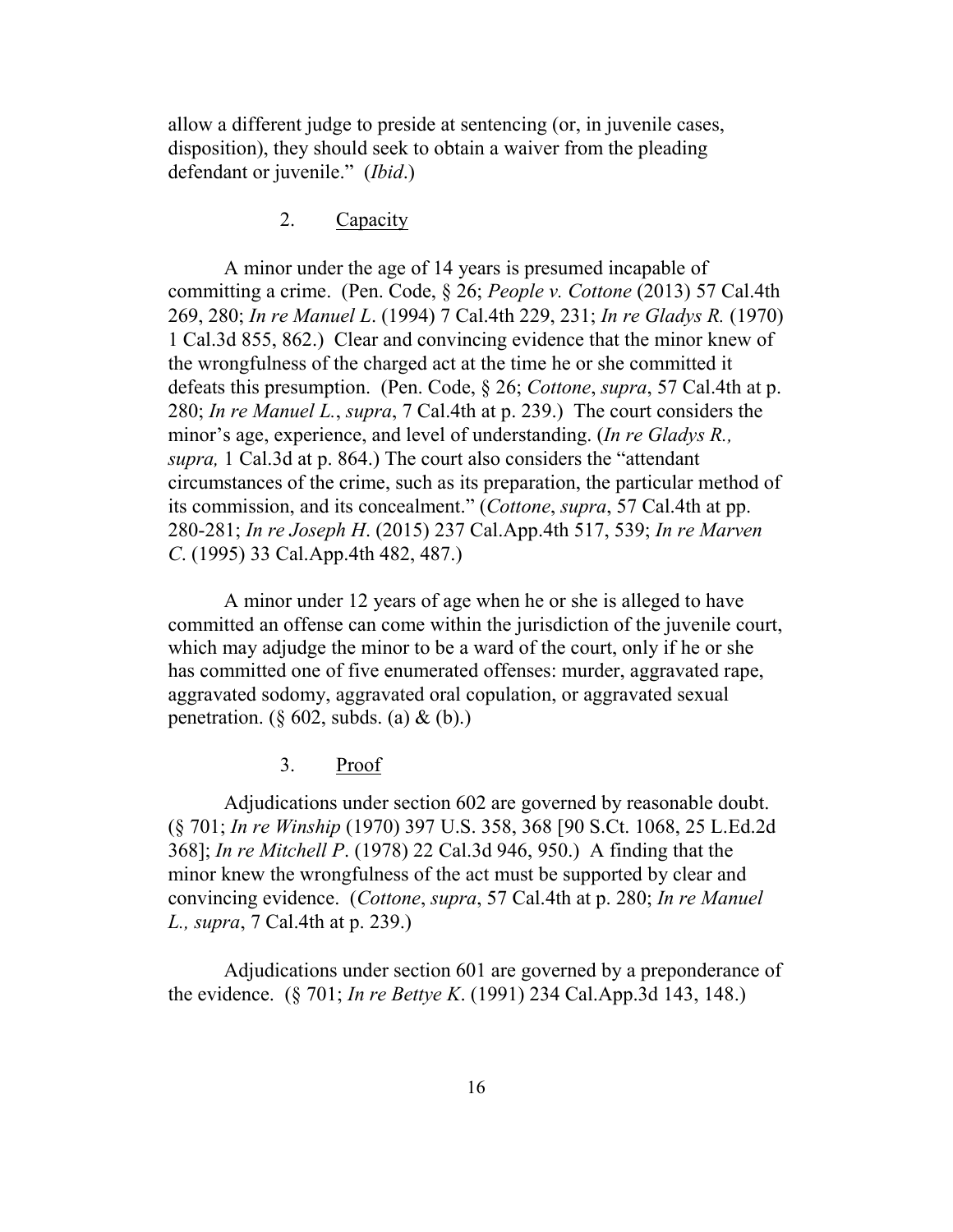#### 4. Pretrial Issues

The statute of limitations is the applicable adult statute of limitations. (*In re Gustavo M.* (1989) 214 Cal.App.3d 1485, 1493-1495; Pen. Code, §§ 799 through 805.)

The California and federal Constitutions require that the minor be competent to stand trial, just like an adult. However, Penal Code section 1367 et seq., does not apply to juvenile cases; instead, section 709 guides the competency analysis. (*In re R.V.* (2015) 61 Cal.4th 181, 189-191.) The minor is presumed competent and the party claiming otherwise has the burden to prove incompetency by a preponderance of the evidence. (*Id.* at pp. 193, 197.)

Due process principles set forth in *Jackson v. Indiana* (1972) 406 U.S. 715, 738 [92 S.Ct. 1845, 32 L.Ed.2d 435] and *In re Davis* (1973) 8 Cal.3d 798 preclude indefinite detention of incompetent minors. (*In re Albert C.* (2017) 3 Cal.5th 483, 490 (*Albert C*.).) When minor is incompetent, wardship proceedings shall be suspended "for a period of time that is no longer than reasonably necessary to determine whether there is a substantial probability that the minor will attain competency in the foreseeable future, or the court no longer retains jurisdiction." (§ 709, subd. (c).) In the adult context, the Penal Code provides comprehensive structure to ensure commitment of incompetent adults is reasonably related to reaching competency. (See Pen. Code, § 1370.) But the Legislature has not provided an analogous statutory comprehensive scheme in the juvenile context. (*Albert C.*, *supra*, 3 Cal.5th at p. 491.) An administrative court protocol, not adopted pursuant to any mechanism vesting it with legal authority, "may serve as useful guidance concerning the placement, detention, and treatment" of incompetent minors, but it does not carry the force of law. (*Id*. at p. 492.) "*Jackson* and *Davis* set constitutional limits defining when a detention becomes so lengthy or unjustified as to violate due process. But neither *Jackson* nor *Davis* requires any court to make the reasonableness determination strictly on a case-by-case basis, with no presumption, time limit, or general guidance. A protocol, local rule, or state statute may adopt a detention policy that is more protective of a juvenile's rights than *Jackson* and *Davis*; neither case requires any jurisdiction to detain an incompetent minor at all." (*Id*. at p. 494.)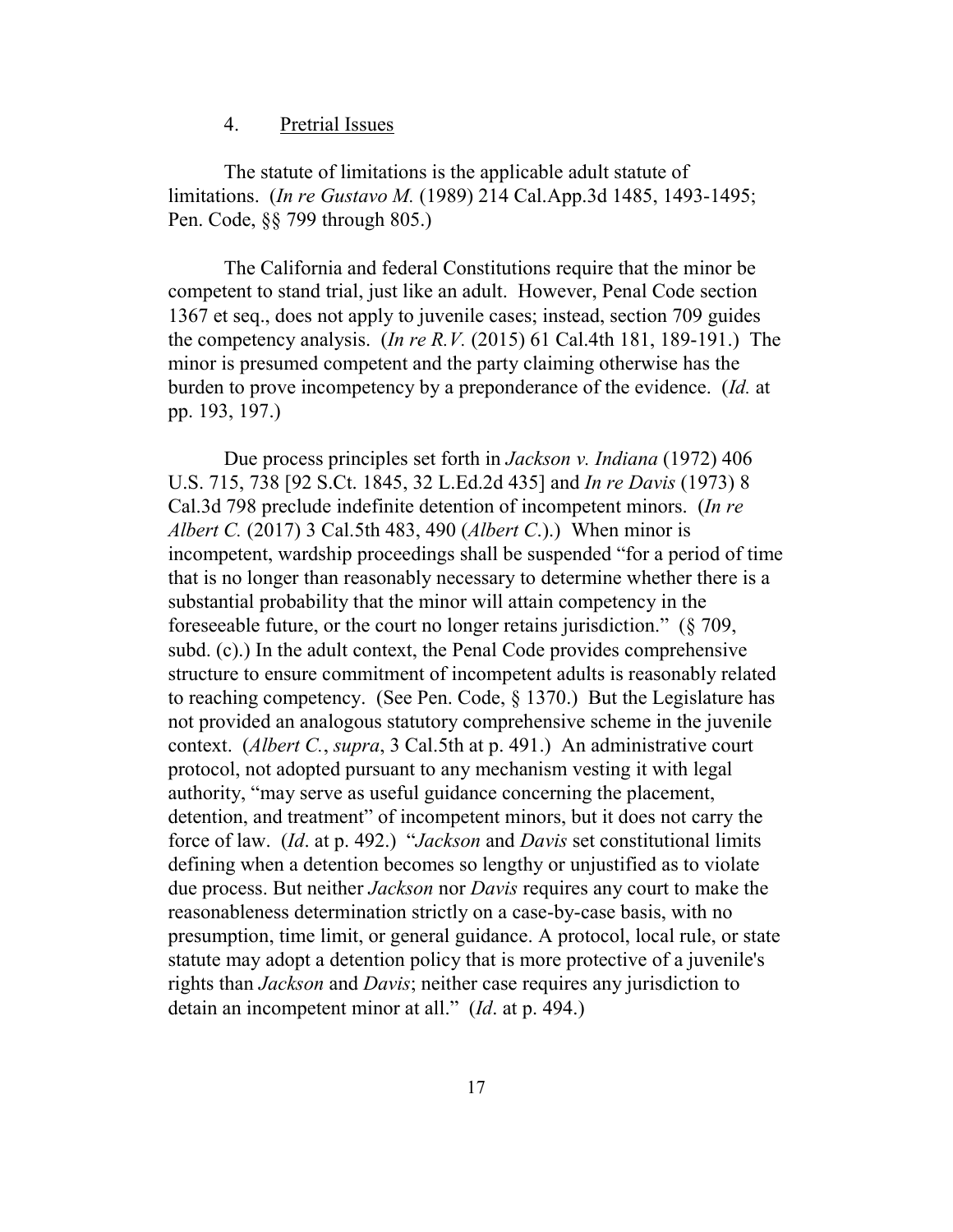Two cases have held mental health diversion under Penal Code section 1001.36 does not apply to juveniles in delinquency proceedings. (*In re J.M.* (2019) 35 Cal.App.5th 999, 1009-1010 (*J.M.*); *In re M.S.* (2019) 32 Cal.App.5th 1177, 1193.) The court in *J.M.* further held this exclusion does not violate equal protection given that "there are material differences between the adult and juvenile justice schemes with regard to their underlying purposes and to the treatment of offenders with mental health issues." (*Id*. at p. 1011.)

Recently, review was granted by the California Supreme Court to resolve the following question: When the prosecution moves for a temporary restraining order in a juvenile wardship proceeding without having given advance notice to the minor, must it be shown that: (a) "great or irreparable injury will result" before the matter could be heard with proper notice, and (b) the prosecution notified the minor within a reasonable time prior to the hearing regarding when and where the order would be sought, or attempted to notify the minor, or for specified reasons should not have been required to notify the minor? (See  $\S 213.5$ , subd. (b); Code of Civ. Proc., § 527, subd. (c).) (*In re Erika F.* (2020) 45 Cal.App.5th 216, review granted Jun. 17, 2020, S260839.)

#### 5. Search and Seizure Issues

Minors are protected against unreasonable searches and seizures. (*In re William G*. (1985) 40 Cal.3d 550, 557, citing *In re Scott K.* (1979) 24 Cal.3d 395, 401-402.) Suppression motions are made pursuant to section 700.1 (not Pen. Code, § 1538.5) and are appealable even where the minor has admitted the allegations in the petition.  $(\S$  800, subd. (a).) Case law recognizes that minor children are treated differently than adults in determining the "reasonableness" of a search.

Detention of a minor by school officials to investigate is permissible even in the absence of reasonable suspicion of criminal activity unless made in an arbitrary, capricious or harassing manner. (*In re Randy G.* (2002) 26 Cal.4th 556, 564-565.) Searches by school officials are governed by the Fourth Amendment, but full probable cause is not required for a search, the reasonableness of which turns on all the circumstances. (*New Jersey v. T.L.O.* (1985) 469 U.S. 325, 336-337, 341 [105 S.Ct. 733, 83 L.Ed.2d 720].) For example, the United States Supreme Court found that a search of a backpack and outer clothing of a student for prescription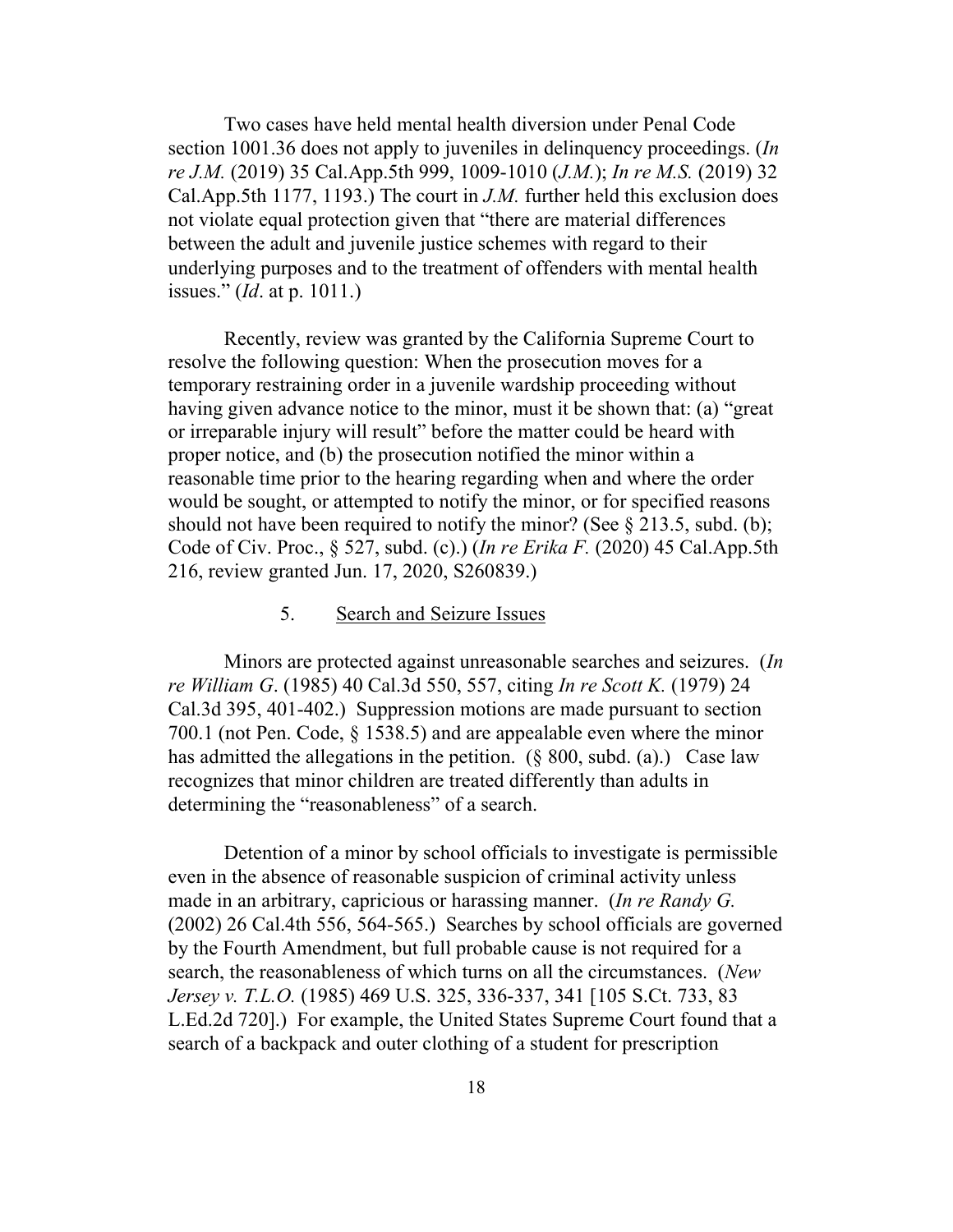strength ibuprofen was permissible in response to a report the student passed out a pill. (*Safford Unified School District No. 1 v. Redding* (2009) 557 U.S. 364, 372-374 [129 S.Ct. 2633, 174 L.Ed.2d 354].) However, a subsequent strip search, when nothing was found in the initial search, was impermissible. (*Id*. at pp. 374-377.)

In 2010, a Court of Appeal case held that a parent can consent to a search of a minor's room and thereby waive the minor's Fourth Amendment rights. (*In re D.C*. (2010) 188 Cal.App.4th 978, 983-988.) However, the holding in *D.C.* seems challengeable. The California Supreme Court previously found that a parent lacks authority to consent to the search of a minor's toolbox (*In re Scott K., supra,* 24 Cal.3d at pp. 404-405), and a federal appellate court found that a parent lacks authority to consent to the search of an adult child's room without proof of "mutual use" (*U.S. v. Whitfield* (D.C.Cir.1991) 939 F.2d 1071, 1074-1075). The opinion in *D.C.* addresses *Scott K.* and *Whitfield*. (*In re D.C., supra*, 188 Cal.App.4th at pp. 986-988.)

Evidence seized as the result of an otherwise illegal search of a minor on probation is inadmissible unless the searching officer was aware of the minor's probation search condition. (*In re Jaime P.* (2006) 40 Cal.4th 128, 138-139, overruling the court's prior ruling in *In re Tyrell J.* (1994) 8 Cal.4th 68.)

### 6. Confessions / Statements to Police

Police and probation officers are required to advise the minor of his or her constitutional rights. (§§ 625, subd. (c), 627.5; *In re Joseph R.* (1998) 65 Cal.App.4th 954, 956-960.) Section 701 governs the procedures for a motion to suppress a confession or other statement to police. As in adult cases, two separate potential admissibility issues should be considered: 1) were *Miranda[3](#page-18-0)* procedures properly followed, and 2) were the statements made free from coercion. (*In re Teters* (1968) 264 Cal.App.2d 816, 819-821; *In re James M.* (1977) 72 Cal.App.3d 133, 136, 137.)

<span id="page-18-0"></span> <sup>3</sup> *Miranda v. Arizona* (1966) 384 U.S. 436 [86 S.Ct. 1602, 16 L.Ed.2d 694].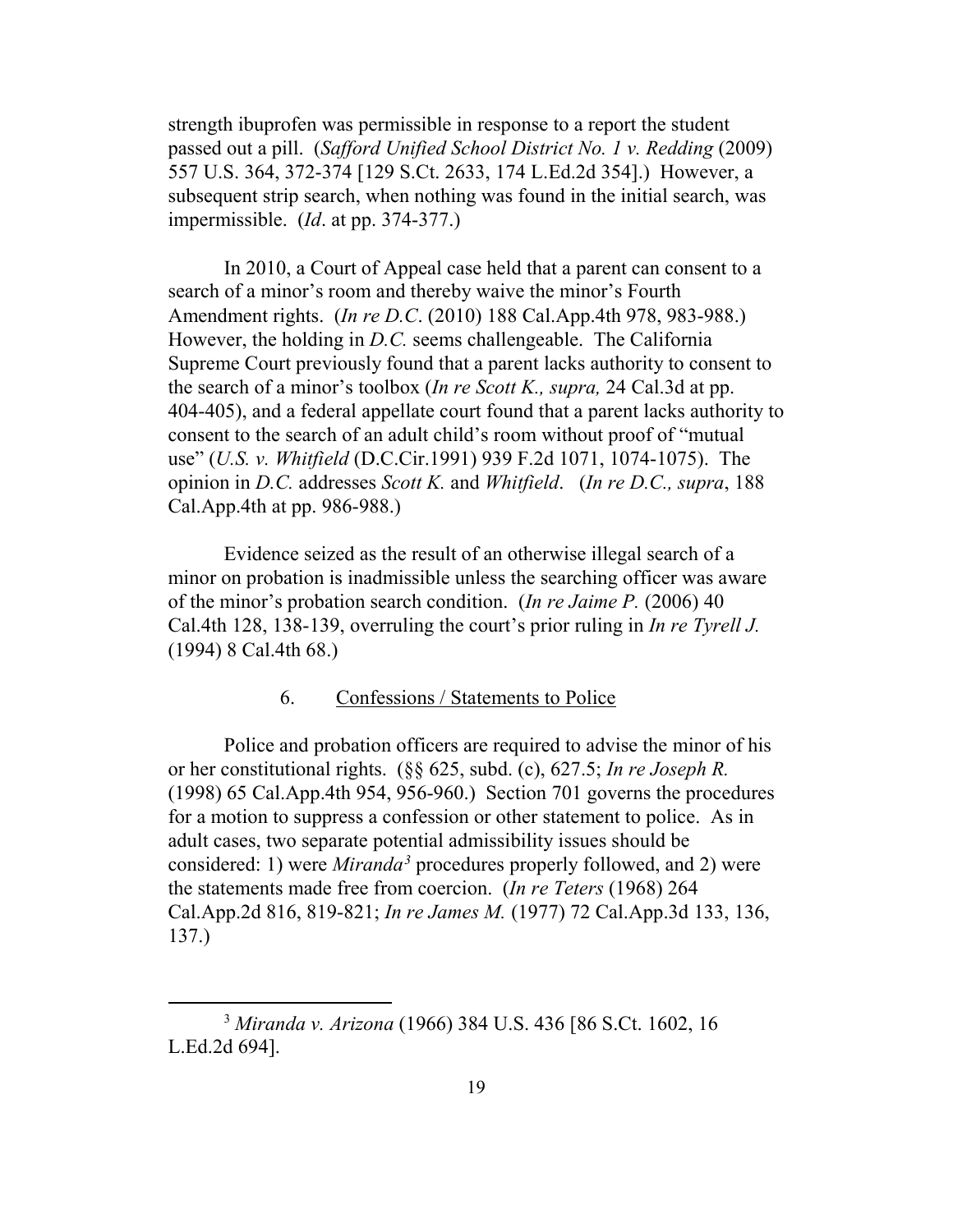The law previously mandated cessation of questioning upon a minor's request to speak with a parent before or during questioning. However, the California Supreme Court concluded that a minor's request to speak with a parent does not automatically invoke his or her right against self-incrimination; a request for a lawyer is the only automatic invocation of the right against self-incrimination. (*People v. Lessie* (2010) 47 Cal.4th 1152, 1168, disapproving its prior decision in *People v. Burton* (1971) 6 Cal.3d 375, 383-384.) The California Supreme Court premised its decision on the United States Supreme Court's holding in *Fare v. Michael C.* (1979) 442 U.S. 707, 727-728 [99 S.Ct. 2560, 61 L.Ed.2d 197] that a minor's request for a probation officer was not an automatic invocation of his or her right against self-incrimination. (*Lessie, supra,* 47 Cal.4th at pp. 1164-1165.) In a 2012 case, the California Supreme Court further clarified that a request for a parent after a valid *Miranda* waiver is insufficient to require the cessation of questioning "unless the circumstances are such that a reasonable officer would understand that the juvenile is actually invoking — as opposed to might be invoking — the right to counsel or silence." (*People v. Nelson* (2012) 53 Cal.4th 367, 381.) Thus, the California Supreme Court concluded that the same standard for post-waiver invocation of the right to silence or counsel applies to juveniles as adults; the request must be such that a reasonable officer would understand it as an unambiguous invocation of the right to counsel or silence. (*Ibid*.)

The United States Supreme Court has not yet decided the particular question of whether a minor's request to speak with a parent automatically invokes his or her right against self-incrimination. In *J.D.B. v. North Carolina* (2011) 564 U.S. 261 [131 S.Ct. 2394, 180 L.Ed.2d 310], the United States Supreme Court made clear that, while not a determinative factor in every case, a minor's age should be considered in evaluating whether a minor was "in custody" for *Miranda* purposes. (*Id.* at pp. 272- 277.)

Whether a minor has voluntarily waived his *Miranda* rights depends on the totality of the circumstances, including age, education, intelligence, and familiarity with the law. (*People v. Lessie, supra*, 47 Cal.4th at p. 1167; *In re Elias V.* (2015) 237 Cal.App.4th 568, 586-587 [13-year old's *Miranda* waiver found to be involuntary based on 1) minor's youth; 2) "the absence of any evidence corroborating [minor's] inculpatory evidence; and 3) the likelihood that [the officer's] use of deception and overbearing tactics would induce involuntary and untrustworthy incriminating admissions"]; *In*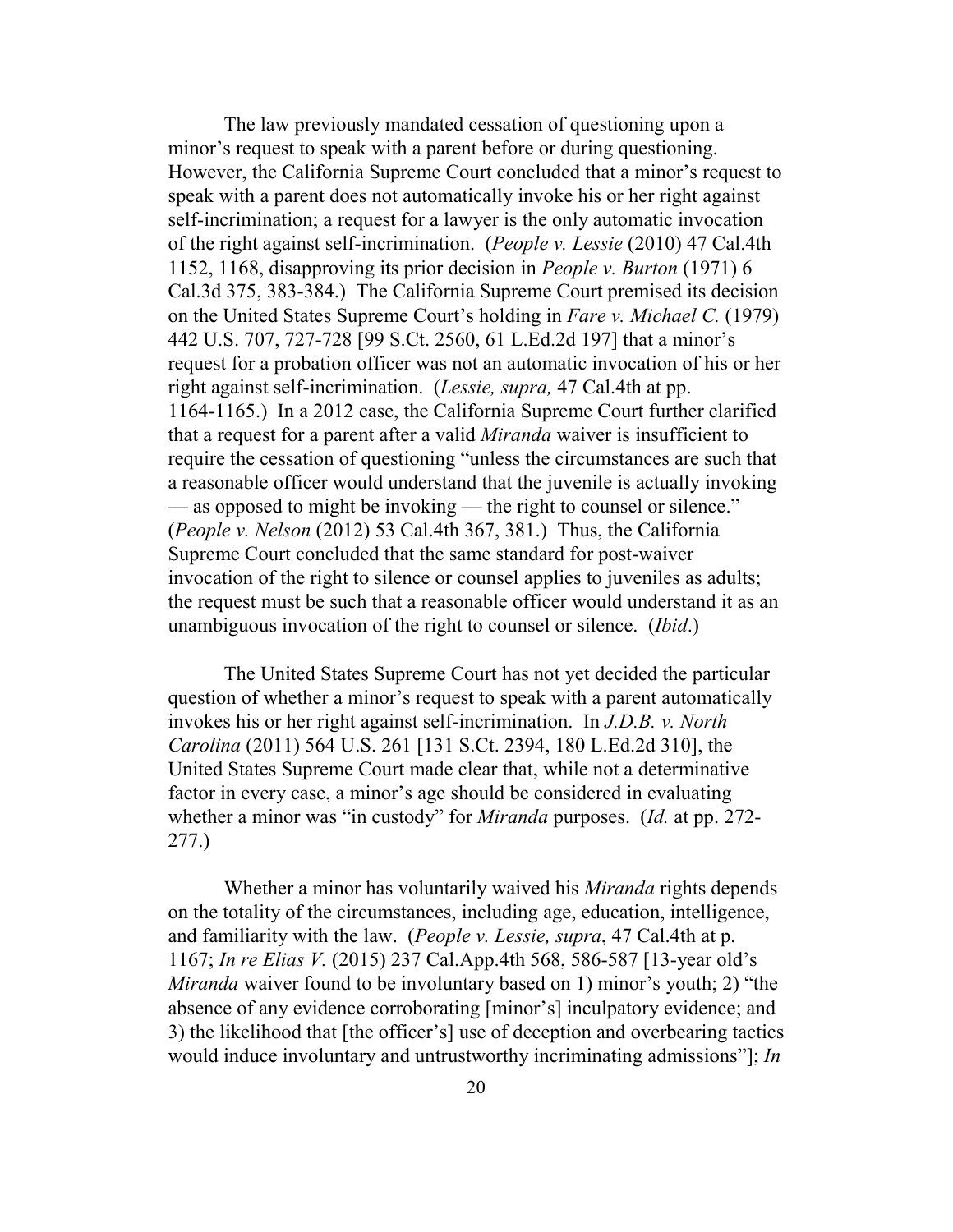*re Peter G.* (1980) 110 Cal.App.3d 576, 584-585 [13-year-old's *Miranda* waivers found involuntary due to his extreme intoxication, emotional demeanor, and tender age].) Voluntariness must be tested by "the totality of all the surrounding circumstances – both the characteristics of the accused and the details of the interrogation." (*Schneckloth v. Bustamonte* (1973) 412 U.S. 218, 226 [93 S.Ct. 2041, 36 L.Ed.2d 854]; *In re Abdul Y.* (1982) 130 Cal.App.3d 847, 862.) The standard for establishing the voluntariness of a confession is higher than in an adult case. (*In re Abdul Y., supra,* 130 Cal.App.3d at p. 862; *In re Anthony J.* (1980) 107 Cal.App.3d 962, 971; *In re Gault* (1966) 387 U.S. 1, 55 [87 S.Ct. 1428, 18 L.Ed.2d 527].)

Under state law a minor must consult with counsel before a custodial interrogation. Section 625.6, per amendment signed into law on September 30, 2020, provides that "[p]rior to a custodial interrogation, and before the waiver of any *Miranda* rights, a youth 17 years of age or younger shall consult with legal counsel in person, by telephone, or by video conference." (§ 625.6, subd. (a).) This consultation may not be waived. (*Ibid*.) Courts must "consider the effect" of a failure to comply with this requirement in considering the admissibility of custodial statements.  $(\S$  625.6, subd. (b.)) Certain exclusions apply. (*Id*. at subd. (c).) However, a court is not authorized to exercise its discretion to exclude statements if those statements are admissible under federal law. (*In re Anthony C.* (2019) 43 Cal.App.5th 438, 450.)

#### 7. Statements Made to Expert Psychologists

In *Elijah W. v. Superior Court* (2013) 216 Cal.App.4th 140, the Court of Appeal declined to read in the Child Abuse and Neglect Reporting Act (CANRA) that defense experts have the affirmative duty to report abuse, neglect, or threats, when it contravenes a minor's right to confidentiality and privilege. To the extent it is reasonably necessary for a minor's defense, minors have a constitutional right to the appointment of qualified experts, including a psychotherapist, to be part of a defense team protected by counsel's duty to confidentiality of client information and the lawyer-client privilege. (*Id.* at pp. 156-159.)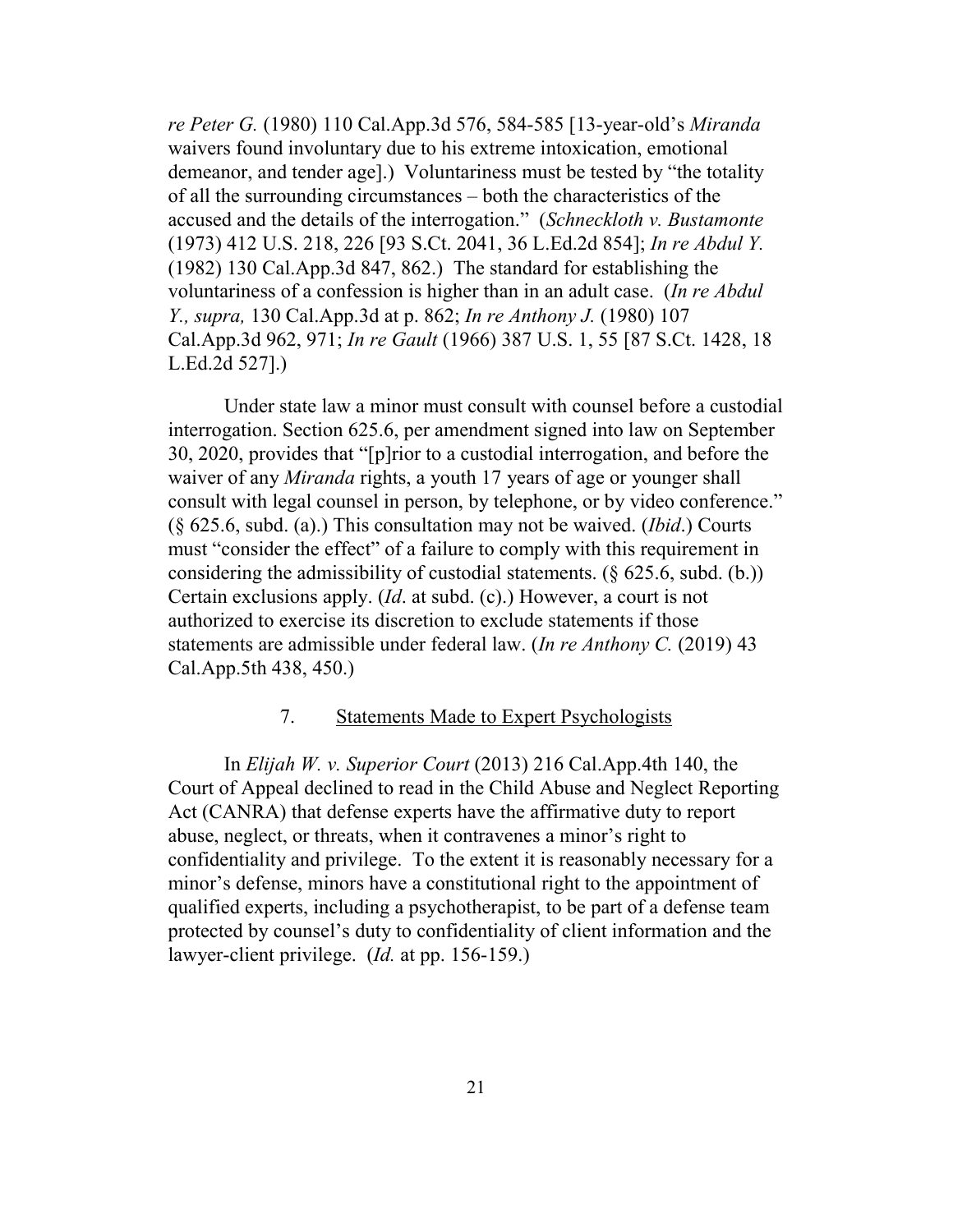# 8. Miscellaneous Issues Regarding Offense Allegations More Likely to Arise in Juvenile Cases

Penal Code section 626.10 delineates a list of weapons that are prohibited on school campuses. Possessing a multi-tool device on school grounds is a violation of the statute, if it happens to have as one tool a blade that locks into place; a violation occurs even where the tool is never used or opened. (*In re T.B.* (2009) 172 Cal.App.4th 125, 129-131; but see *People v. Castillolopez* (2016) 63 Cal.4th 322, 333-334 [in an adult case, a folding knife was not "locked into position" and thus was not a prohibited "dirk or dagger"].)

Penal Code section 4573, which prohibits the bringing of controlled substances into a variety of adult penal institutions does not apply to juvenile institutions. Rather, Welfare and Institutions Code section 871.5 applies. (*In re Edward Q.* (2009) 177 Cal.App.4th 906, 908-910.)

# 9. Jury Trial

There is currently no general right to a jury trial in a juvenile wardship adjudication. (*McKeiver v. Pennsylvania* (1971) 403 U.S. 528, 545 [91 S.Ct. 1976, 29 L.Ed.2d 647]; *In re Myresheia W.* (1998) 61 Cal.App.4th 734, 741 [no right to jury trial even where current alleged offense can be used as a "strike" in the future]; see Pen. Code, § 1170.12, subd. (b)(3) [prior juvenile adjudication shall constitute a prior serious and/or violent felony for purposes of enhancement if certain conditions are met]; *In re Charles C.* (1991) 232 Cal.App.3d 952, 955-956; *In re Javier A*. (1984) 159 Cal.App.3d 913, 968-975 [would have granted minors right to jury trial but for stare decisis].) In an appropriate case, there might be a viable argument that a jury trial is mandated or a disposition may not be imposed absent a jury trial option, such as where the instant allegation could be used in an adult case as a strike prior or where a true finding could lead or does lead to lifetime sex offender registration or residency restrictions. The rationale behind such an argument would be that juvenile proceedings now are adversarial, criminal, and punitive. (See *United States v. Tighe* (9th Cir. 2001) 266 F.3d 1187, 1191-1195; *In re L.M.* (Kan. 2008) 186 P.3d 164, 165-172 [Kansas Supreme Court concludes Kansas law now affords the right to jury trial in juvenile cases]; *In re Javier A., supra*, 159 Cal.App.3d at pp. 958-967; see generally *Apprendi v. New Jersey* (2000) 530 U.S. 466 [120 S.Ct. 2348, 147 L.Ed.2d 435].)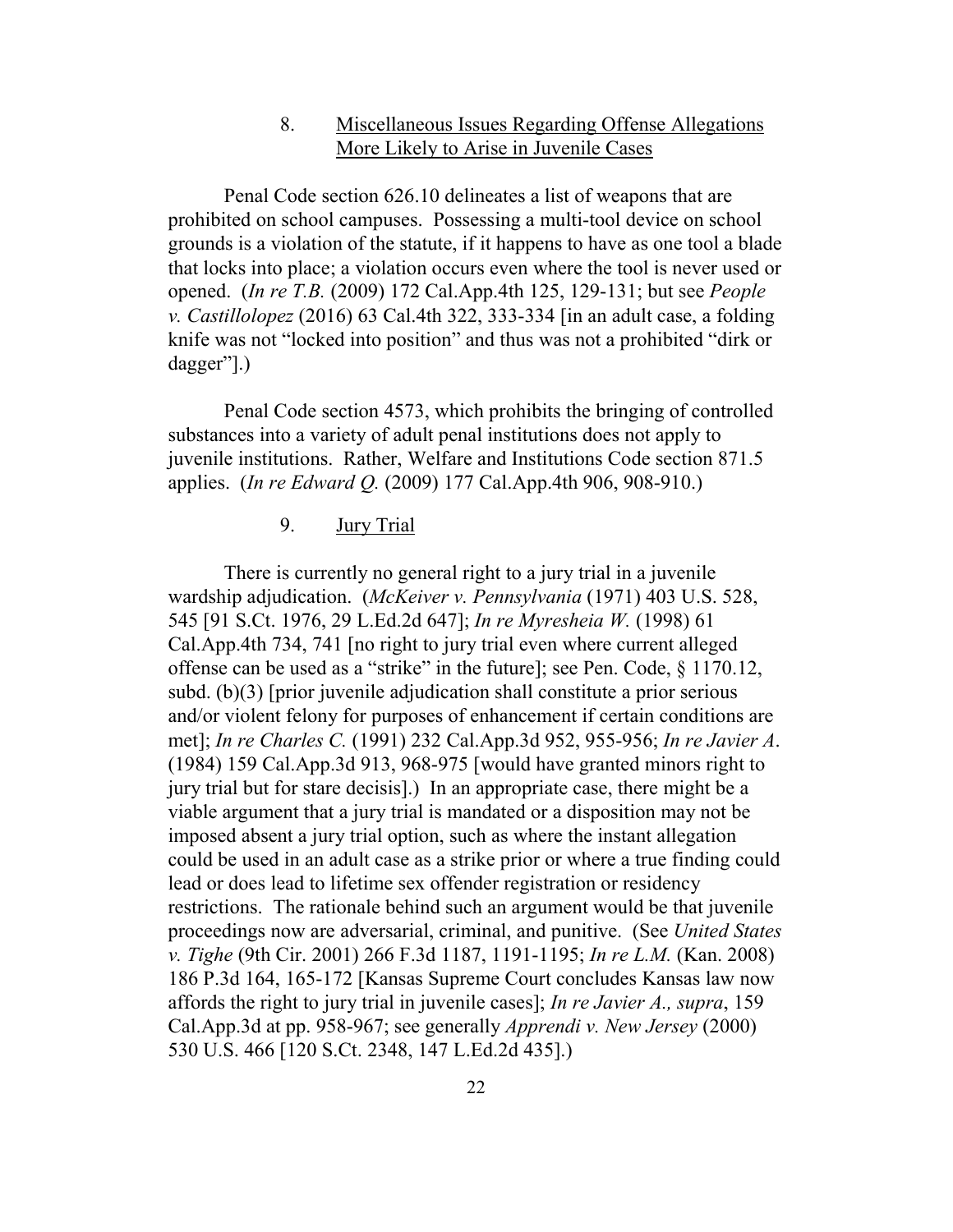However, in *People v. Nguyen* (2009) 46 Cal.4th 1007, the defendant objected to use of his juvenile adjudication as a strike because he had not been accorded the right to a jury in the juvenile proceeding and its use in sentencing was a violation of his Sixth Amendment rights. (*Id.* at p. 1014.) The California Supreme Court held that use of a prior juvenile adjudication to increase a sentence under Three Strikes law did not violate the defendant's right to jury trial. (*Id*. at p. 1025, see also *People v. Mosley* (2015) 60 Cal.4th 1044, 1069 [a defendant has no right to a jury trial on the factual findings subjecting him to sex offender residency restrictions].) The United States Supreme Court has not yet decided this issue, however. The Court of Appeal's decision in *Nguyen*, which has been overruled and thus cannot be cited, provides some helpful background and authority. (See *People v. Nguyen* (2007) 152 Cal.App.4th 1205, review granted and depublished Oct. 10, 2007, S154847.)

No jury trial means no instructional errors, which are frequently fertile ground for reversal on appeal. Applicable jury instructions and annotations should nonetheless be reviewed to ensure that the evidence is sufficient for each of the elements of the substantive offenses, enhancements, or defenses and that the true finding complied with the general principles of law as expressed in the instructions.

### **B. Potential Issues Regarding Disposition**

### 1. Sufficiency of the Evidence

Review the evidence on which the true finding rested to determine whether it meets constitutional and statutory requirements. Could a reasonable trier of fact find each element of each offense proven beyond a reasonable doubt? (*In re Jose R.* (1982) 137 Cal.App.3d 269, 275; *In re Winship* (1970) 397 U.S. 358, 368 [90 S.Ct. 1068, 25 L.Ed.2d 368].)

### 2. Court's Discretionary Choices

After making a true finding, the court may: 1) set aside the finding and dismiss the petition in the interests of justice and the welfare of the minor or if the minor is not in need of rehabilitation, setting forth the specific reasons for dismissal in the minutes ( $\S$  782; cf. Pen. Code,  $\S$  1385); 2) not adjudge the minor a ward and place him or her on probation for less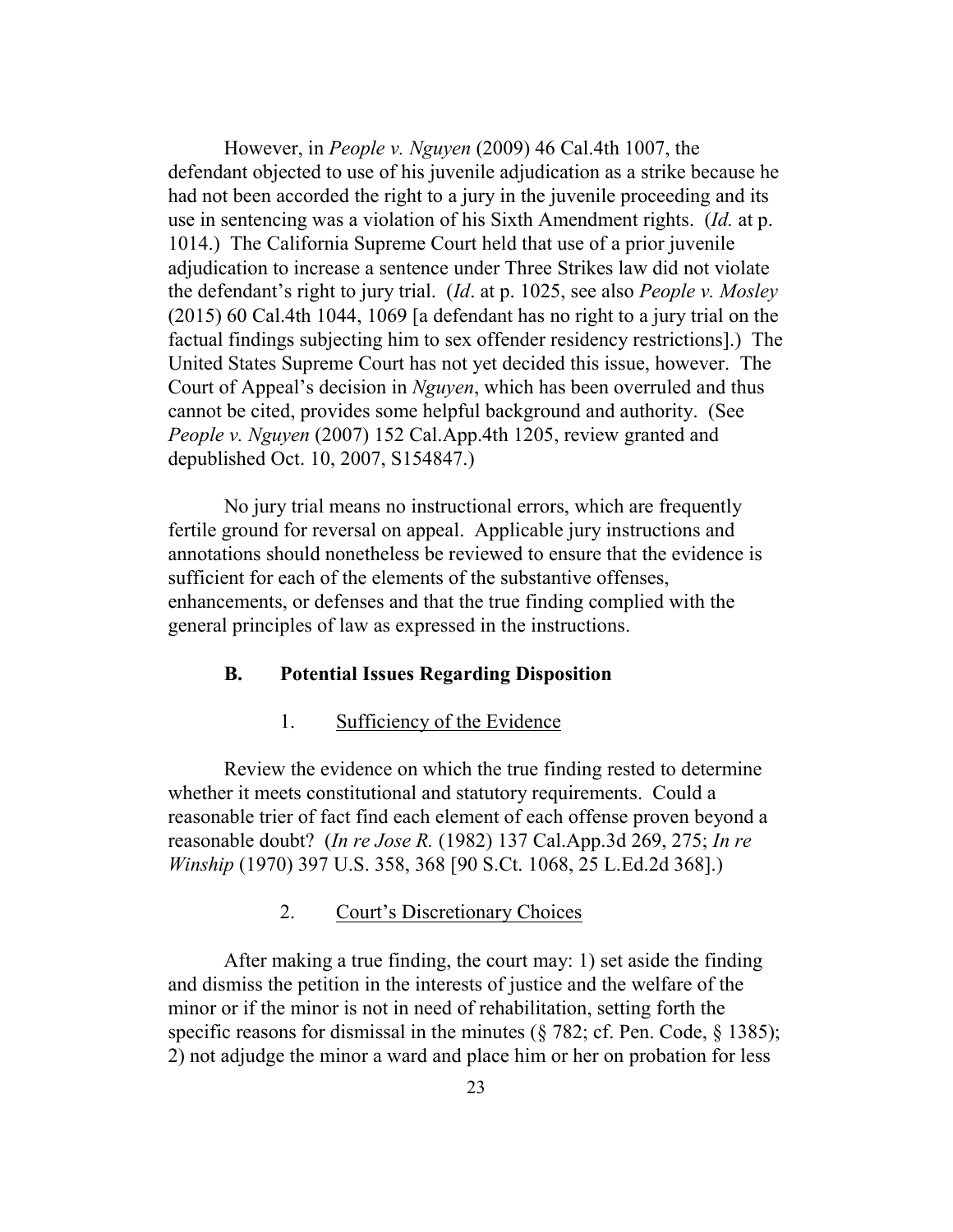than six months ( $\S$  725, subd. (a)); or 3) adjudge the minor a ward ( $\S$  725, subd. (b)).

Once it has adjudged the minor a ward, the court may: 1) place the minor on unsupervised probation ( $\S 727$ , subd. (a)); 2) place the minor on supervised probation at home ( $\S$  730, but see  $\S$  727, subd. (a)); 3) place the minor with a relative or in a licensed group or foster home (§ 727, subd. (a)); 4) commit the minor to juvenile hall or a county camp or ranch  $(\S 730, \S 730)$ subd. (a)); or 5) commit the minor to the DJF  $(\S 731)^4$  $(\S 731)^4$ . Section 202, subdivision (e), provides a list of permissible sanctions - fines, community service, probation conditions, and commitment.

Minors may not be entitled to the protection of *People v. Harvey* (1979) 25 Cal.3d 754 [absent a waiver by defendant, a sentencing court is not permitted to rely upon information relating to counts dismissed in accordance with a plea bargain] and instead may be subject to adverse consequences based on facts underlying dismissed counts. (*In re T.C.* (2009) 173 Cal.App.4th 837, 849-850; *In re Robert H.* (2002) 96 Cal.App.4th 1317, 1329; *In re Jimmy P.* (1996) 50 Cal.App.4th 1679, 1683-1684.) This is because it would limit the court's consideration of relevant evidence at disposition, and in turn would countermand section 725.5, which requires consideration of "any other relevant and material evidence." (*In re Robert H., supra,* 96 Cal.App.4th at p. 1329.)

A court may dismiss a more recent sustained petition for which a DJF commitment is impermissible so it can order a DJF commitment based on a previous petition. (*In re Greg F*. (2012) 55 Cal.4th 393, 415, 419-420, disapproving *V.C. v. Superior Court* (2009) 173 Cal.App.4th 1455, 1463-1469 [court cannot dismiss more recent sustained petition to circumvent section 733].) However, section 733, subdivision (c), precludes committing a juvenile ward to DJF if the wardship petition includes both qualifying and non-qualifying offenses and the most recent offense is a non-qualifying one. (*In re D.B.* (2014) 58 Cal.4th 941, 944.)

<span id="page-23-0"></span> <sup>4</sup> Certain requirements must be met before a minor can be removed from the home of his or her parents. (§ 726; *In re Cindy E*. (1978) 83 Cal.App.3d 393, 406 [before removal, court must find continued presence in parent's home detrimental].)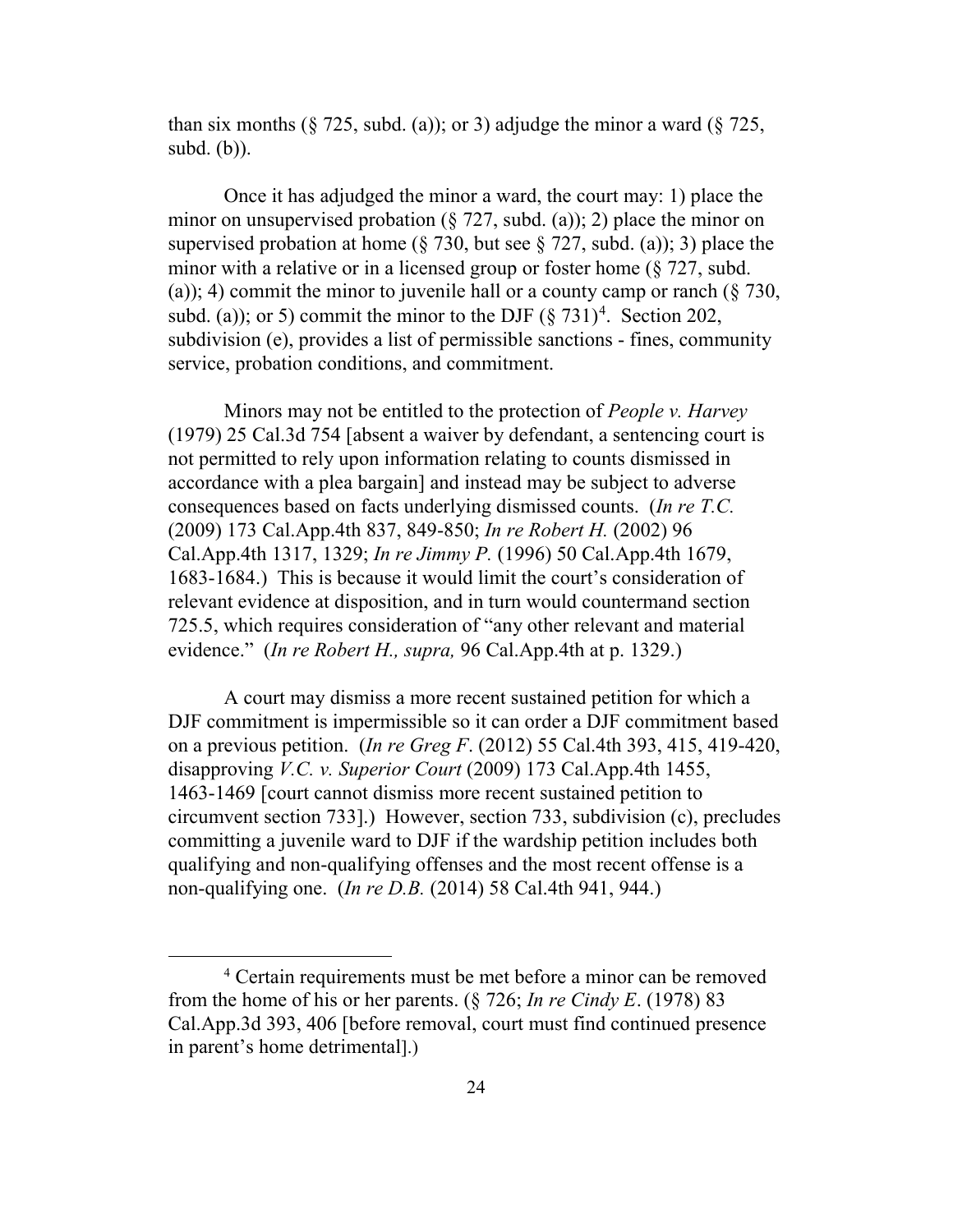The juvenile court has discretion to dismiss a juvenile petition which operates to erase the juvenile adjudication as if it never occurred. (§ 782; *People v. Haro* (2013) 221 Cal.App.4th 718, 720.) Section 782 is similar in operation to Penal Code section 1385, which authorizes dismissal of a criminal action in furtherance of justice. In *People v. Haro*, the Court of Appeal agreed with the defendant that dismissal under section 782 of the petition underlying his robbery adjudication precludes the use of that adjudication as a strike under the three strikes law. (*Id.* at p. 724.)

Section 731.1 provides a means for recall of cases in which DJF was ordered  $(\xi$  731.1, subd. (a)) or where the minor is under parole supervision (§ 731.1, subd. (b)). Section 777 provides for a noticed hearing for changes or modifications of previous orders by the probation officer or prosecuting attorney when the minor, a court ward or probationer under section 602, has violated a court order.

Under SB 823, except as otherwise provided in section 733.1, a ward of the court shall not be committed to DJJ on or after July 1, 2021. (§§ 733.1, subd. (a), 736.5, subd. (b).) However, a ward who is otherwise eligible to be committed under existing law and in whose case a motion to transfer the minor from juvenile court to a court of criminal jurisdiction was filed can still be committed to DJJ pending final closure. (§ 736.5, subd. (c).) Youth committed prior to July 1, 2021, remain at DJJ until discharged, released, or otherwise moved. (§ 736.5, subd. (d).)

### 3. Mandatory Dispositions

Confinement in juvenile hall, a county camp or ranch, or DJF is mandatory where a minor has personally used a firearm during the commission of a violent felony. (§ 602.3, subd. (a) [formerly 602.5]; Pen. Code, § 667.5, subd. (c) [violent felonies].) However, if the court finds the minor has a mental disorder requiring intensive treatment, the court may impose an alternative treatment-based placement order. (§ 602.3, subd. (b).)

# 4. Findings Required Before a Minor Can be Committed to DJF

Section 733 precludes DJF commitment for juvenile court wards under 11 years of age, wards suffering from illness that would "probably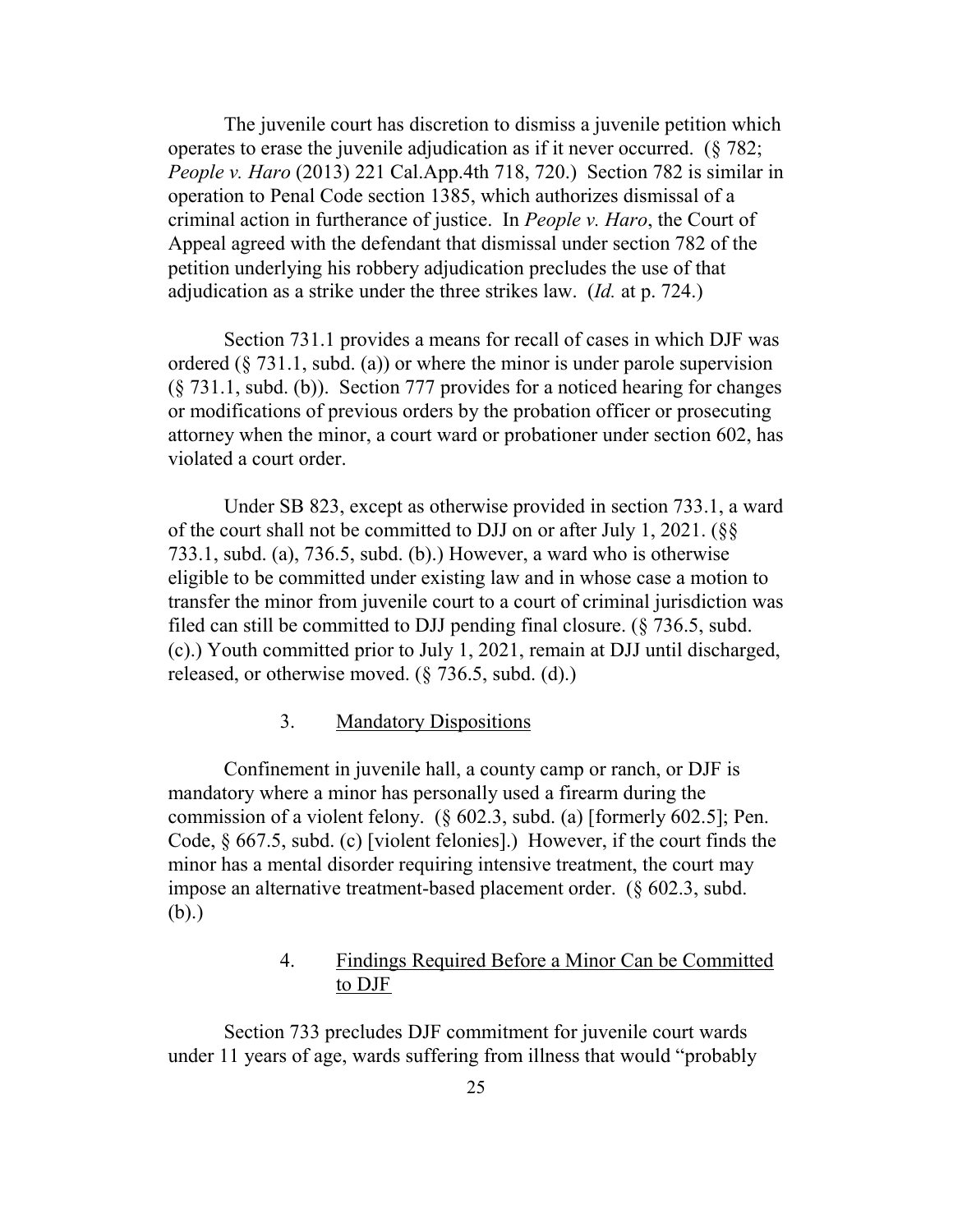endanger the lives or health" of other inmates, and wards who have been adjudged a ward under section 602 "and the most recent offense alleged in any petition and admitted or found to be true by the court is not described in" section 707, subdivision (b) or Penal Code section 290.008, subdivision (c), "and [who are] not otherwise ineligible for commitment to DJF under section 733." (*In re K.J.* (2014) 224 Cal.App.4th 1194, 1201-1202; § 731, subd. (a)(4); § 733.) *In re Edward C.* (2014) 223 Cal.App.4th 813, 821- 824, provides helpful background on changes in the law relating to DJF commitments.

Although there is no requirement that less restrictive alternatives were previously attempted before committing a minor to DJF, the court must make a determination that less restrictive alternatives are ineffective or inappropriate. (*In re Aline D.* (1975) 14 Cal.3d 557, 567; *In re M.S*. (2009) 174 Cal.App.4th 1241, 1250; *In re Angela M*. (2003) 111 Cal.App.4th 1392, 1396; *In re Teofilio A.* (1989) 210 Cal.App.3d 571, 576.) Unavailability of a local program should not be the sole ground for a DJF commitment. (*In re Aline D., supra,* 14 Cal.3d at pp. 565-566; *In re Gerardo B.* (1989) 207 Cal.App.3d 1252, 1257.) Also, before committing a minor to DJF, the court is required to find a probable benefit to the minor from DJF. (§ 734; *In re Aline D., supra*, 14 Cal.3d at pp. 565-566; *In re Teofilio A*., *supra,* 210 Cal.App.3d at p. 576; *In re Michael D*. (1987) 188 Cal.App.3d 1392, 1396; *In re A.M.* (2019) 38 Cal.App.5th 440, 449.) Concrete evidence in the record about relevant programs at DJF is necessary to withstand appellate review. (*In re Carlos J.* (2018) 22 Cal.App.5th 1, 12.) Even where a DJF commitment previously was stayed, the juvenile court cannot impose it because of subsequent conduct without first fully considering current factors and circumstances relevant to disposition. (*In re Jose T.* (2011) 191 Cal.App.4th 1142, 1147-1149; *In re Ronnie P.* (1992) 10 Cal.App.4th 1079, 1087-1091.)

Further, the court must determine whether the minor has committed one of the offenses listed in section 707, subdivision (b), which results in DJF having jurisdiction over the minor until age 25. (§ 1769, subds. (a)- (c); *In re Emilio C.* (2004) 116 Cal.App.4th 1058, 1064.) In making this determination, the court may rely on facts presented at the dispositional hearing that the court found to be true by a preponderance of the evidence. (*Id.* at p. 1065.) A minor can enter a plea bargain and be committed to DJF by stipulation. (*In re Travis J*. (2013) 222 Cal.App.4th 187, 198.) The juvenile court has discretion to reject the plea bargain but no authority to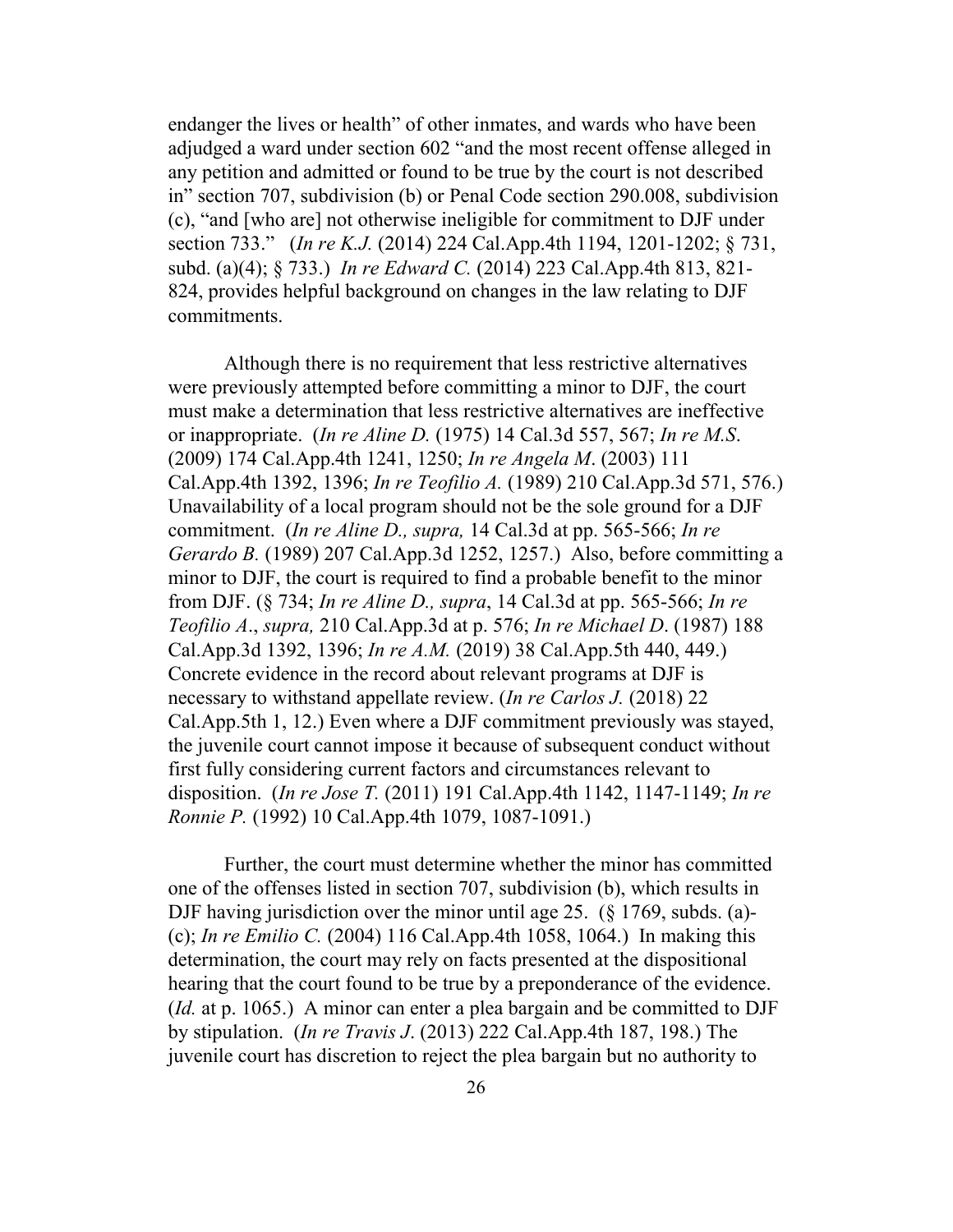change the terms of the bargain. (*Ibid.*) Contractual principles govern a negotiated disposition. (*Ibid.*)

Beginning September 30, 2020, upon petition by the probation department, a youth whose case originated in juvenile court and who is 19 years or older can be moved from juvenile hall to an adult facility, including a jail or other facility established for the purpose of confinement of adults. (§ 208.5, subd. (b).) Upon receipt of a petition, the court must hold a hearing at which it shall determine whether the person will be moved to an adult facility, and make written findings of its decision based on the totality of five criteria. (§ 208.5, subd. (c).)

### 5. Misdemeanor/Felony Determination

This issue is often overlooked. When an offense has degrees or is a wobbler [can be a felony or misdemeanor], the court must make an express finding as to the degree of the offense or whether the offense committed was a felony or misdemeanor. (§ 702; Pen. Code, § 1157; Cal. Rules of Court, rule 5.778(f)(9); *In re Eddie M*. (2003) 31 Cal.4th 480, 487; *In re Manzy W*. (1997) 14 Cal.4th 1199, 1209; *In re Kenneth H.* (1983) 33 Cal.3d 616, 618-620; *In re M.G*. (2014) 228 Cal.App.4th 1268, 1278-1279; *In re Cesar V*. (2011) 192 Cal.App.4th 989, 1000.) The mere existence in the record of documents referring to wobbler consideration is insufficient. (*In re Ricky H*. (1981) 30 Cal.3d 176, 191; *In re Ramon M*. (2009) 178 Cal.App.4th 665, 675.) Courts have reversed and remanded for a felony/misdemeanor determination even where there was an admission of an allegation charged as a felony (e.g., *In re Nancy C.* (2005) 133 Cal.App.4th 508, 512) or calculation of the maximum period of confinement as a felony (e.g., *In re Manzy W., supra*, 14 Cal.4th at pp. 1207-1208; *In re Dennis C.* (1980) 104 Cal.App.3d 16, 23).

Appeal of a court's failure to designate the offense as a misdemeanor or felony must be taken after the initial disposition. (*In re G.C.* (2020) 8 Cal.5th 1119, 1125.) This claim of error is not cognizable following orders in a subsequent wardship proceeding because a timely notice of appeal is a jurisdictional requirement. (*Id*. at p. 1129.) *G.C.* rejected appellant's position that the court's error resulted in an unauthorized sentence correctable at any time, which is, in contrast, an exception to the waiver doctrine. (*Ibid*.)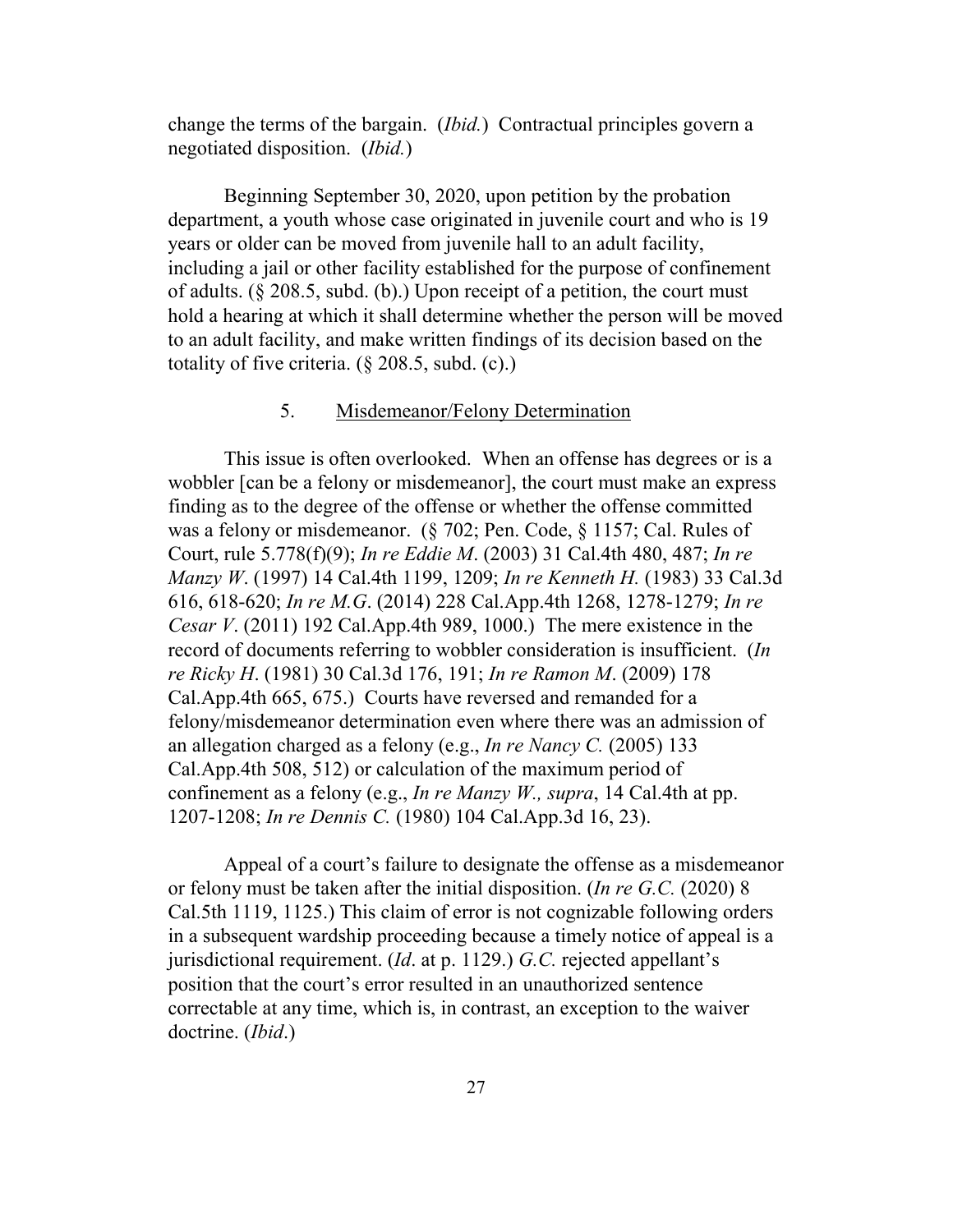Penal Code section 17, subdivision (b)(3) which provides that a "wobbler" offense is a misdemeanor when "the court grants probation to a defendant without imposition of sentence and at the time of granting probation, or on application of the defendant or probation officer thereafter, the court declares the offense to be a misdemeanor," applies in juvenile proceedings. (*In re E.G.* (2016) 6 Cal.App.5th 871, 883-884.)

Even if a juvenile court declares an offense a felony, the exact language of a statute that uses prior felony convictions to enhance a subsequent offense must be carefully considered. In *People v. Lopes* (2015) 228 Cal.App.4th 983, the juvenile court declared minor's DUI (a wobbler) a felony and committed the minor to a DUI youth program. The enhancement statute applied to offenses "punished as a felony." Because the minor's juvenile adjudication was not a "conviction," nor was it "punished as a felony," it could not be used to elevate a subsequent DUI charge to a felony. (*Id.* at pp. 987-988.) "In the relatively rare instances where the Legislature wants to include juvenile adjudications in provisions that may elevate the penalty for new offenses, it knows how. (See, e.g., [Veh. Code] § 13105 [juvenile adjudications can be used as a basis for suspension or revocation of driving privileges]; Pen. Code, §§ 667, subd. (d)(3), 1170.12, subd. (b)(3) [Three Strikes law].)" (*Id.* at p. 987.)

#### 6. Deferred Entry of Judgment

Deferred entry of judgment (DEJ) is available in juvenile cases involving felony allegations, where certain prerequisites are met. (§§ 790-795.) Although one disqualifying factor is a prior probation revocation, a prior probation violation without revocation does not disqualify a minor. (*In re T.P.* (2009) 178 Cal.App.4th 1, 4.) Deferred entry of judgment's inapplicability to cases involving misdemeanor allegations is not a denial of equal protection, at least according to one Court of Appeal. (*In re Spencer S*. (2009) 176 Cal.App.4th 1315, 1324-1329.) Where a minor is eligible for deferred entry of judgment, a set of mandatory procedures exists for courts to follow. (*In re Luis B.* (2006) 142 Cal.App.4th 1117, 1123; *In re C.W*. (2012) 208 Cal.App.4th 654, 660; §§ 790-792.) Therefore, it is important to determine if a minor was eligible for deferred entry of judgment and whether the mandatory procedures were followed.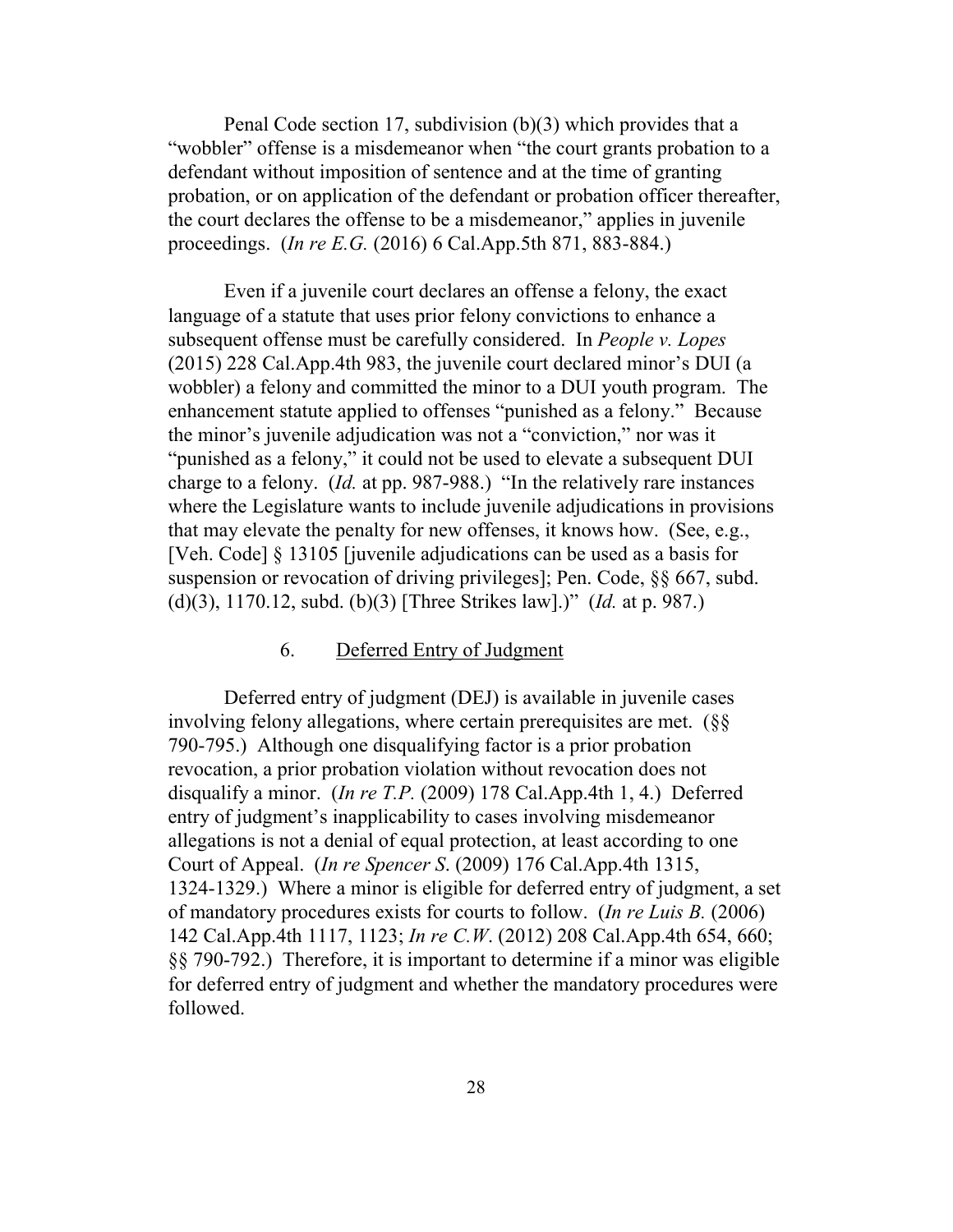Where the prosecution does not file the necessary written notification of eligibility, the minor's denial of allegations does not foreclose a claim of error in following the mandatory procedures. (*In re Spencer S., supra,* 176 Cal.App.4th at p. 1323.) Likewise, as long as the jurisdictional hearing has not commenced, a minor does not forego consideration for deferred entry by litigating a suppression motion and agreeing that testimony presented there could also be used for trial purposes if he loses the suppression motion (*In re A.I.* (2009) 176 Cal.App.4th 1426, 1436) or by admitting reduced charges after a suppression motion (*In re Joshua S*. (2011) 192 Cal.App.4th 670, 680).

At least two Courts of Appeal have concluded that a trial court need not determine a minor's eligibility if the prosecution files the necessary written notification of eligibility and the minor thereafter chooses not to admit the allegations, as required for DEJ. (*In re Usef S.* (2008) 160 Cal.App.4th 276, 285-286; *In re Kenneth J*. (2008) 158 Cal.App.4th 973, 978-979.) Yet, an appellate court reversed for a due process error, where the prosecution filed notice of DEJ eligibility, but the court did not set a hearing for its determination or inform the minor the issue was under consideration. (*In re D.L.* (2012) 206 Cal.App.4th 1240, 1242, 1244-1245.) The trial court later found the minor eligible but not suitable for DEJ eligibility. (*Id*. at p. 1243.) Because the court denied the minor mandatory meaningful notice before this finding and the minor denied the allegations only after the finding, the minor could challenge the process despite not admitting the allegations or objecting. (*Id.* at p. 1245.)

Although the procedures are mandatory, the trial court ultimately has discretion whether or not to grant deferred entry of judgment. (*In re D.L*., *supra,* 206 Cal.App.4th at p. 1244; *In re C.W.* (2012) 208 Cal.App.4th 654, 660; *In re Luis B.* (2006) 142 Cal.App.4th 1117, 1123.) There is a right to appeal from a denial of deferred entry of judgment (e.g., *In re Sergio R.* (2003) 106 Cal.App.4th 597), but there is no right to appeal where deferred entry is granted (*Luis M. v. Superior Court* (2014) 59 Cal.4th 300, 303, fn. 3; *In re T.C.* (2012) 210 Cal.App.4th 1430, 1433 [restitution order is a component of the DEJ order and not appealable]; *In re Mario C.* (2004) 124 Cal.App.4th 1303, 1307-1308; see *People v. Mazurette* (2001) 24 Cal.4th 789, 794, 798 [no right to appeal in adult deferred entry of judgment case unless defendant unsuccessful on program and judgment is entered]).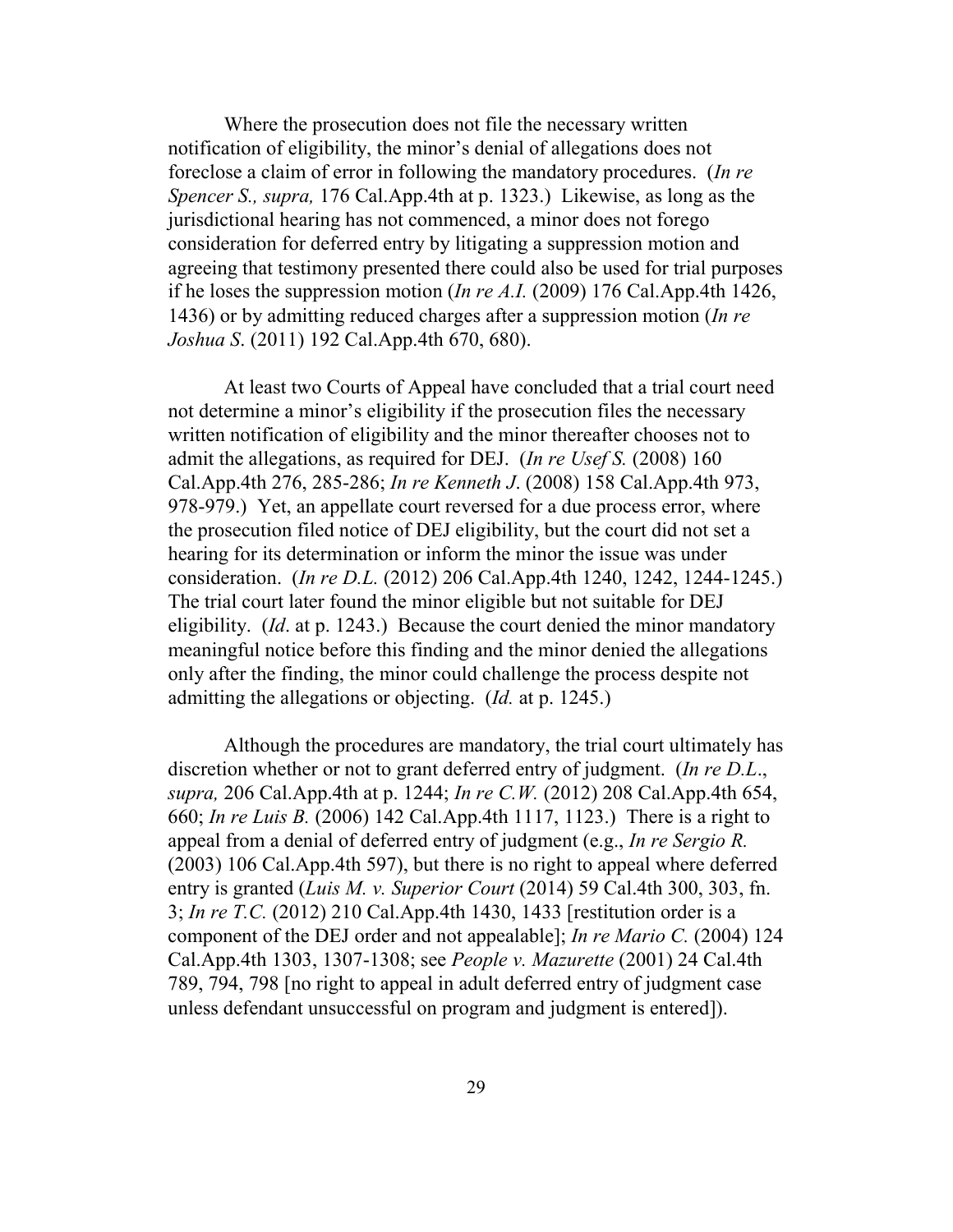For additional information regarding deferred entry of judgment in juvenile cases, see [ADI's July 2004 newsletter.](http://www.adi-sandiego.com/news_alerts/pdfs/bef2005/2004_july.pdf)

#### 7. Calculation of Maximum Length of Confinement

Previously, a minor could not be confined in excess of the maximum term that could be imposed on an adult convicted of the same offenses. (§§ 726, subd. (d), 731, subd. (c); *In re Bryant R*. (2003) 112 Cal.App.4th 1230, 1236; *In re Prentiss C*. (1993) 14 Cal.App.4th 1484, 1487.) The maximum term for DJJ commitments is now the middle term  $(\S 731, \S 1)$ , subd (c), eff. Sept. 30, 2020), and effective July 1, 2021, the maximum term for *all* placements can be no greater than the middle term.  $(\frac{8}{30}$ , subd. (a)(2), eff. July 1, 2021.) The court must calculate the maximum length of confinement when the minor is removed from the custody of his parents. (§ 726, subd. (d); *In re George M*. (1993) 14 Cal.App.4th 376, 381-382.) When a minor is removed from his or her parents' custody but not committed to DJF, the court must set the maximum at the longest potential sentence provided for by statute, taking into account both the offenses committed and enhancements. (*In re Eddie L*. (2009) 175 Cal.App.4th 809, 813-816.) The maximum period of confinement must be part of a written order, but need not be orally pronounced. (*In re Julian R.* (2009) 47 Cal.4th 487, 496-498.)

Where a minor is committed to DJF, rather than just calculating the maximum period of confinement, the court must exercise its discretion in setting the maximum period of confinement. The discretion conferred by section 731, subdivision (c) has been held to be only related to DJF commitments. (*In re Geneva C.* (2006) 141 Cal.App.4th 754, 759-760 [section 731, subdivision (c) (then subdivision (b)), which authorizes a juvenile court to exercise discretion in setting a maximum term in DJF less than that for an adult offender does not apply to a camp commitment]; *In re Eddie L., supra* (2009) 175 Cal.App.4th at p. 816 [no discretion to determine maximum period of confinement for non-DJF ranch placement].)

The court must appropriately consider the facts and circumstances of the matter or matters which brought or continued the minor under the jurisdiction of the juvenile court. (§ 731, subd. (c); *In re Sean W.* (2005) 127 Cal.App.4th 1177, 1183-1184.) A minor does not forfeit the claim that a court failed to exercise its discretion under section 731, subdivision (c), by failing to object in the trial court. (*Id*. at pp. 1181-1182.) The maximum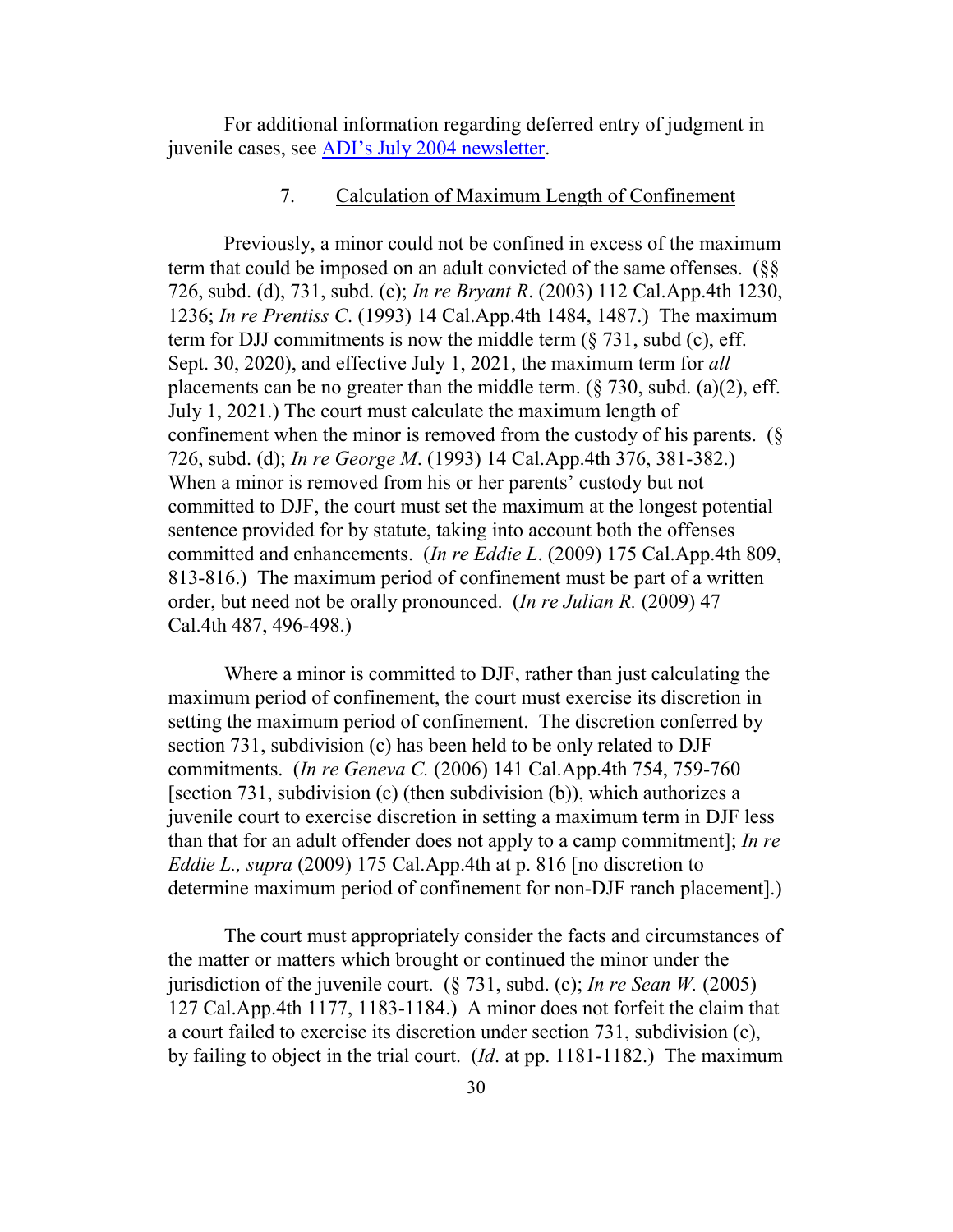period of confinement set can never exceed the middle term of confinement an adult could be required to serve under the same circumstances.  $(8731, 8731)$ subd. (c); Stats. 2020, ch. 337, § 28.) A split of authority, however, exists as to whether a court can set a maximum period of confinement below the adult minimum term. (Compare *In re A.G.* (2011) 193 Cal.App.4th 791, 806, *In re R.O.* (2009) 176 Cal.App.4th 1493, 1498 and *In re H.D*. (2009) 174 Cal.App.4th 768, 776-779 with *In re Joseph M.* (2007) 150 Cal.App.4th 889, 896 [in setting maximum period, juvenile court must adhere to triad of sentencing choices in adult determinate sentencing law].)

A general principle of law is that a proper exercise of discretion is presumed from a silent record. Accordingly, the Supreme Court clarified that where the juvenile court orders the maximum term of confinement equal to the maximum permissible adult sentence without explanation, it will be presumed the court considered imposition of a confinement period — shorter than the adult maximum — that might be justified by the "facts and circumstances" of the crime committed by the juvenile. (*In re Julian R*. (2009) 47 Cal.4th 487, 498-499, disapproving *In re Jacob J*. (2007) 130 Cal.App.4th 429, 438.)

Whether the maximum period of confinement must be calculated under section 726 or set pursuant to an exercise of discretion under section 731, allegations found true in previous petitions can be aggregated under section 726, subdivision (d), but need not be aggregated. (*Ruelas v. Superior Court* (2015) 235 Cal.App.4th 374, 383; *In re Alex N.* (2005) 132 Cal.App.4th 18, 24-25; *In re Adrian R.* (2000) 85 Cal.App.4th 448, 454; *In re Edwardo L.* (1989) 216 Cal.App.3d 470, 478.) The maximum period of confinement may only include punishment for an enhancement if that enhancement has been alleged and has been proven or admitted. (*In re Jonathan T*. (2008) 166 Cal.App.4th 474, 482-484 [maximum term of confinement in robbery case was six years, rather than nine years for robbery in concert because Penal Code section 213 (robbery in concert) is an enhancement and was not pled or proven].) Penal Code section 654 is applicable. (*In re Michael B*. (1980) 28 Cal.3d 548, 556, fn. 3.) In calculating a minor's maximum term of confinement, "a court adjudicating a subsequent petition … may not reevaluate a prior juvenile court's conclusions regarding the truth of the prior petitions, the applicability of Penal Code section 654, or the appropriateness of aggregating time on multiple sustained counts in determining the maximum confinement time" because "it lacks the firsthand view of the facts and circumstances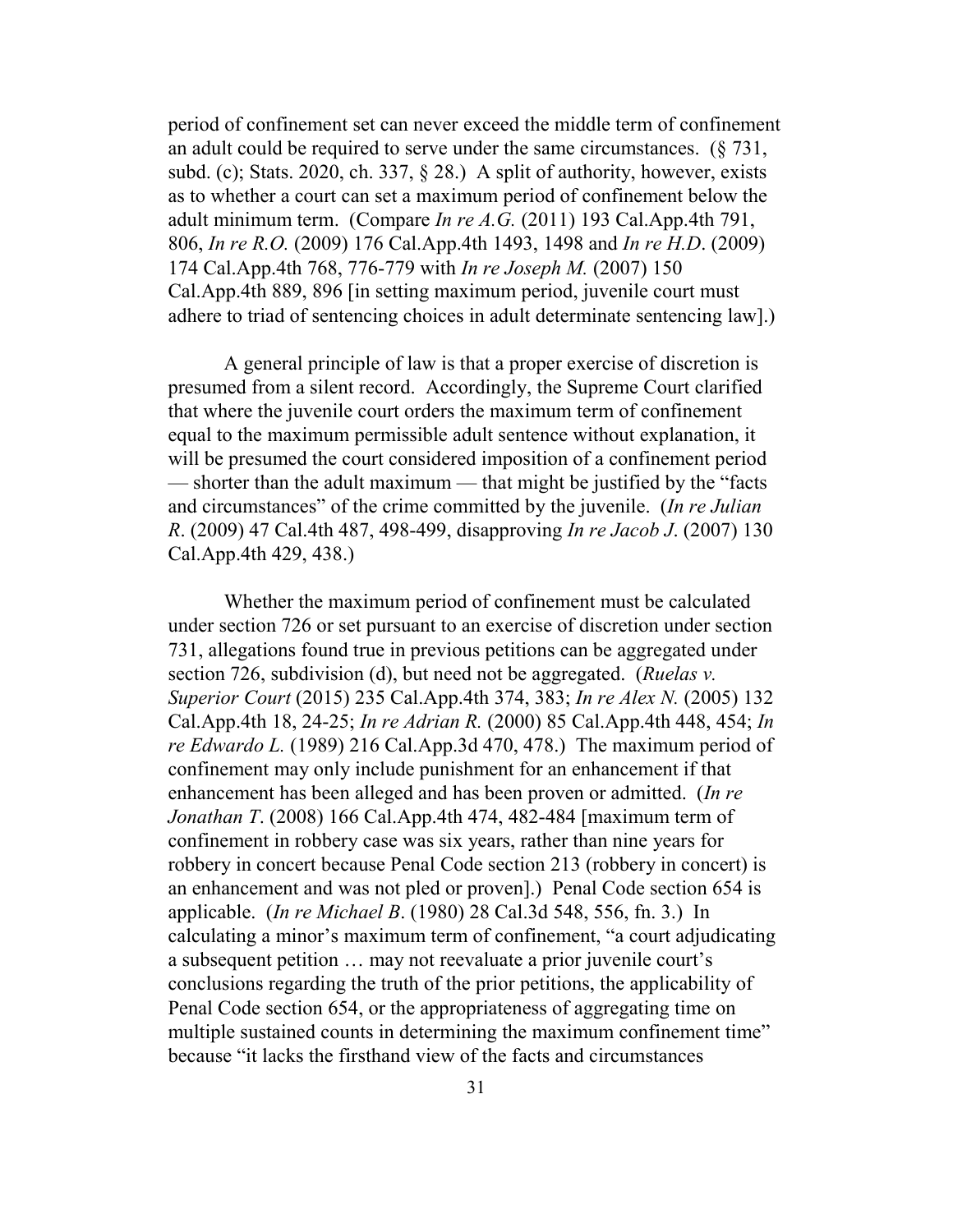supporting the earlier court's decisions. (*In re David H.* (2003) 106 Cal.App.4th 1131, 1137.)

Juvenile court findings regarding confinement are reviewed for abuse of discretion. (*In re Edward C*. (2014) 223 Cal.App.4th 813, 829; *In re Emilio C.* (2004) 116 Cal.App.4th 1058, 1067, citing *In re Michael D*. (1987) 188 Cal.App.3d 1392, 1395.)

Before Senate Bill No. 40 amended Penal Code section 1170 to no longer require a factual finding to justify the upper term, challenges pursuant to *Cunningham v. California* (2007) 549 U.S. 270 [127 S.Ct. 856, 166 L.Ed.2d 856] were made to the propriety of calculating the maximum period of confinement based on upper terms. At least two Court of Appeal opinions concluded that the holding of *Cunningham* did not limit the maximum period of juvenile confinement to the middle term. (*In re Alex U.* (2007) 158 Cal.App.4th 259, 263-266; *In re Christine G.* (2007) 153 Cal.App.4th 708, 713-715.) These opinions premised their rejection of the issue on the distinct nature of the juvenile system with its focus on rehabilitation and specifically on the fact DJF terms are indeterminate unlike adult terms. (*In re Alex U*., *supra*, 158 Cal.App.4th at pp. 263-266; *In re Christine G.*, *supra*, 153 Cal.App.4th at pp. 713-715.)

Aging-out discharge of persons committed to DJF by the juvenile court is governed by section 1769. Sections (b) and (c) distinguish between persons committed to DJF on or before July 1, 2012 and those committed after that date. For persons committed to DJF on or after July 1, 2012, if they are found to be section 602 wards based on the offenses listed in section 707, subdivision (d)(2), the law mandates discharge "upon the expiration of a two-year period of control, or when he or she attains 23 years of age, whichever occurs later unless an order for further detention has been made by the committing court."  $(\S 1769, \text{subd. (c)})$  But if the commitment to DJF is made before July 1, 2012, DJF discharge is mandated after two years or when the person is 25 years of age, whichever occurs later, unless there is an order for further detention. (§ 1769, subd. (b).) For all other non-section 707, subdivision  $(d)(2)$  wards, discharge is mandated after two years or when the person is 21 years of age, whichever occurs later, unless there is an order for further detention. (§ 1769, subd. (a).)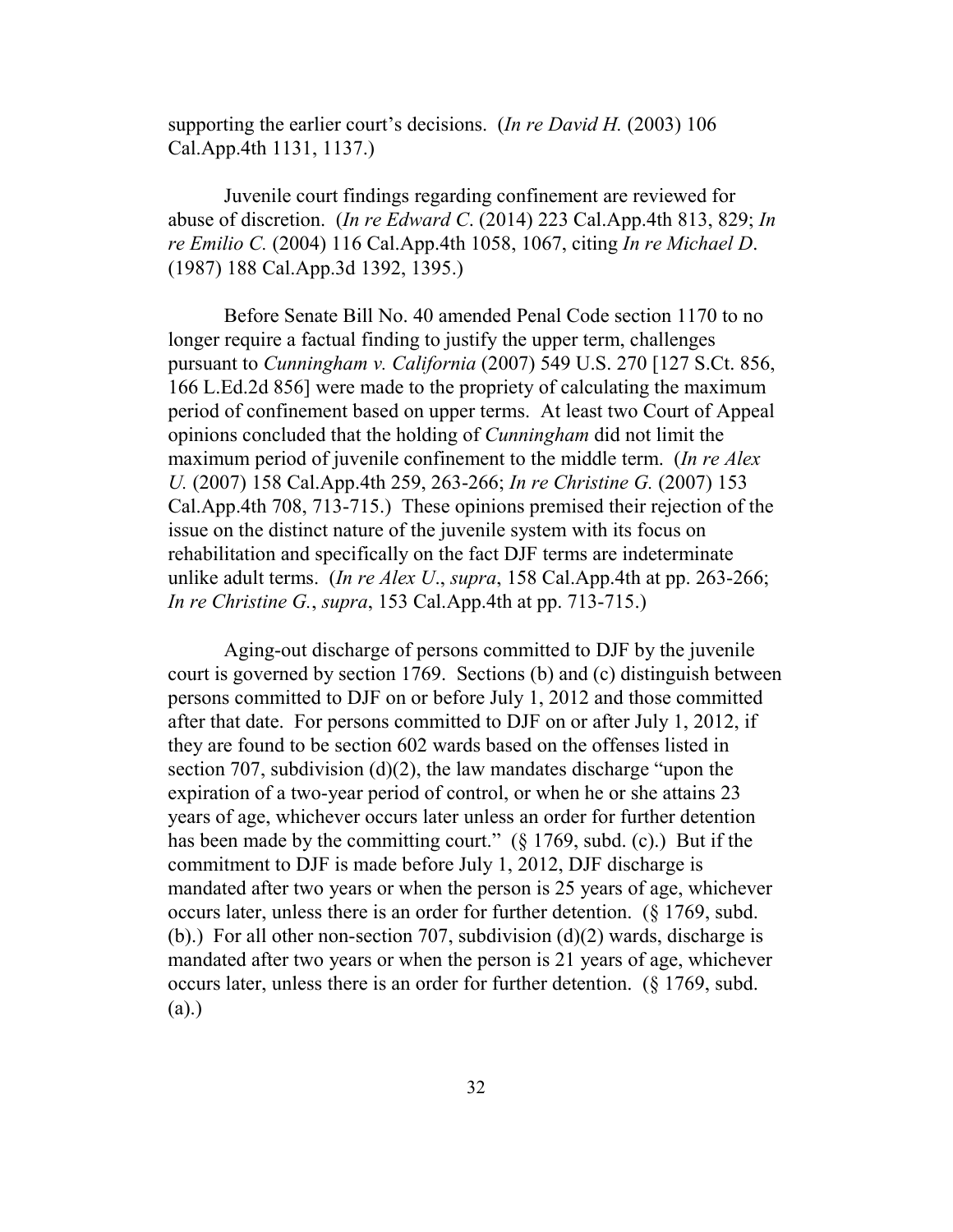SB 823 amends this statutory scheme in several ways. For those found to have committed an offense listed in subdivision (b) of section 707, and where the aggregate sentence is less than seven years, jurisdiction continues until the person attains 23 years of age.  $(\S 607, \S 60)$  [eff. July 1, 2021].) For those found to have committed an offense listed in subdivision (b) of section 707, and where the aggregate sentence is seven years or more, jurisdiction continues until the person attains 25 years of age. (*Id*. at subd. (c).)

The revised law contains no provision for a two-year period of control, except for youth committed to DJJ before intake closes on July 1, 2021. (§ 607, subds. (c), (g), (h).) Second, SB 823 contains no language for extended commitment where discharge of a person would by physically dangerous to the public, formerly permitted under section 1800, subdivision (a). Establishment of a separate dispositional track for higher-need youth is deferred until March 1, 2021. (§ 736.5, subd. (e).)

### 8. Sex Offender Registration for Juvenile Offenses

Unlike adults, minors who commit enumerated sex offenses in Penal Code section 290 are not automatically required to register as a sex offender for life. However, a minor who commits a delineated offense is required to register as a sex offender for life if that minor is committed to and paroled or discharged from DJF or an equivalent institution in another state. (Pen. Code, § 290.008.) Section 781, subdivision (a) [record sealing], can be used in an attempt to remove the lifetime sex offender registration if it can be proved that the minor has been rehabilitated and the juvenile adjudication did not involve section 707, subdivision (b) (forcible sex) crimes committed when the minor was 14 years or older. (§ 781, subd.  $(a)(1)(C)-(D)$ .) Once the minor turns 38, section 781, subdivision (d) [record sealing], can be used.

Where a court chooses to commit a minor to DJF on a current petition not involving an enumerated sex offense, it may elect not to aggregate previously sustained petitions to avoid lifetime sex offender registration. (*In re Alex N.* (2005) 132 Cal.App.4th 18, 24-25.) However, the Fourth Appellate District, Division Two, concluded that, where a minor's most recently sustained petition includes an enumerated sex offense, a juvenile court lacks discretion to choose to commit the minor to DJF based on an offense from a previously sustained petition in order to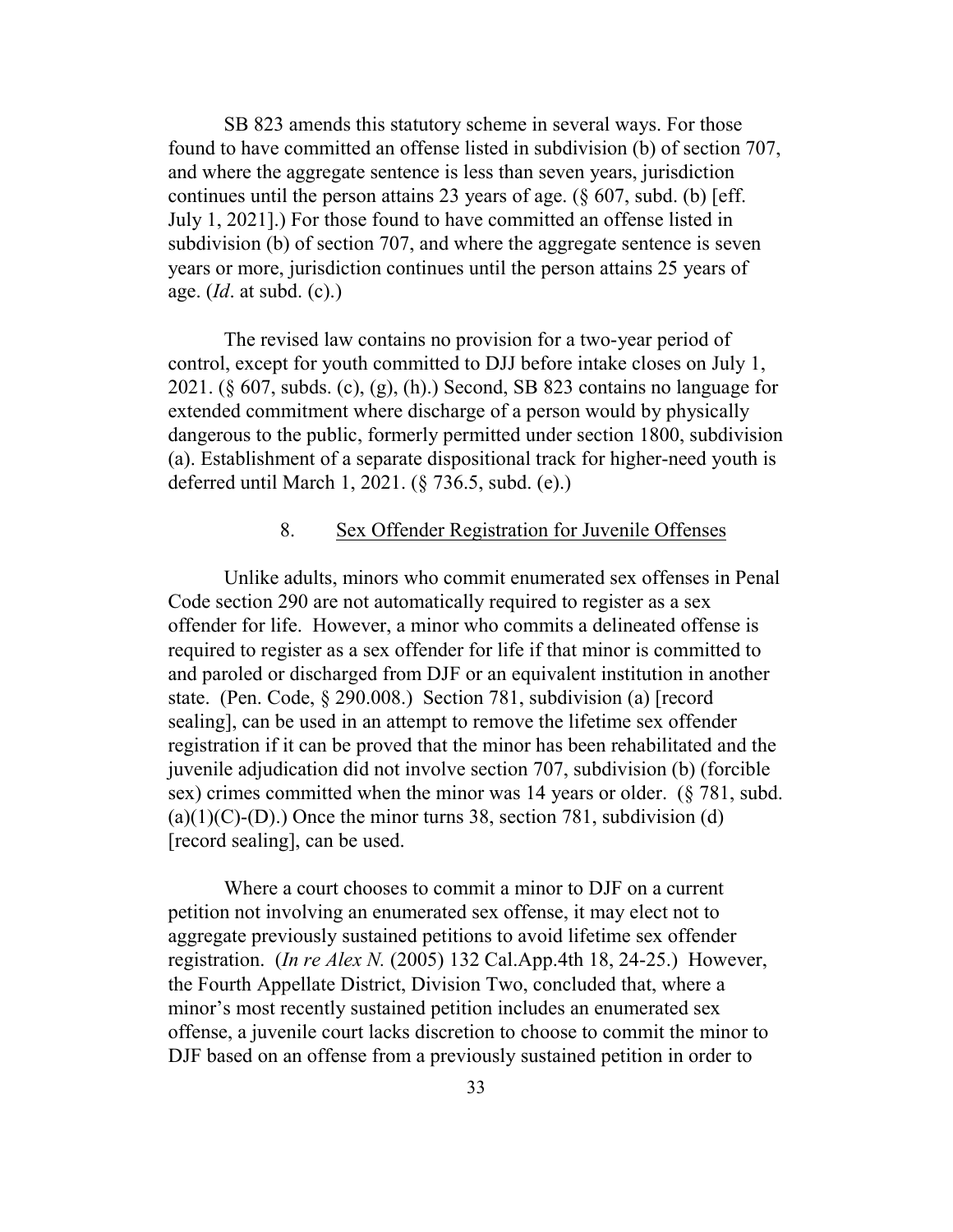avoid a lifetime registration requirement. (*In re G.C.* (2007) 157 Cal.App.4th 405, 409-411.) If a case arises where a minor was committed to DJF based on a non-sex offense but where the minor also had a sustained true finding for an enumerated sex offense in the most recently sustained petition, the client should be properly advised regarding the serious potential adverse consequence of lifetime sex offender registration.

On January 1, 2021, a tiered registration system took effect that replaced the lifetime registration requirement with a five-year minimum or ten-year minimum registration requirement. (§ 290.008, subd. (d).) Tier one juvenile offenders are those adjudicated as a ward of the court for commission or attempted commission of non-serious, non-violent sex offenses and are subject to register for a minimum of five years. (*Id*. at subd.  $(d)(1)$ .) Tier two juvenile offenders are those adjudicated as a ward of the court for commission of a serious or violent sex offense and are subject to register for a minimum of ten years. (*Id*. at subd. (d)(2).) Persons may petition for removal from the registry following the expiration of the minimum registration period. (Pen. Code, § 290.5, subd. (b).)

### 9. Probation Conditions

The juvenile court may impose reasonable terms and conditions of probation. (§§ 725, 730, subd. (b).) Such conditions must be "fitting and proper to the end that justice may be done and the reformation and rehabilitation of the ward enhanced." (§ 730, subd. (b)); *In re Antonio C.* (2000) 83 Cal.App.4th 1029, 1033.) Such conditions may be broader than criminal probation conditions. (*In re Spencer S*. (2009) 176 Cal.App.4th 1315, 1330; *Alex O. v. Superior Court* (2009) 174 Cal.App.4th 1176, 1180; *In re Antonio R.* (2000) 78 Cal.App.4th 937, 941.)

A probation condition is invalid if: 1) it has no relationship to the crime of which the offender was convicted; 2) it forbids conduct that is not reasonably related to future criminality; and 3) it relates to conduct that is not itself criminal. (*People v. Lent* (1975) 15 Cal.3d 481, 486; *In re D.G*. (2010) 187 Cal.App.4th 47, 52; *In re Antonio C., supra*, 83 Cal.App.4th at p. 1034; *In re Kacy S.* (1998) 68 Cal.App.4th 704, 709.) A search condition requiring the minor to submit to warrantless searches of electronic devices may be invalid under *Lent* if it is not reasonably related to future criminality. (*In re Ricardo P.* (2019) 7 Cal.5th 1113 [no showing the minor used electronic devices or social media to engage in criminal conduct].)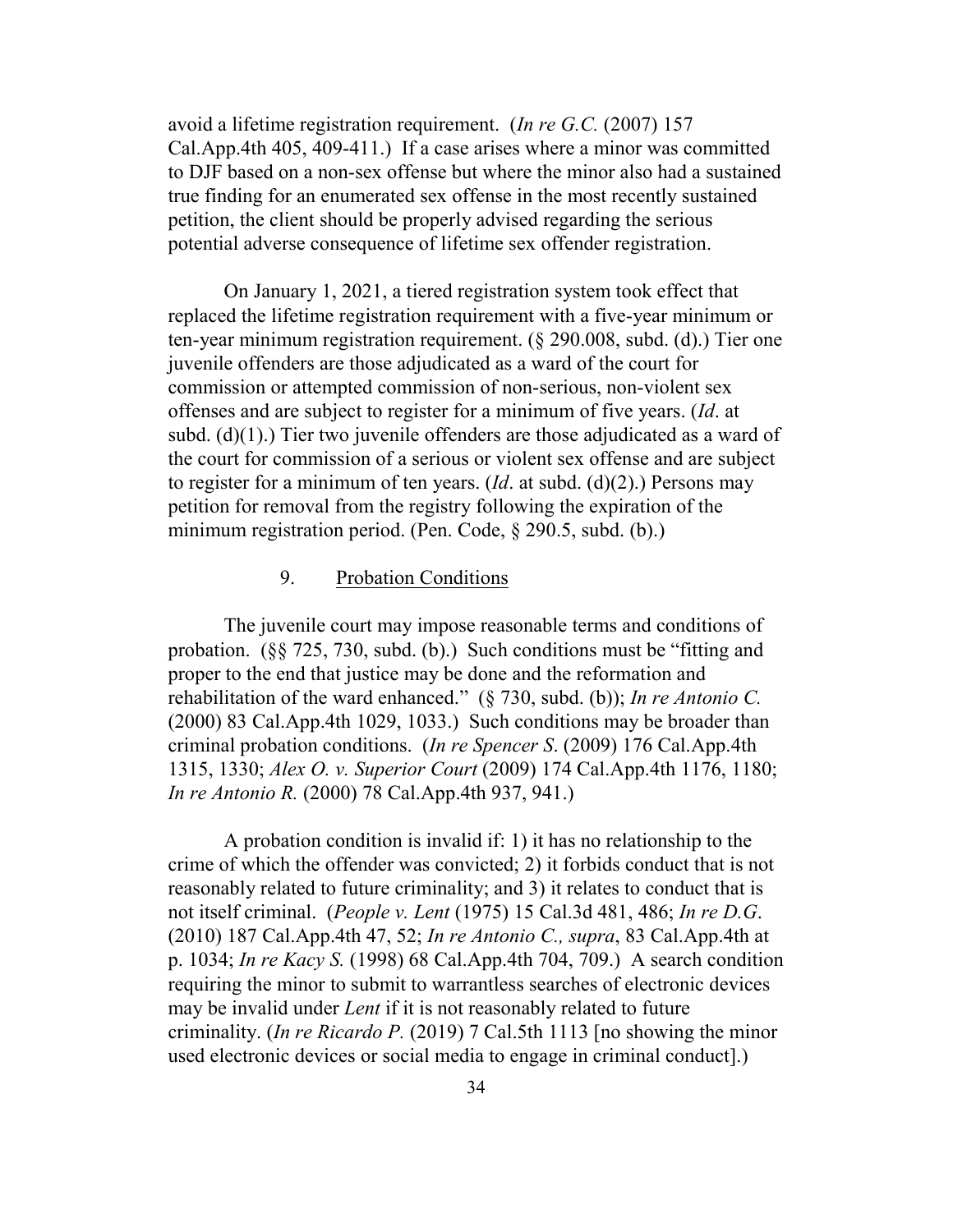Probation conditions may also be void for vagueness and/or overbroad facially and/or as applied. "An order must be sufficiently precise for the probationer to know what is required of him, and for the court to determine whether the condition has been violated." (*People v. Reinerston* (1986) 178 Cal.App.3d 320, 324-325.)

If a probation condition infringes on constitutional rights, it must be tailored specifically to the needs of the minor. (*In re Ramon M*. (2009) 178 Cal.App.4th 665, 676; *In re D.G*.*, supra,* 187 Cal.App.4th at p. 52; *In re Binh L.* (1992) 5 Cal.App.4th 194, 203; *In re Michael D.* (1989) 214 Cal.App.3d 1610, 1616.) For example, a probation condition cannot prohibit a minor, who is a United States citizen living in Mexico, from returning to the United States (*In re James C.* (2008) 165 Cal.App.4th 1198, 1205), or from entering the United States only for purposes of work, school, and visiting family (*In re Alex O*. (2009) 174 Cal.App.4th 1176, 1182-1183). Likewise, a probation condition cannot bar all travel to Mexico but can require case-by-case approval for travel to Mexico and that the minor be accompanied by his or her parents when traveling to Mexico. (*In re Daniel R.* (2006) 144 Cal.App.4th 1, 8.)

In 2009, a court found that a probation condition requiring global positioning monitoring of a minor was both reasonable and constitutional. (*In re R.V.* (2009) 171 Cal.App.4th 239, 247-249.) Blood testing for drugs and alcohol may be imposed as a probation condition for juveniles who have been declared a ward of the court for violating a law applicable to adults. (*In re P.A.* (2012) 211 Cal.App.4th 23, 40.) For juveniles who have not been adjudged a ward of the court or who are mere status offenders, only urine testing can be required. (*Id.* at pp. 35-36.)

Because the juvenile court has broad discretion in imposing probation conditions for the purpose of rehabilitation, a lack of statutory authority for the imposition of a probation condition does not mean the juvenile court cannot impose the condition. (*In re Ronny P.* (2004) 117 Cal.App.4th 1204, 1206-1207 [approving juvenile court's imposition of minimum period of confinement at camp even though not expressly authorized by statute].) However, a court cannot impose a probation condition that effectively expands existing Legislative criteria for imposing the requirement at issue. (*In re Bernardino S.* (1992) 4 Cal.App.4th 613, 623 [court cannot require registration as sex offender when offense did not fall within Penal Code section 290].) Probation conditions are improper in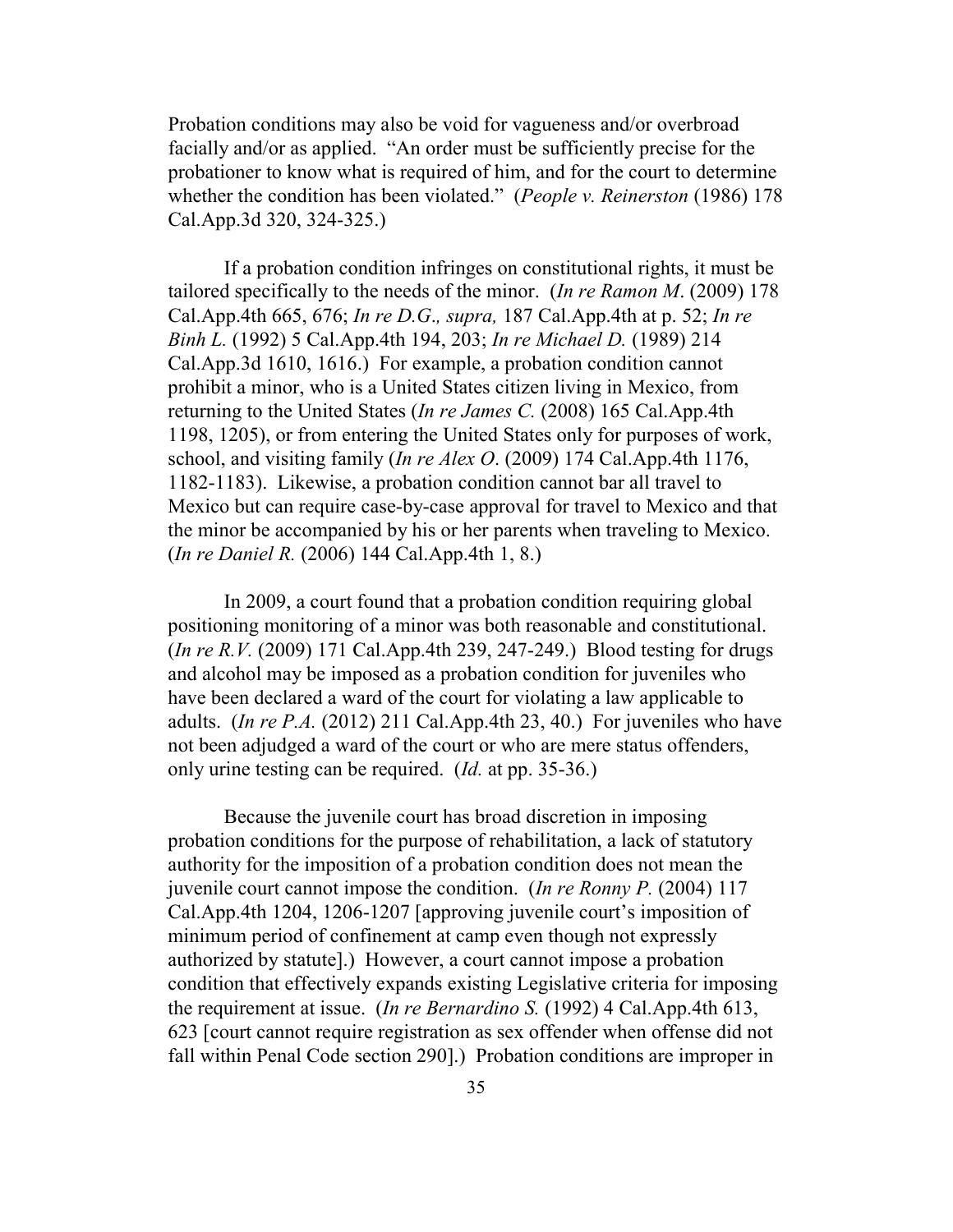the case of a DJF commitment. (See *In re Travis J.* (2013) 222 Cal.App.4th 187, 190.)

In the case of vandalism, section 742.16 delineates special mandatory probation conditions. At least one court concluded they are not exclusive. (*In re G.V.* (2008) 167 Cal.App.4th 1244, 1249-1250.)

Where trial counsel made no objection, an argument against forfeiture or waiver may need to be addressed in the opening brief. Although the general rule is that a contemporaneous objection to a probation condition is necessary to preserve the issue for appeal (*In re Justin S.* (2001) 93 Cal.App.4th 811, 814; *In re Josue S.* (1999) 72 Cal.App.4th 168, 172), there are exceptions. There is no forfeiture or waiver where the issues raised on appeal present "pure questions of law that can be resolved without reference to the particular sentencing record developed in juvenile court." (*People v. Welch* (1993) 5 Cal.4th 228, 235; *In re Justin S.*, *supra*, 93 Cal.App.4th at p. 815.) The Supreme Court held there is no forfeiture or waiver when the minor challenges the probation condition on constitutional grounds of vagueness and overbreadth, where the challenge raises a pure question of law. (*In re Sheena K.* (2007) 40 Cal.4th 875, 886-889 [finding probation order specifying that minor not associate with anyone disapproved of by probation officer to be unconstitutionally vague and overbroad].) Waiver or forfeiture can also be overlooked where there are peculiar circumstances (*In re Khonosavanh S.* (1998) 67 Cal.App.4th 532, 537 [minor arbitrarily ordered to undergo an AIDS test]), where the condition is statutorily limited (*People v. Guardado* (1995) 40 Cal.App.4th 757, 763 [AIDS testing]), or where an objection would have been futile or unsupported by current state of the law (*In re Justin S.*, *supra*, 93 Cal.App.4th at p. 814).

For arguments against forfeiture see [Forfeiture, Waiver, and](http://www.adi-sandiego.com/practice/mcle/MCLE_Forfeiture_Waiver_Appealability_Materials_1.pdf)  [Appealability](http://www.adi-sandiego.com/practice/mcle/MCLE_Forfeiture_Waiver_Appealability_Materials_1.pdf) on ADI's MCLE webpage and [ADI Appellate Practice](http://www.adi-sandiego.com/panel/manual/Chapter_4_Issue_spotting.pdf#202007)  [Manual, section 4.39](http://www.adi-sandiego.com/panel/manual/Chapter_4_Issue_spotting.pdf#202007) and [section 5.27.](http://www.adi-sandiego.com/panel/manual/Chapter_5_Briefing.pdf#202007)

### 10. Driver's License Suspension

A driver's license (driving privilege) may be suspended, revoked, delayed, or restricted as part of the disposition of a case. (See Veh. Code, § 13200 et seq.) Many such provisions are specifically applicable to minors. (See, e.g., Veh. Code, §§ 13202.4 [suspension, restriction, or delay for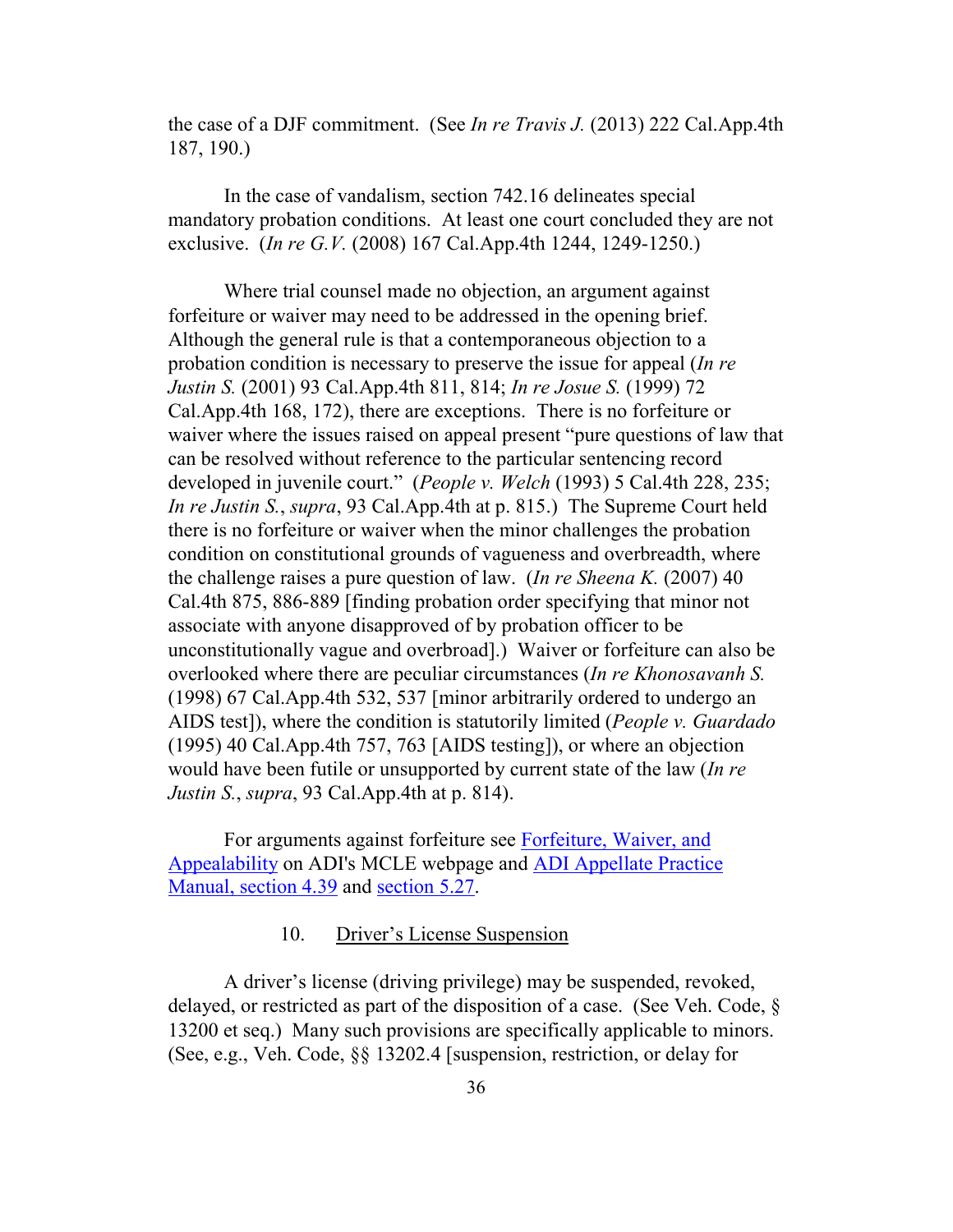offense involving concealable firearm]; 13202.5 [suspension, delay, or restriction for drug and alcohol related offenses]; 13202.6 [suspension or delay for vandalism convictions]; 13202.7 [suspension, delay, or restriction for minor adjudged ward under § 601]; 13352 [suspension or revocation for speed contests]; 13352.3 [revocation for Veh. Code, §§ 23152/23153 convictions].)

The juvenile court has authority to order suspension of minor's driver's license for a violation of Penal Code section 192, subdivision (c)(2), under Vehicle Code section 13361, subdivision (c). However, pursuant to Vehicle Code section 13556, subdivision (a), the suspension must be limited to 12 months. (*In re Colleen S.* (2004) 115 Cal.App.4th 471, 474.)

If minor commits a violation of Penal Code section 245, with the express finding that a motor vehicle constituted the deadly weapon, the court must forward the certified abstract of record to the Department of Motor Vehicles which is then empowered pursuant to Vehicle Code section 13351.5 to revoke minor's driver's license for life.

Some provisions are mandatory. (§ 13202.5 [suspension or delay for drug and alcohol related offenses]; § 13202.6 [suspension or delay for vandalism convictions].) In such cases, the juvenile court's failure to so order might be corrected on appeal and should be viewed as a possible adverse consequence, with risks and benefits of proceeding with the appeal explained to the client (including the possibility the error might be uncovered by a probation officer or other person anyway). See ADI's [Appellate Practice Manual, section 4.117.](http://www.adi-sandiego.com/panel/manual/Chapter_4_Issue_spotting.pdf)

11. Credits

A minor is entitled to pre-commitment credit for actual time confined pending resolution of the allegations. (*In re Eric J.* (1979) 25 Cal.3d 522, 536.) No conduct (good time) credits are available. (*In re Ricky H.* (1981) 30 Cal.3d 176, 185-190.) Credit for actual confinement only applies to "physical confinement" in secure placements including but not limited to juvenile hall, ranch, camp, or a secure juvenile home. (§ 726, subd. (d); *In re Eric J.* (1979) 25 Cal.3d 522, 535-536; *In re Mikael D.* (1983) 141 Cal.App.3d 710, 720-721.) In *In re Lorenzo L.* (2008) 163 Cal.App.4th 1076, the court found the electronic monitoring program is not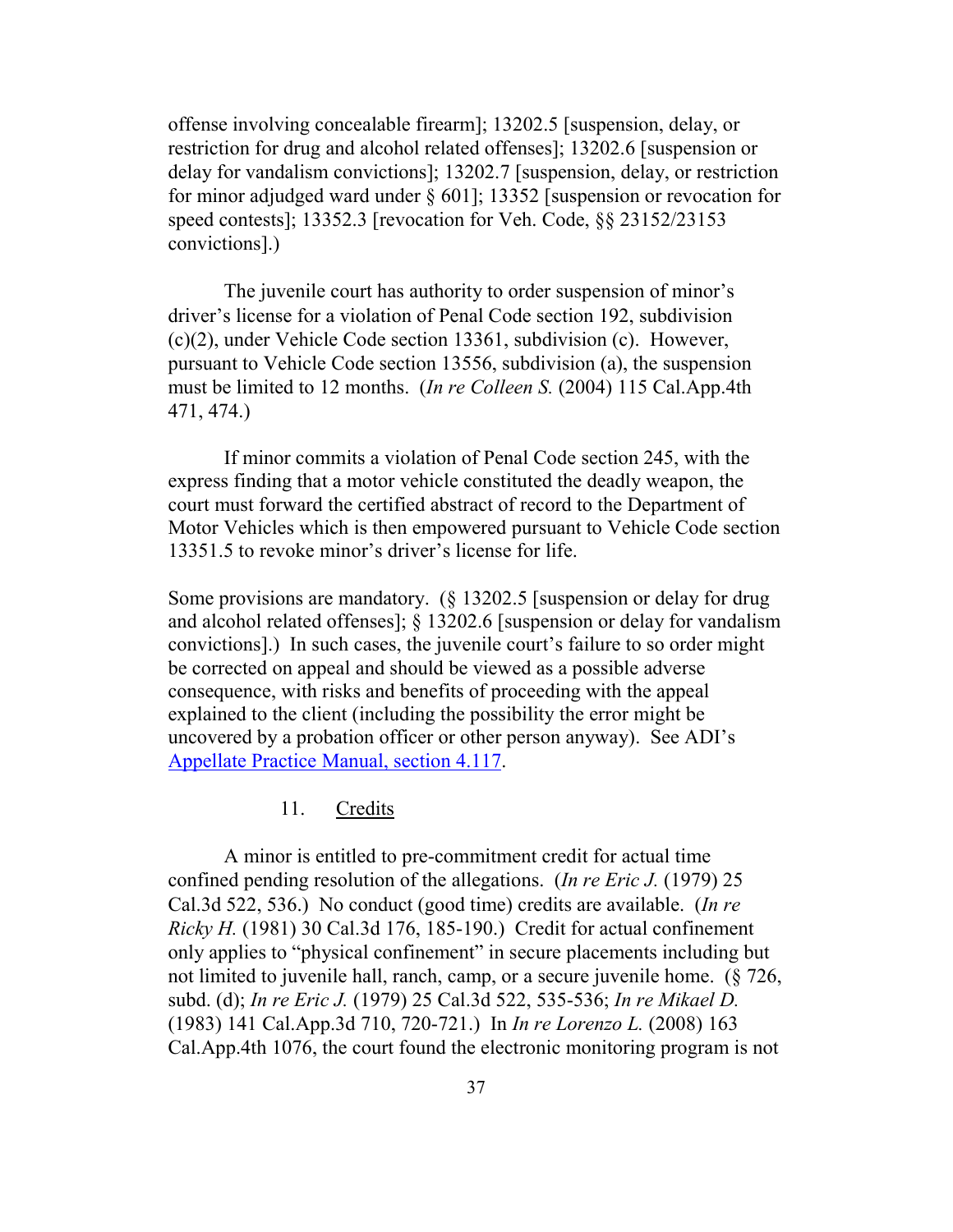physical confinement, and thus, a minor is not entitled to credits for time spent on an electronic monitor. (*Id.* at p. 1080.) A minor is entitled to precommitment custody credits for time spent after disposition but before beginning the ordered disposition. (*In re J.M.* (2009) 170 Cal.App.4th 1253, 1256.)

Adult credits provisions providing presentence custody credits are inapplicable to minors because minors are not sentenced. (Pen. Code, § 2900.5; *In re W.B., Jr.* (2012) 55 Cal.4th 30, 43; *In re Leonard R.* (1977) 76 Cal.App.3d 100, 103-104.) Similarly, Penal Code section 1237.1, which bars raising credits error as the sole issue on appeal where it was not raised at trial, does not apply to juvenile appeals. (*In re Antwon R.* (2001) 87 Cal.App.4th 348, 350.)

### 12. Restitution and Other Fines and Fees

Section 730.6 governs restitution fines and victim restitution, analogous to restitution for adult offenders under Penal Code section 1202.4. The restitution fine in subdivision  $(a)(2)(A)$  and in accordance with subdivision (b) is the juvenile counterpart to the Penal Code section 1202.4, subdivision (b) mandatory fine for adult offenders. (See *In re Enrique Z.* (1994) 30 Cal.App.4th 464, 467-470.) If the minor is found to be a person described by section 602 by reason of commission of one or more felony offenses, the court must impose a fine between \$100 and \$1000, regardless of the minor's ability to pay. (*Id.,* at p. 470; § 730.6, subd. (b)(1), (c) & (f).) However, this fine may be waived if the court finds there are compelling and extraordinary reasons to support the waiver and states them on the record. (§ 730.6, subd. (g)(1).) If the minor is a ward for a misdemeanor offense, the fine shall not exceed \$100. (§ 730.6, subd.  $(b)(2)$ .)

The amount of the subparagraph (A) fine is set at the discretion of the court commensurate with the seriousness of the offense. (§ 730.6, subd. (b).) In setting subparagraph (A) fines, the court "shall consider any relevant factors including, but not limited to, the minor's ability to pay, the seriousness and gravity of the offense and the circumstances of its commission, any economic gain derived by the minor as a result of the offense, and the extent to which others suffered losses as a result of the offense."  $(\S 730.6, \text{subd. (d)}(1))$  Express findings, however, are not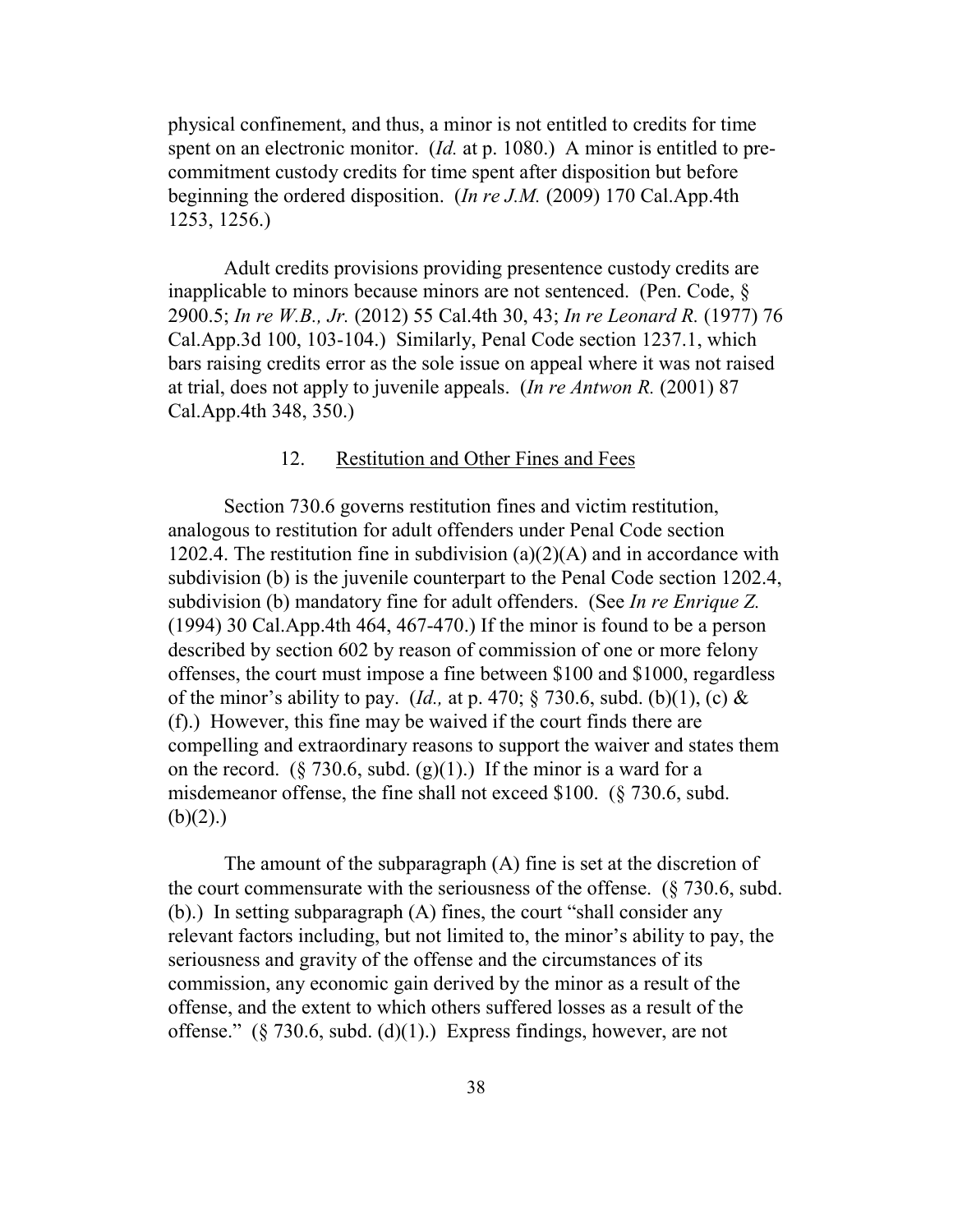required.  $(\S 730.6, \text{subd.} (e))$  The minor bears the burden of demonstrating a lack of ability to pay.  $(\S 730.6, \text{subd.} (d)(1))$ .

#### *Practice Tips:*

A potential issue arises if the court orders a fine but fails to exercise discretion, or properly exercise discretion, in setting the fine. If an objection has not been made below, to get around waiver problems (see *People v. Scott* (1994) 9 Cal.4th 331, 351-353), appellate counsel may need to argue (if applicable and the error was prejudicial) that the court failed to exercise its discretion, and, as a fallback, ineffective assistance of counsel for failing to object.

Restitution is mandatory unless there are compelling and extraordinary reasons not to award it which must be stated on the record.  $(\xi$  730.6, subds. (f) & (g)(1).) Thus, this may be a potential adverse consequence to watch for in a juvenile appeal. (Cf. *People v. Rodriguez* (2000) 80 Cal.App.4th 372, 376.)

The subparagraph (B) restitution order is the juvenile law counterpart to Penal Code section 1202.4, subdivisions (a) and (f). (See § 730.6, subds. (a), (h) & (i); Pen. Code, § 1202.4, subds. (a), (f)-(j).) Where a victim incurs an economic loss as a result of a section 602 minor's conduct, section 730.6 requires an order for restitution to be paid directly to the victim.  $(\xi$  730.6, subd. (a)(1).) The purpose of an order for victim restitution is three-fold: to rehabilitate the minor, deter future delinquent behavior, and make the victim whole by compensating him for his economic losses. (*In re Anthony S.* (2014) 227 Cal.App.4th 1352, 1357; *In re Anthony M.* (2007) 156 Cal.App.4th 1010, 1017.) The victim's economic loss is calculated "without regard to potential reimbursement from a third party insurer." (*In re Anthony M., supra,* 156 Cal.App.4th at p. 1017.) A restitution order can be proper even if the victim of the crime had no direct economic loss and could conceivably profit from recovering restitution if a third party insurer does not pursue reimbursement from the victim. (*In re Anthony S., supra,* 227 Cal.App.4th at p. 1357.)

The court in *In re Michael S.* (2007) 147 Cal.App.4th 1443, dealt with a restitution order for \$139,000, arising from a fire set by the minor which damaged a school. (*Id*. at p. 1447.) The court noted the minor may be burdened with the payments well into adulthood. (*Id*. at p. 1457.)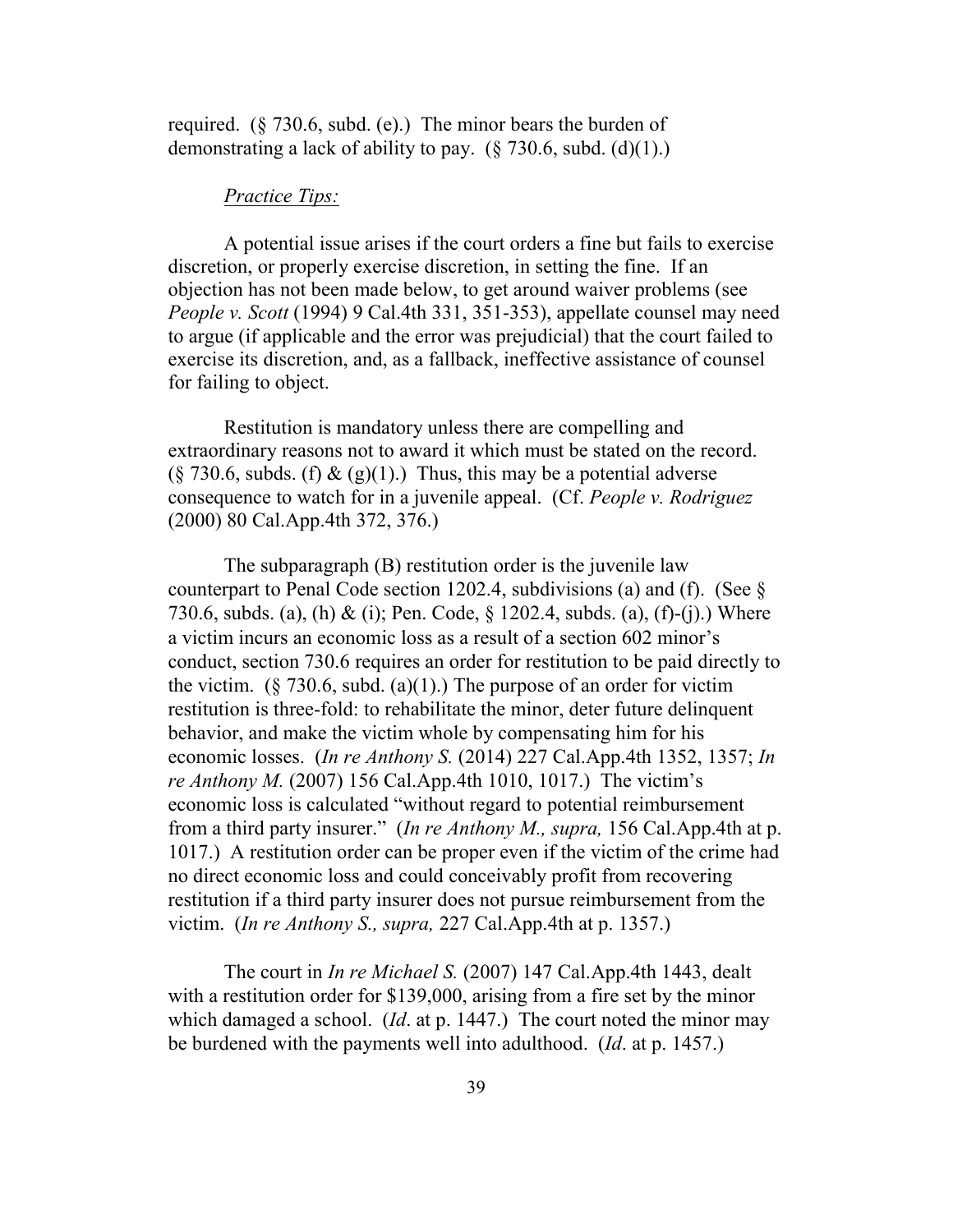Section 730.6 provides that for minors declared to be wards under Section 602, "[a]ny portion of a restitution order that remains unsatisfied after a minor is no longer on probation shall continue to be enforceable by a victim pursuant to subdivision (r) until the obligation is satisfied in full." (§ 730.6, subd. (l).) Subdivision (r), in turn, provides an unsatisfied restitution order "may be enforced in the manner provided in Section 1214 of the Penal Code." (§ 730.6, subd. (r).) The restitution order is deemed a money judgment, as fully enforceable by the victim as if it were a civil judgment and in the same manner provided for a money judgment. (Pen. Code, § 1214, subd. (b).) Where, however, the minor was not adjudicated as a person described in section 602, the juvenile court may not convert a victim restitution order entered pursuant to a program of informal supervision into a civil judgment utilizing the statute providing for conversion of such an order "after a minor is no longer on probation." (*In re K.C.* (2013) 220 Cal.App.4th 465, 471.)

"If the amount of loss cannot be ascertained at the time of sentencing, the restitution order shall include a provision that the amount shall be determined at the direction of the court at any time during the term of the commitment or probation." (*In re Karen A.* (2004) 115 Cal.App.4th 504, 507-508, citing § 730.6, subd. (h).) The juvenile court has the authority to direct the probation officer to determine the appropriate amount of restitution. (*Id.* at p. 511.)

Under section 730.5, the court may levy a fine against the minor up to the amount that could be imposed on an adult for the same offense, if the court finds that the minor has the financial ability to pay the fine. (§ 730.5; *In re Steven F.* (1994) 21 Cal App.4th 1070, 1080.) Unlike section 730.6 mandatory fines, section 730.5 fines are discretionary. This can be an issue on appeal if the court has found no ability to pay and yet imposes this fine. A restitution order must be supported by substantial evidence. (*In re Travis J.* (2013) 222 Cal.App.4th 187, 203.)

Parents may be obligated to pay for restitution, fines, penalty assessments (§ 730.7; Civil Code §§ 1714.1, 1714.3 [joint and several liability], probation supervision, legal services, and "reasonable costs of support" if the minor is confined (§§ 903, 903.1, 903.15, 903.2, 903.25, 903.45, 903.5). Section 730.7 imposes joint and several liability on the parents of the minor for the economic damages arising out of the criminal acts of their child. (*In re Michael S*., *supra,* 147 Cal.App.4th at pp. 1448-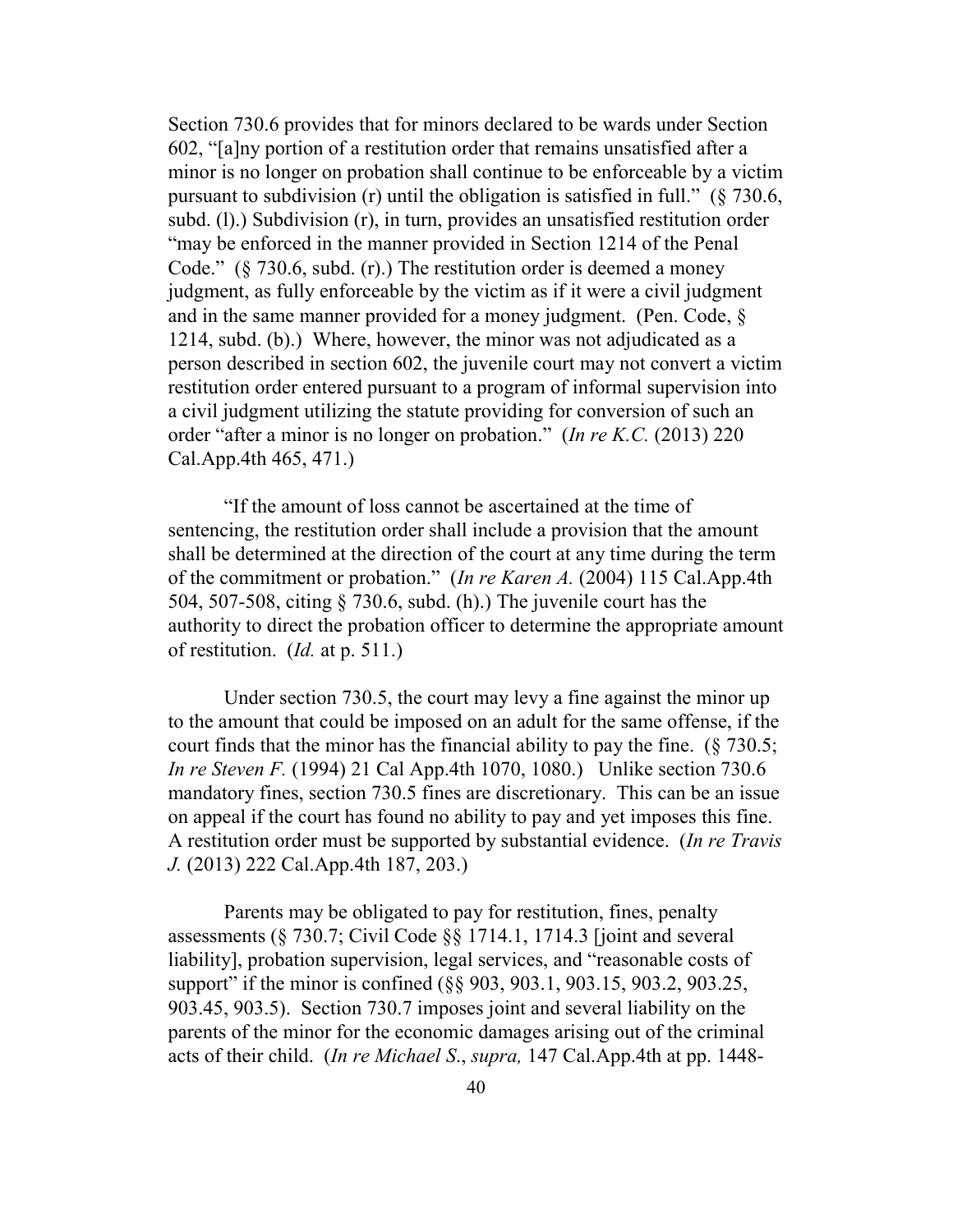1449; *In re Jeffrey M.* (2006) 141 Cal.App.4th 1017, 1025.) Section 730.7, however, limits a parent's liability to \$25,000 for each tort of the minor (Civ. Code, § 1714.1) and \$30,000 for injury or death as a result of firearm use for one person, or \$60,000 for all persons as a result of one occurrence (Civ. Code, § 1714.3), and it expressly permits a court to consider a parent's inability to pay (§ 730.7, subd. (a); *In re Michael S., supra,* 147 Cal.App.4th at p. 1455). In determining the parents' ability to pay for legal services, Supplemental Security Income should not be considered as income. (See *In re S.M.* (2012) 209 Cal.App.4th 21, 30.) A minor does not have standing to challenge an order for his or her parent(s) to pay the costs of the minor's care and custody. (*In re Alex U.* (2007) 158 Cal.App.4th 259, 266; *In re George B*. (1991) 228 Cal.App.3d 1088, 1094.)

Beginning January 1, 2018, Senate Bill No. 190 repealed county authority to charge all juvenile fees assessed to parents and guardians for their children's care in the delinquency system, including fees related to (a) detention (§903), (b) legal representation (§§ 903.1, 903.15), (c) electronic monitoring (§ 903.2), (d) probation or home supervision (§ 903.2), and (e) drug testing (729.9).

Beginning January 1, 2021, Senate Bill No. 1290 prohibits counties from collecting fees assessed to parents and guardians for their children's detention, representation by counsel, electronic monitoring, probation, supervision, and drug testing in the juvenile system. The bill also discharges all outstanding juvenile fees.

Because a minor cannot appeal the order placing him on deferred entry of judgment, he also cannot appeal its restitution component. (*In re T.C.* (2012) 210 Cal.App.4th 1430, 1433.) The appropriate remedy would involve trial counsel filing a petition for writ of mandate or prohibition.

#### *Practice Tips:*

Full restitution is mandatory unless there are compelling and extraordinary reasons not to award it which must be stated on the record.  $(\xi$  730.6, subd. (h)(1).) The minor's inability to pay is not a compelling or extraordinary reason. (§ 730.6, subd. (h)(1).) Thus, this may be a potential adverse consequence to watch for in a juvenile appeal. (Cf. *People v. Rodriguez* (2000) 80 Cal.App.4th 372, 376.) Recently, the California Supreme Court held that a restitution order could be converted into a civil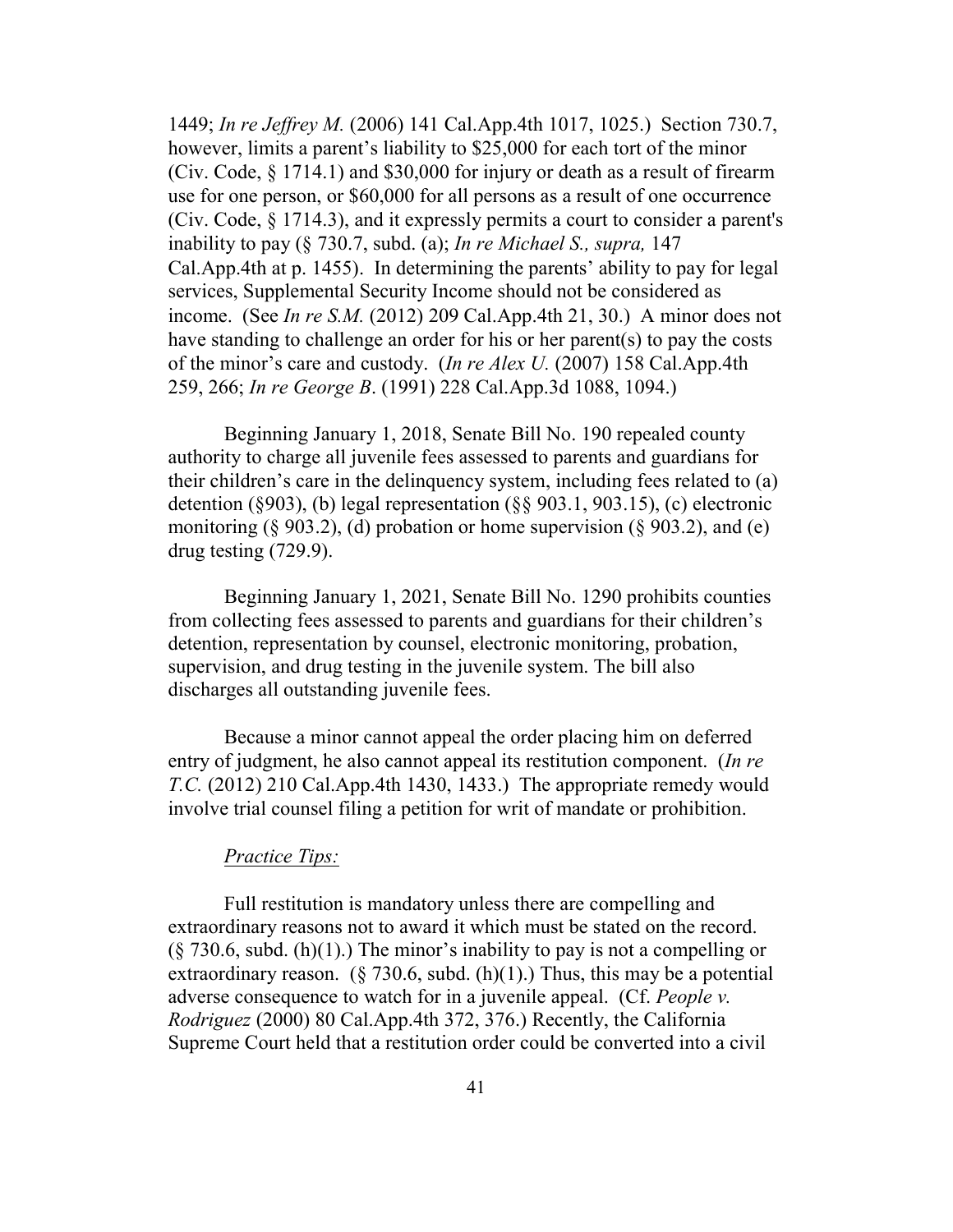judgment and Supplemental Security Income (SSI) could be used to determine ability to pay restitution, while remanding for a new hearing on the juvenile's ability to pay, based on respondent's concession of the matter. (*In re J.G.* (2019) 6 Cal.5th 867.)

If restitution was imposed joint and severally with other minors, consider arguing that the court abused its discretion in ordering such restitution, where the facts show minimal culpability on the minor's part. (See *In re Brian S.* (1982) 130 Cal.App.3d 523, 533-534 [the juvenile court should take into account other culpable parties in imposing a restitution, but there are no rigid guidelines for apportionment], but see *In re S.S.* (1995) 37 Cal.App.4th 543, 550 [*Brian S.* stands only for the proposition that the juvenile court has the discretion to apportion restitution, but apportionment is not required, so joint and several liability is also permissible].)

A ward ordered to undergo treatment per sections 727 and 730 may be ordered to pay a fine of up to \$250. The treatment fine is discretionary and subject to an ability to pay finding.

A ward found to have committed graffiti or vandalism per Penal Code sections 594, 594.3, 594.4, 640.5, 640.6, and 640.7 may be required to fully compensate the victim for the damages or total cost incurred by a public entity for removal, repair, or replacement. (Section 742.16.) While the fine is mandatory, the court may find full restitution is inappropriate. (*Id*. at subd. (a).) The court shall consider ability to pay. (*Id*. at subds. (a), (b), (c).)

#### 13. Indian Child Welfare Act

Generally, the federal Indian Child Welfare Act (ICWA) and its notice requirements do not apply to juvenile delinquency proceedings because the law explicitly excludes from its scope placements due to an "act which, if committed by an adult, would be deemed a crime." (25 U.S.C. § 1903.) It should not be discounted entirely, though, because it may apply where: 1) the disposition includes placement of the minor in foster care; and 2) the underlining true finding regards an act that would not have been a crime if committed by an adult.

In all juvenile delinquency proceedings, including those alleging adult criminal conduct, the court and the probation department have a duty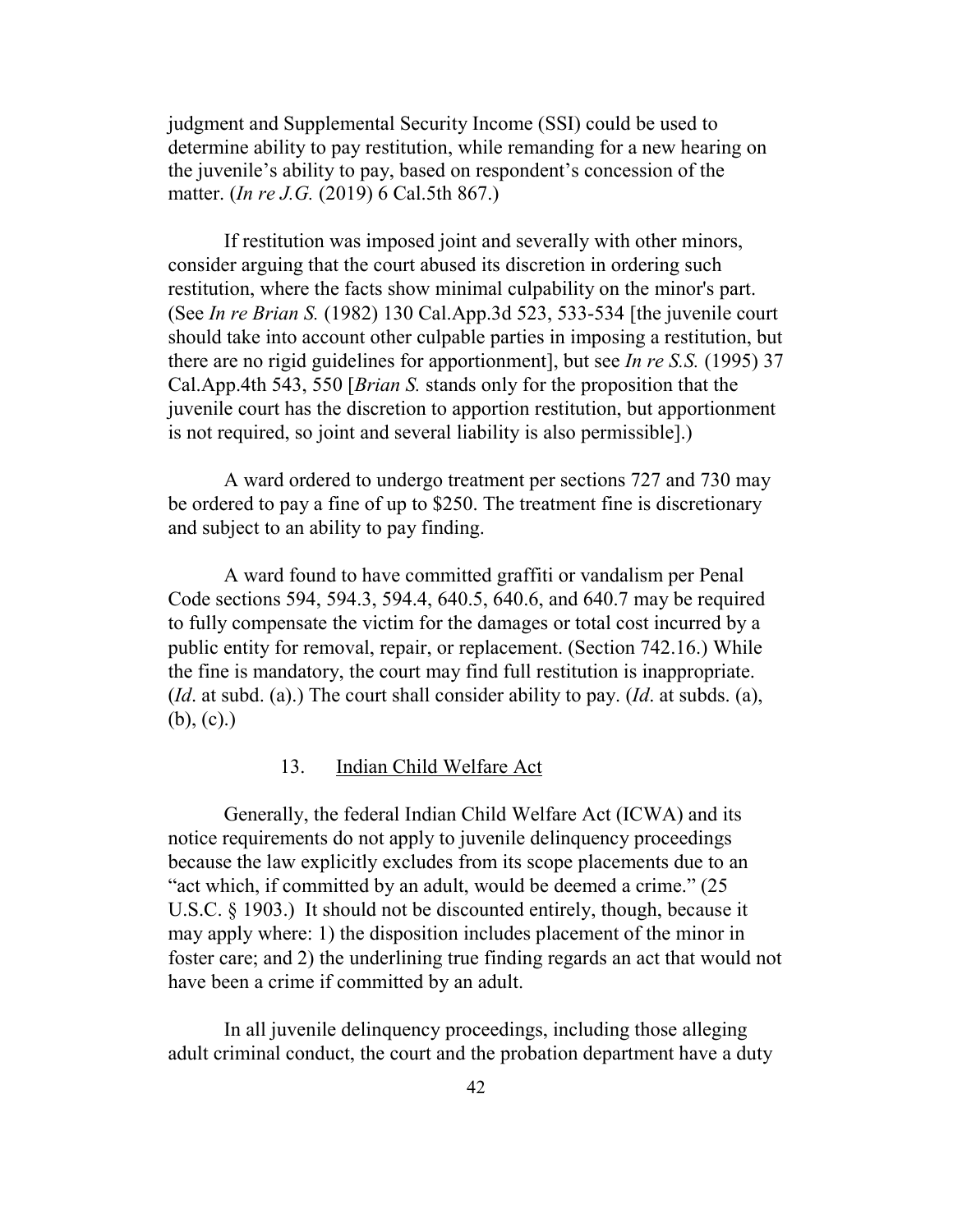to inquire about Indian status as soon as they determine that the child is in foster care or is at risk of entering foster care due to conditions in the child's home. ( $\S$ § 224.3, subd. (a), 727.4, subd. (d)(1).) Notice pursuant to ICWA is generally not required in a delinquency proceeding premised on conduct that would be criminal if committed by an adult. However, if, at the disposition stage or at any point in the proceedings, the court contemplates removing an Indian child from the parental home based on concerns about harmful conditions in the home, and not based on the need for rehabilitation or other concerns related to the child's criminal conduct, notice is required and all other ICWA procedures must be followed. (*In re W.B., Jr.* (2012) 55 Cal.4th 30, 55-59.)

#### 14. Penal Code section 1170.95 relief

Senate Bill No. 1437's petition process for those convicted under an invalid theory of felony murder applies to delinquency cases where the juvenile court sustained the felony murder allegation. (*In re R.G.* (2019) 35 Cal.App.5th 141, 151.) The same holds true for those convicted under a natural and probable consequences theory. (*In re I.A.* (2020) 48 Cal.App.5th 767, 770.)

#### **VIII. PROBATION VIOLATIONS**

Before Proposition 21, if a minor committed subsequent criminal offenses while within the jurisdiction of the court, supplemental petitions were filed. Proposition 21 eliminated that procedure. (§ 777; *In re Eddie M*. (2003) 31 Cal.4th 480, 485-486.) Supplemental petitions have been replaced by the notice requirement of section 777, subdivisions (a)(2) and (b). (*In re Eddie M., supra,* 31 Cal.4th at p. 491.) The standard of proof is a preponderance of the evidence (§ 777, subd. (c); *In re Eddie M., supra,* 31 Cal.4th at p. 491), and reliable hearsay evidence may be admitted (§ 777, subd. (c); *In re Eddie M., supra,* 31 Cal.4th at p. 491). Where live testimony is available, it may be an abuse of discretion to permit the substitution of hearsay. (*In re Kentron D.* (2002) 101 Cal.App.4th 1381, 1392-1394.) There is a greater need for confrontation when the out-ofcourt statement is testimonial because the declarant's demeanor has significance in evaluating the evidence. (*People v. Arreola* (1994) 7 Cal.4th 1144, 1157.) Generally, adult probation revocation statutes are followed, and prosecutors have discretion "to seek a dispositional change for a criminal juvenile probationer who violates probation, regardless of the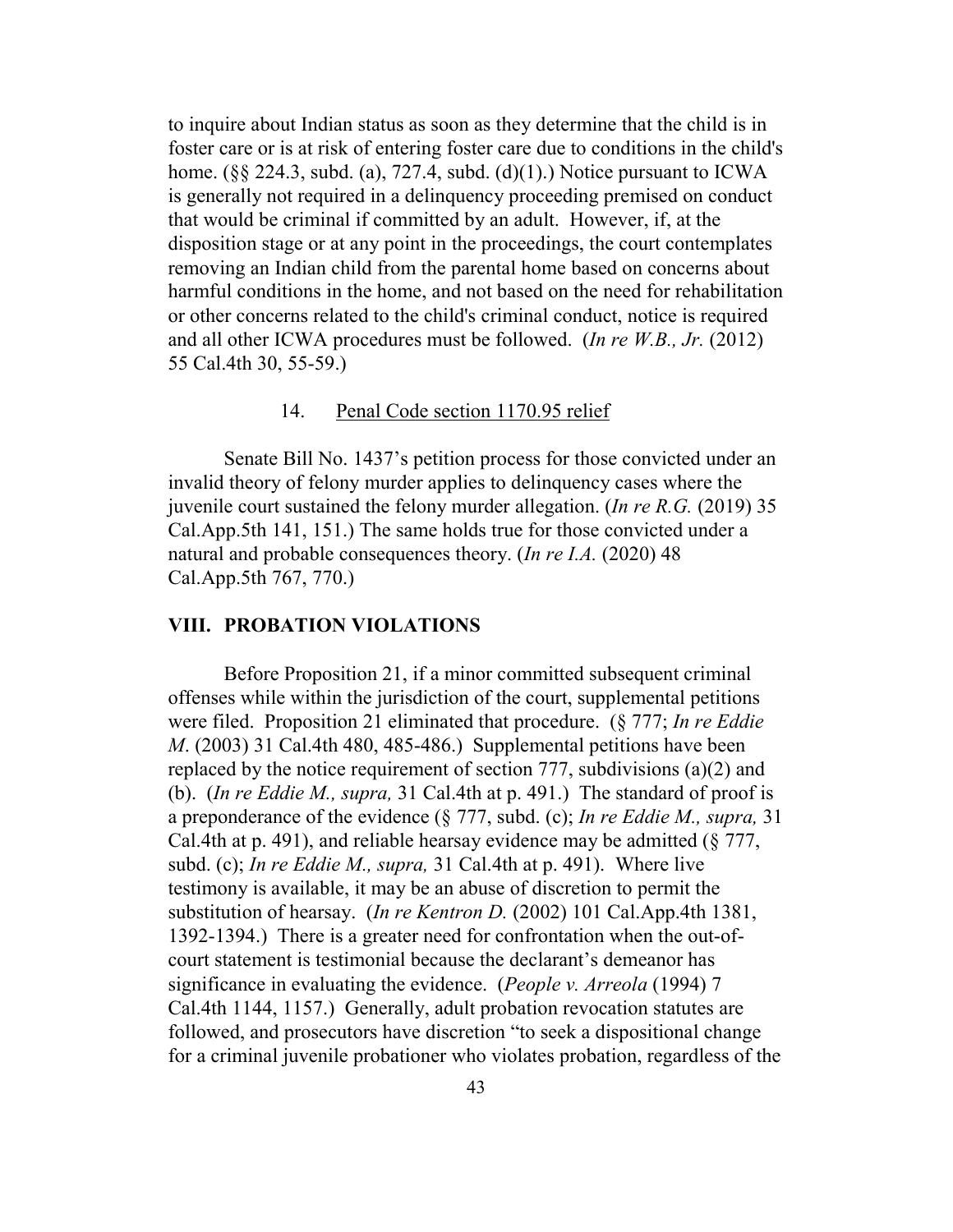actual criminal nature of the violation alleged, without proving any crime beyond a reasonable doubt, so long as any resulting physical confinement does not exceed the maximum term of adult confinement tied to the original offense." (*In re Eddie M., supra,* 31 Cal.4th at p. 486.)

As aforementioned, if a new offense is the subject of a probation violation and if that new offense is not a section 707, subdivision (b) offense, then section 733 prohibits DJF commitment. (*In re D.B*. (2014) 58 Cal.4th 941, 948.)

In *In re Oscar A.* (2013) 217 Cal.App.4th 750, the court found that the juvenile court did not abuse its discretion in placing the minor out of state when he repeatedly failed to comply with the conditions of probation and evidence supported a finding that in-state facilities were unavailable or inadequate for the minor. (*Id. at p. 758*.) The court held that a juvenile court "need not determine all in-state facilities are unavailable and may determine in-state facilities are either unavailable or inadequate. (*Id.* at p. 757.) But, in *In re Khalid B*. (2015) 233 Cal.App.4th 1285, the juvenile court's order for out-of-state placement was reversed where the court delegated the appropriate placement determination to the probation department and the record showed the probation department considered only two out-of-home California placements. (*Id.* at p. 1289.) Because "[t]he placement decision is particularly fact intensive and requires a fully informed analysis by the juvenile court of the minor's needs and the programs' services," the court abused its discretion when it approved the probation department's out-of-state placement recommendation where no evidence supported a finding the probation department considered the adequacy of other California placement options. (*Id.* at pp. 1289-1290; see also *In re Nicole H.* (2016) 244 Cal.App.4th 1150 [a minor's in-state outof-home placement located far from her father's home reversed as an abuse of discretion].)

### **IX. WENDE REVIEW**

If no arguable issues are found on appeal, the minor is entitled to have the Court of Appeal review the record for error pursuant to *People v. Wende* (1979) 25 Cal.3d 436, *People v. Feggans* (1967) 67 Cal.2d 444, and *Anders v. California* (1967) 386 U.S. 738 [87 S.Ct. 1396, 18 L.Ed.2d 493]. (*In re Kevin S.* (2003) 113 Cal.App.4th 97, 114.) See [ADI Appellate](http://www.adi-sandiego.com/panel/manual/Chapter_4_Issue_spotting.pdf) [Practice Manual, section 4.73.](http://www.adi-sandiego.com/panel/manual/Chapter_4_Issue_spotting.pdf)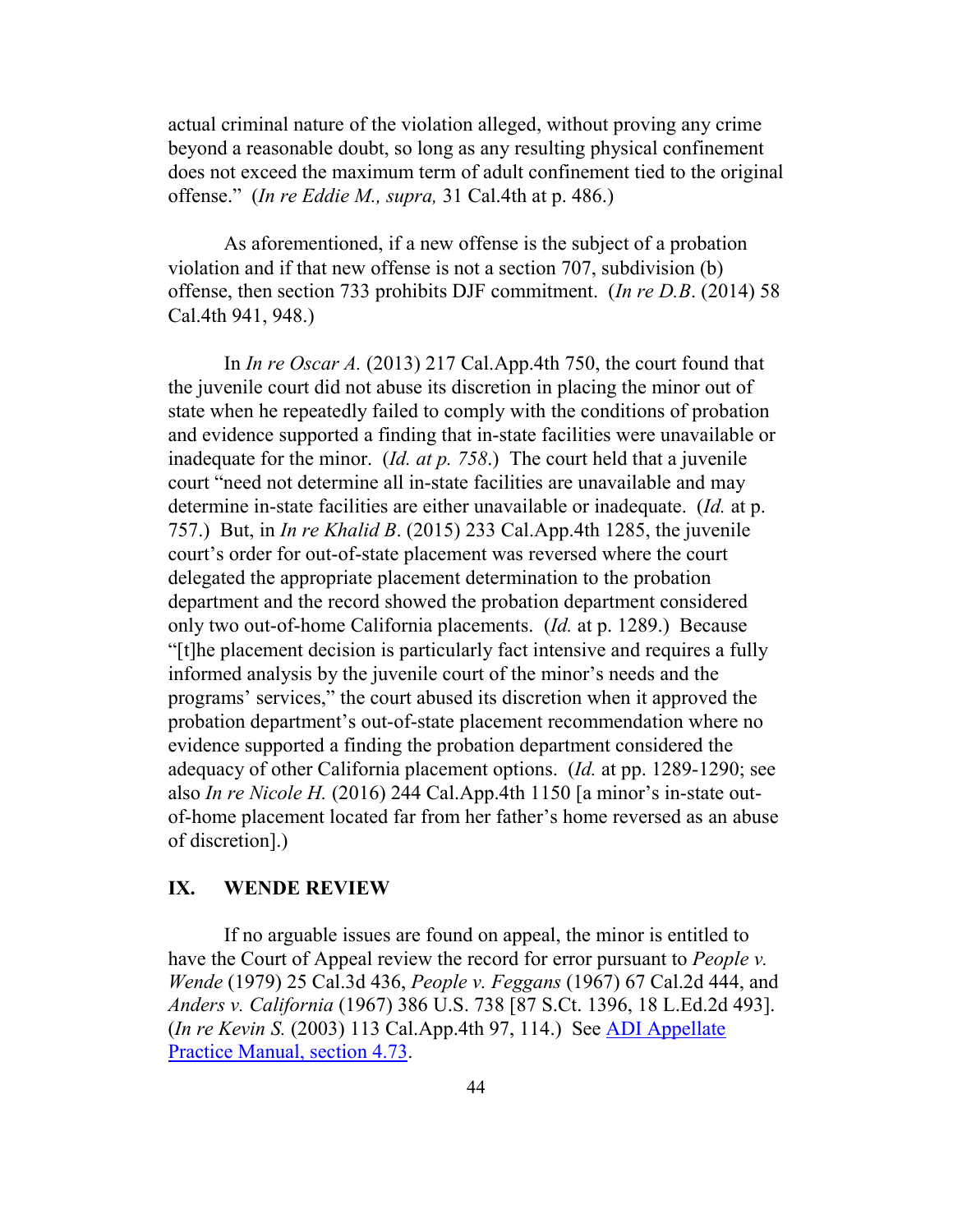### *Practice Tip:*

Always consult the project staff attorney assigned to your case for the correct procedures before a *Wende* brief is filed**.** 

## **X. SEALING RECORDS**

Five years after the termination of juvenile court jurisdiction or upon reaching age 18, individuals have the right to seal their records in most cases (some exceptions exist). (§ 781, subd. (a)(1)(A); *T.N.G. v. Superior Court* (1971) 4 Cal.3d 767, 782.) "Once the court has ordered the person's records sealed, the proceedings in the case shall be deemed never to have occurred, and the person may properly reply accordingly to any inquiry about the events, the records of which are ordered sealed." (§ 781, subd. (a)(1)(A); *In re James H*. (2007) 154 Cal.App.4th 1078, 1083.) Given the severe consequences for sentencing in adult cases where the adult has a history of prior offenses, sealing a juvenile record can greatly benefit an individual and not sealing it can greatly harm an individual. Statutes dealing with sealing and disclosure of juvenile records extend to a minor a greater degree of protection from future prejudice resulting from his "record" than would normally be received. (*In re Jeffrey T.* (2006) 140 Cal.App.4th 1015, 1020.)

Historically, all minors in California had to initiate action to seal their records. On September 9, 2013, Governor Brown approved Assembly Bill No. 1006 which amended Section 781, relating to juvenile court records. The amendment added subdivision  $(g)(1)$  to section 781, which puts an affirmative duty on the court and probation department to inform minors about their right to seal their juvenile records. It also added subdivision (h)(1), which provides, "On and after January 1, 2015, each court and probation department shall ensure that information regarding the eligibility for and the procedures to request the sealing and destruction of records shall be provided" to persons who have had wardship petitions filed on or after January 1, 2015, or who are brought before a probation officer.

Under section 786, effective January 1, 2017, the court has the independent duty to seal records when a minor satisfactorily completes a supervision program or probation. Subdivision (a) provides, "If a person who has been alleged or found to be a ward of the juvenile court satisfactorily completes 1) an informal program of supervision pursuant to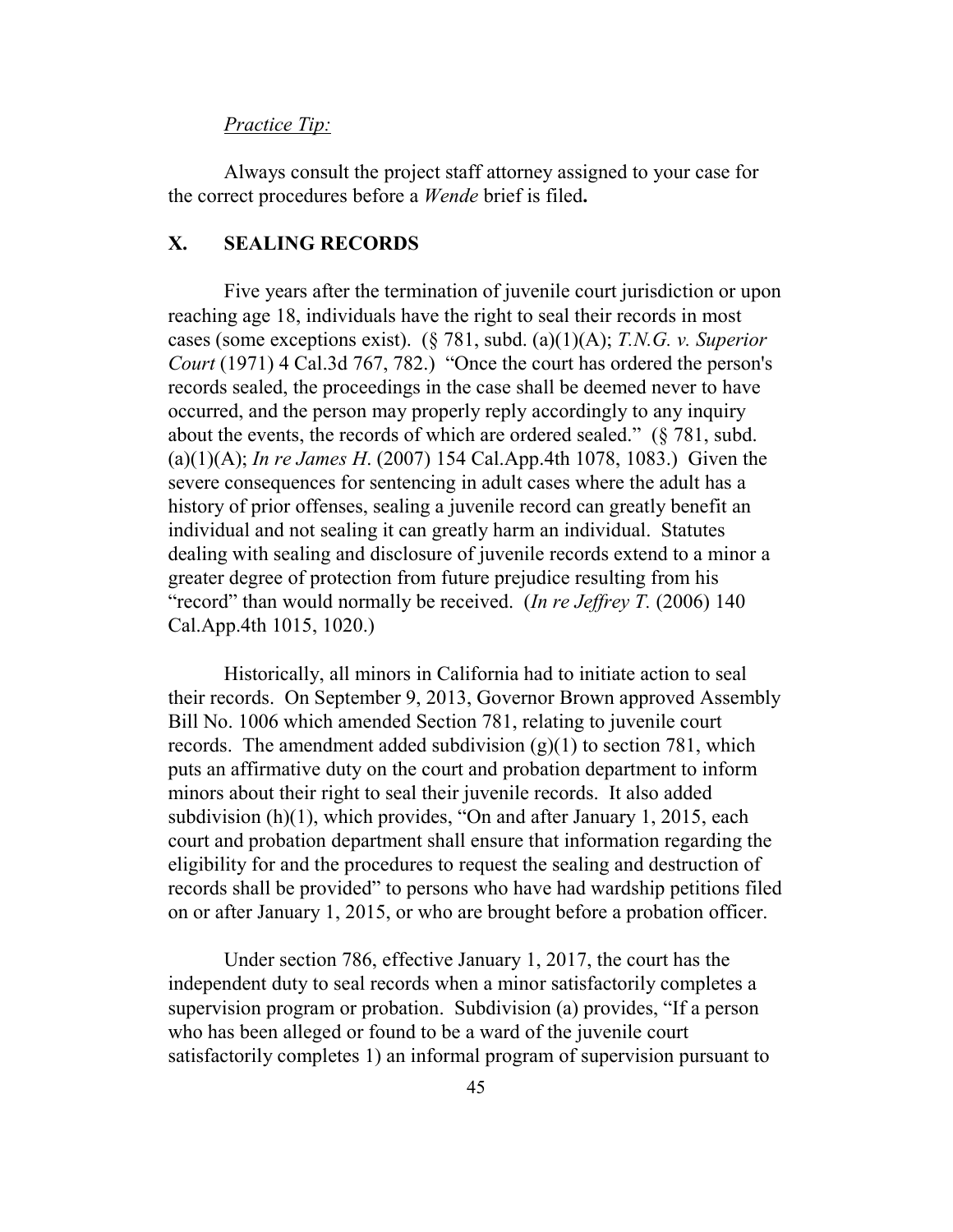Section 654.2, 2) probation under Section 725, or 3) a term of probation for any offense, the court shall order the petition dismissed. The court shall order sealed all records pertaining to the dismissed petition in the custody of the juvenile court, and in the custody of law enforcement agencies, the probation department, or the Department of Justice. The court shall send a copy of the order to each agency and official named in the order, direct the agency or official to seal its records, and specify a date by which the sealed records shall be destroyed. Each agency and official named in the order shall seal the records in its custody as directed by the order, shall advise the court of its compliance, and, after advising the court, shall seal the copy of the court's order that was received. The court shall also provide notice to the person and the person's counsel that it has ordered the petition dismissed and the records sealed in the case." (§ 786, subd. (a).)

Subdivision (b) provides, "Upon the court's order of dismissal of the petition, the arrest and other proceedings in the case shall be deemed not to have occurred and the person who was the subject of the petition may reply accordingly to an inquiry by employers, educational institutions, or other persons or entities regarding the arrest and proceedings in the case." (§ 786, subd. (b).)

Subdivision (e)(2) gives the court discretion to seal records pertaining to the case in the custody of a public agency other than a law enforcement agency "if the court determines that sealing the additional record will promote the successful reentry and rehabilitation of the individual."  $(\S 786, \text{subd.} (e)(2))$ . This issue has arisen when the court denies a minor's request to order school records sealed.

While the focus of a hearing on a petition to seal juvenile records is on the applicant's rehabilitation, some offenses are so serious that juvenile records must be open as a matter of law. (*In re J.W.* (2015) 236 Cal.App.4th 663, 668-669.) Thus, in determining whether an applicant has been rehabilitated, prior wrongdoings must be taken into account. (*Id.* at p. 670.) "An applicant seeking to seal his or her juvenile records must make a showing sufficient to convince the court that criminal behavior is in the past and will not be repeated. This is a determination based on the totality of the circumstances and individual factors will inevitably vary. It is the life that the juvenile has lived that will direct the trial court's ruling." (*Id.* at p. 671- 672.) In *In re G.Y.* (2015) 234 Cal.App.4th 1196, the court held that even where his felony adjudication was reduced to a misdemeanor and even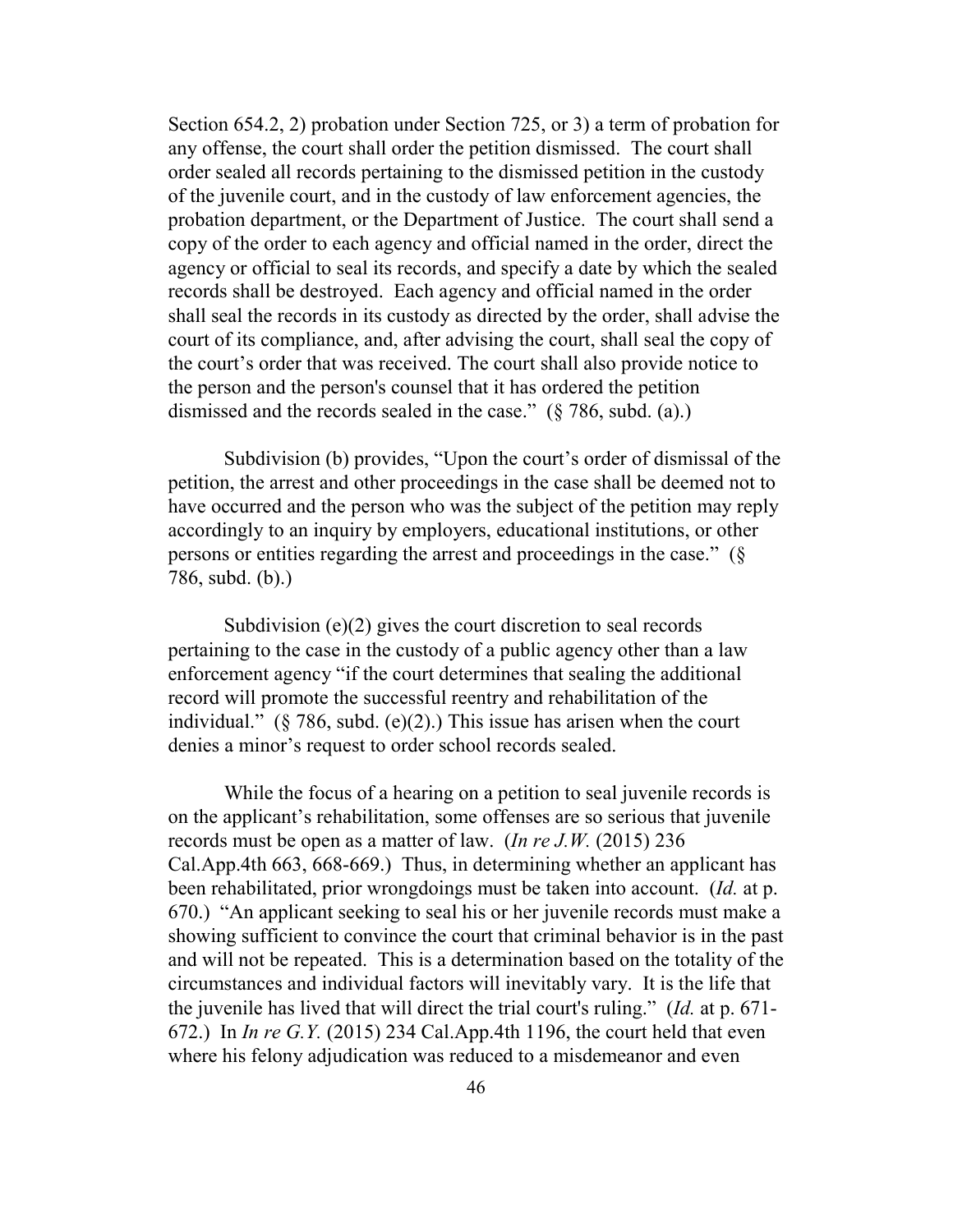where the applicant demonstrated that he is a very valuable member of society, his juvenile court records for assault with a firearm could not be sealed because he committed an offense listed in section 707, subdivision (b) when he was over 14 years old. (*Id.* at p. 1204; see also *In re Chong K.*  (2006) 145 Cal.App.4th 13, 21.)

But, under section 786, if a minor's compliance with probation is satisfactory for dismissal purposes, it is also satisfactory to warrant the sealing of the petition. It is an abuse of discretion to refuse to seal a petition if the minor's performance is good enough to warrant dismissal of the petition. (*In re A.V.* (2017) 11 Cal.App.5<sup>th</sup> 697, 715.)

Under section 781, subdivision (d), the law mandates destruction of sealed juvenile records five years after the record was ordered sealed if the person was a section 601 ward, or when the person is 38 years old if the person was a section 602 ward. The record will be retained where the court finds good cause to retain the juvenile court records, and also for a section 602 ward who committed offenses listed in section 707, subdivision (b) when he or she was 14 years of age or older.

Even if juvenile records are sealed, certain restrictions could still apply. In *In re Joshua R., supra,* the court imposed probation conditions on a minor including "minor may not own or possess any firearm until age 30." (*In re Joshua R., supra,* 7 Cal.App.5th at p. 866.) The minor successfully completed probation, and his motion to withdraw his plea was granted. (*Id.* at pp. 866-867.) But because of the outstanding firearm condition, the court declined to seal the minor's records. (*Id.* at p. 867.) Section 786 mandates the minor's petition be dismissed and all pertinent records sealed if the minor satisfactorily completes probation. (*Ibid.*) Penal Code section 29820 prohibits firearm possession for wards that committed specific offenses. (*Id.* at p. 868.) The court reconciled the apparent conflict in the statutes to reverse the order denying the request to seal the record, but not order the firearm prohibition destroyed until the minor's 38th birthday. (*Id.* at p. 869.)

### *Practice Tip:*

An order denying a petition to seal juvenile court records under section 781 is appealable. (*In re J.W*. (2015) 236 Cal.App.4th 663, 667; *In re G.Y.* (2015) 234 Cal.App.4th 1196, 1198.) Similarly, a juvenile court's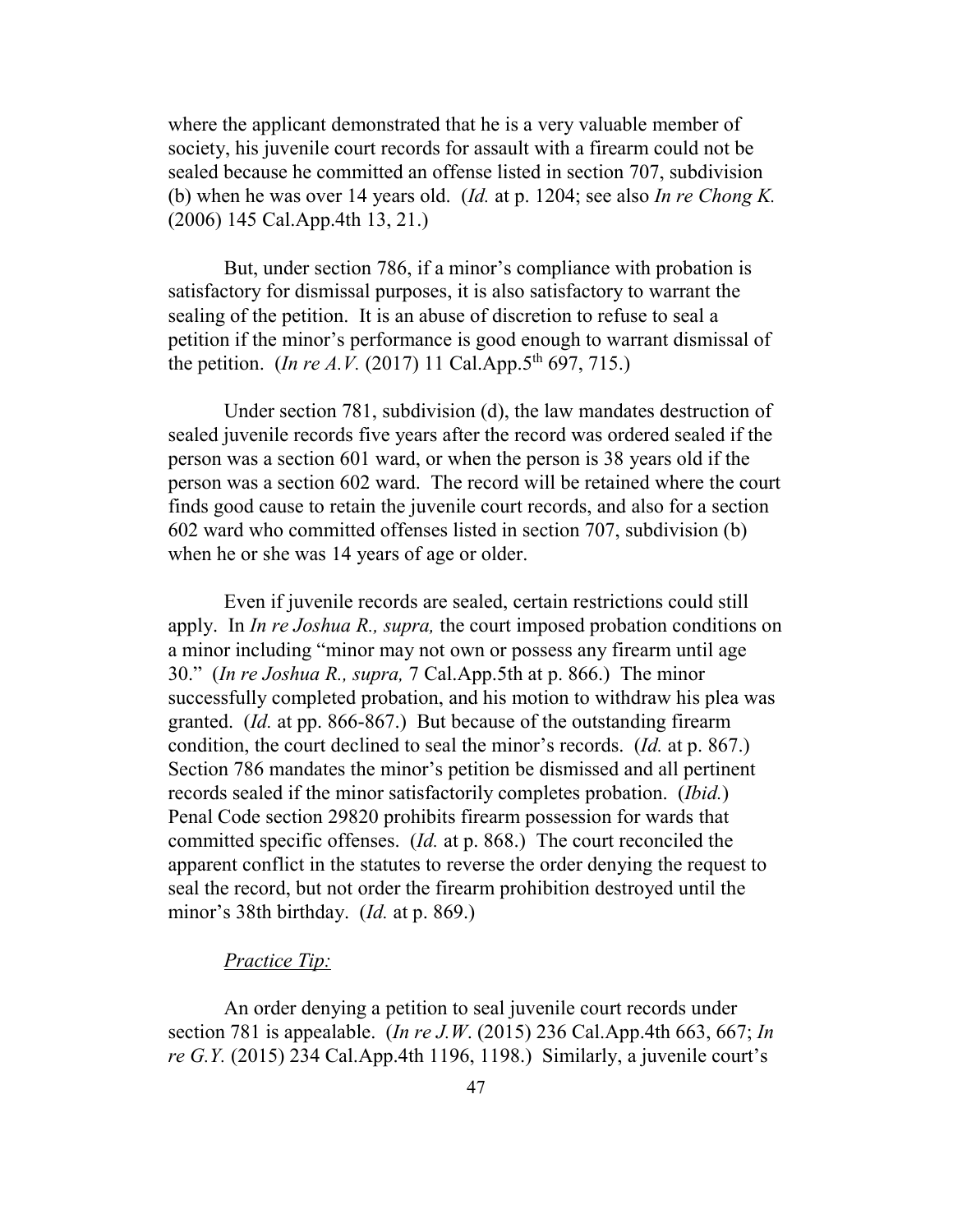order denying a minor's motion under section 786 is appealable. (See *In re Y.A.* (2016) 246 Cal.App.4th 523, 525; *In re Joshua R.* (2017) 7 Cal.App.5th 864, 866.) An order denying a minor's motion under section 786 is appealable because it affects a minor's substantial rights and constitutes a "subsequent order" under section 800.

### **XI. JUVENILE INDETERMINATE AND LWOP SENTENCE**

Cases from the United States and California Supreme Courts have established new ground rules for heavy punishment of crimes committed by juveniles:

#### Lead cases:

In *People v. Caballero* (2012) 55 Cal.4th 262 (*Caballero*), the California Supreme Court extended the ban of *Graham v. Florida* (2010) 560 U.S. 48 [130 S.Ct. 2011, 176 L.Ed.2d 825] (*Graham*) on LWOP for non-homicides committed by a juvenile, holding unconstitutional a sentence so long it is the equivalent of LWOP.

*People v. Gutierrez* (2014) 58 Cal.4th 1354 considered the ban on mandatory LWOP for juvenile homicides established in *Miller v. Alabama* (2012) 567 U.S. 460 [132 S.Ct. 2455, 183 L.Ed.2d 407] (*Miller*) in the context of Penal Code section 190.5, holding that section does not create a presumption of LWOP for juvenile special circumstances murders.

*Montgomery v. Louisiana* (2016) 577 U.S. 911 [136 S.Ct. 718, 193 L.Ed.2d 599] (*Montgomery*), held *Miller* retroactive as a substantive provision of law. (See also *People v. Berg* (2016) 247 Cal.App.4th 418.)

In *People v. Franklin* (2016) 63 Cal.4th 261 (*Franklin*), the Supreme Court held the enactment of Penal Code section 3051 satisfies the requirement of *Miller-Caballero* that a defendant who was a minor at the time of an offense have a reasonable opportunity to gain release during his or her natural lifetime, because it requires that the defendant receive a parole hearing during his 25th year of incarceration. The court remanded to the trial court to determine whether the defendant had an adequate opportunity at trial to make a record on applicable mitigating evidence tied to his youth. Such a record would play a major role at any parole release hearing under section 3051.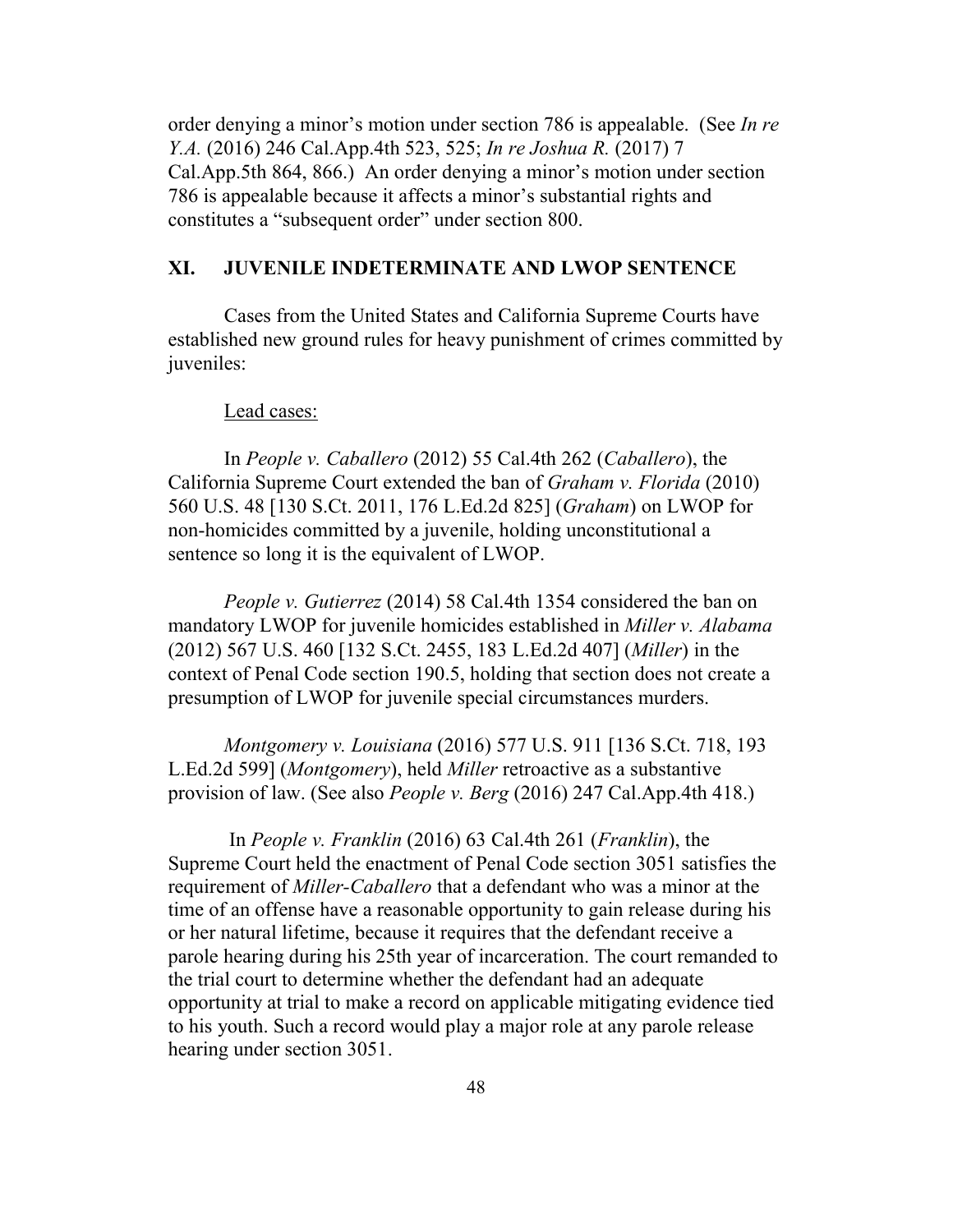*People v. Contreras* (2018) 4 Cal.5th 349 held a sentence of 50 years to life or 58 years to life for One Strike juvenile nonhomicide offender is the functional equivalent of LWOP and constitutes cruel and unusual punishment under *Graham.* The court remanded the case with directions for the trial court to consider any mitigating circumstances of defendants' crimes and lives and the impact of any new legislation and regulations on appropriate sentencing, and to impose a time by which the defendants may seek parole, consistent with the court's opinion.

When a juvenile offender seeks relief from a life-without-parole sentence that has become final, Penal Code section 1170, subdivision (d)(2), which permits most juvenile offenders to petition for recall of a lifewithout-parole sentence imposed pursuant to Penal Code section 190.5 after 15 years, does not provide an adequate remedy under *Miller*. Habeas relief is therefore available. (*In re Kirchner* (2017) 2 Cal.5th 1040, 1056.)

*In re Cook* (2019) 7 Cal.5th 439 clarifies the availability of a *Franklin* hearing to juvenile offenders with indeterminate and LWOP sentences whose cases are final, holding an offender entitled to a hearing under Penal Code sections 3051 and 4801 may seek the remedy of a *Franklin* hearing even though the offender's sentence is otherwise final. (*Id*. at p. 451.) In the first instance Penal Code section 1203.01, supplemented as necessary by Code of Civil Procedure section 187, provides an adequate remedy for the offender whose judgment is final to submit evidence for the benefit of the Board of Parole Hearings. (*Id*. at pp. 457-458.)

In *Jones v. Mississippi* (2021) \_\_\_ U.S. \_\_\_ , the United States Supreme Court ruled that in a case where defendant committed a homicide when he or she was under 18, *Miller* and *Montgomery* do not require the sentencing court to make a separate factual finding of permanent incorrigibility before sentencing the defendant to life without parole.

#### *Case on Review:*

The California Supreme Court is reviewing the question whether Penal Code section 3015, subdivision (h), violates the equal protection clause of the Fourteenth Amendment by excluding young adults convicted and sentenced for serious sex crimes under the One Strike law (Pen. Code,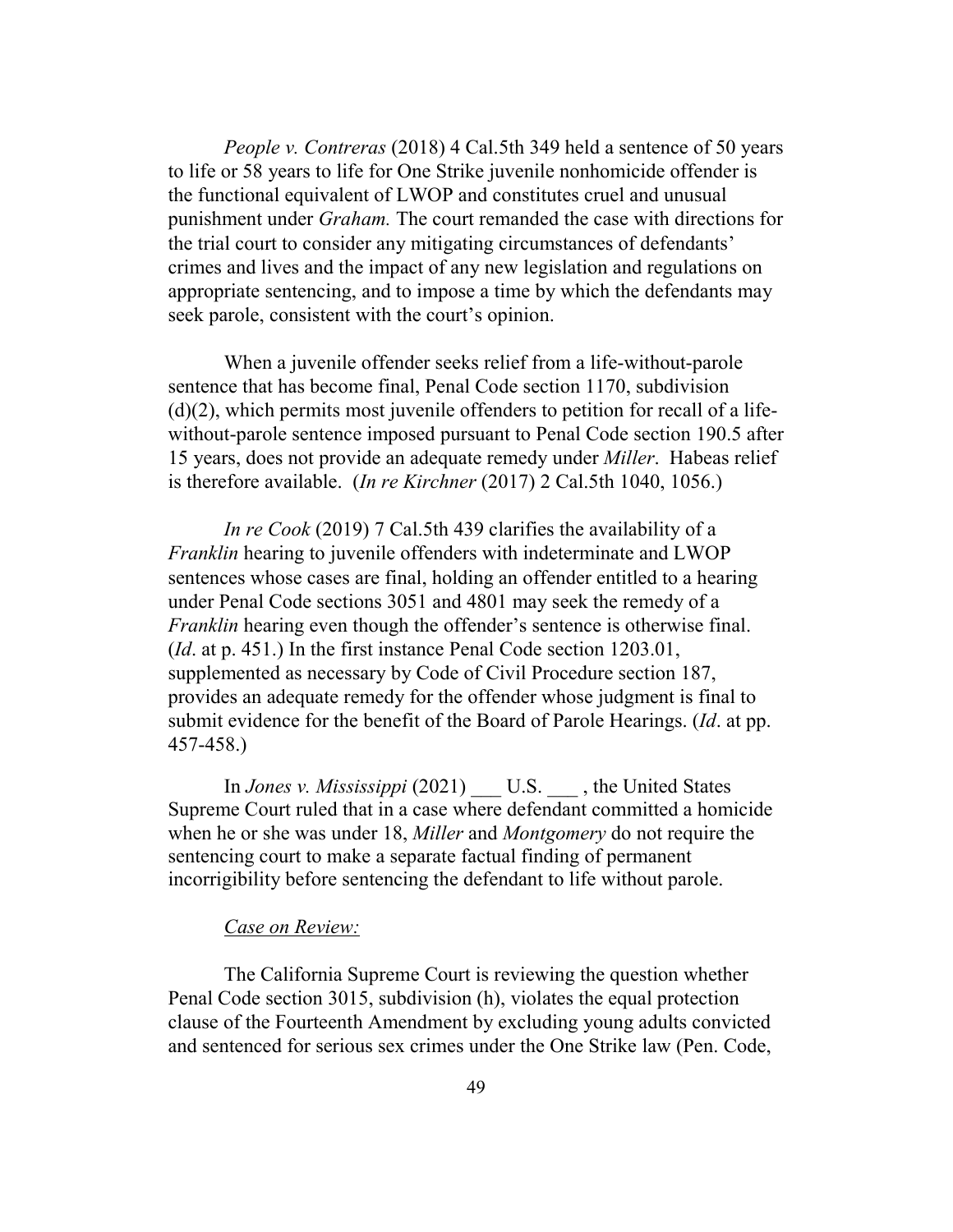§ 667.61) from youth offender parole consideration, while young adults convicted of first degree murder are entitled to such consideration. (*People v. Williams* (2020) 47 Cal.App.5th 475, review granted Jul. 22, 2020, S262229.)

### **XII. PROPOSITION 47 / Penal Code Section 1170.18**

Proposition 47 applies to juvenile adjudication and dispositions. (*Alejandro N. v. Superior Court* (2015) 238 Cal.App.4th 1209, 1224.) Moreover, Proposition 47 does not preclude relief when the disposition was pursuant to a plea agreement. (*T.W. v. Superior Court* (2015) 236 Cal. App.4th 646, 652-653.) In *Alejandro*, the minor's commercial burglary offense qualified for reclassification from a felony to a misdemeanor. (*Id.* at pp. 1217, 1226.) The Court of Appeal held the minor's maximum term of confinement must be reduced, and the minor was entitled to redesignate his juvenile adjudication as a misdemeanor. (*Id.* at 1226.)

In *Alejandro N.,* the court further held that a minor's redesignated misdemeanor offense entitles the minor to expungement of his or her DNA record if there is no other basis for retaining it. (*Alejandro N., supra,* 238 Cal.App.4th at pp. 1227, 1230.) However, two months after *Alejandro N.*  was decided, Assembly Bill No. 1492 was signed into law. (Stats. 2015, ch. 487; *In re J.C.* (2016) 246 Cal.App.4th 1462, 1471.) The bill amended Penal Code section 299, subdivision  $(f)$  – the statute that authorizes expungement of DNA records – to prohibit the expungement of a defendant's DNA record when his or her felony offense is reduced to a misdemeanor under Proposition 47. (*Id.* at p. 1472.) The *In re J.C.* court concluded, because Assembly Bill No. 1492 clarified the Proposition 47 law, it precluded the grant of expungements made prior to its enactment. (*Id.* at p. 1475-82.)

Juveniles who had to submit their DNA after suffering felony adjudications may not have their DNA profiles expunged after their offenses were reduced to misdemeanors under Proposition 47. (*In re C.B.* (2018) 6 Cal.5th 118.) The Court also found reading the statutory scheme to allow retention of a juvenile's DNA profile after his felony adjudication was reduced to a misdemeanor does not violate equal protection under the state and federal Constitutions. (*Id*. at p. 134.)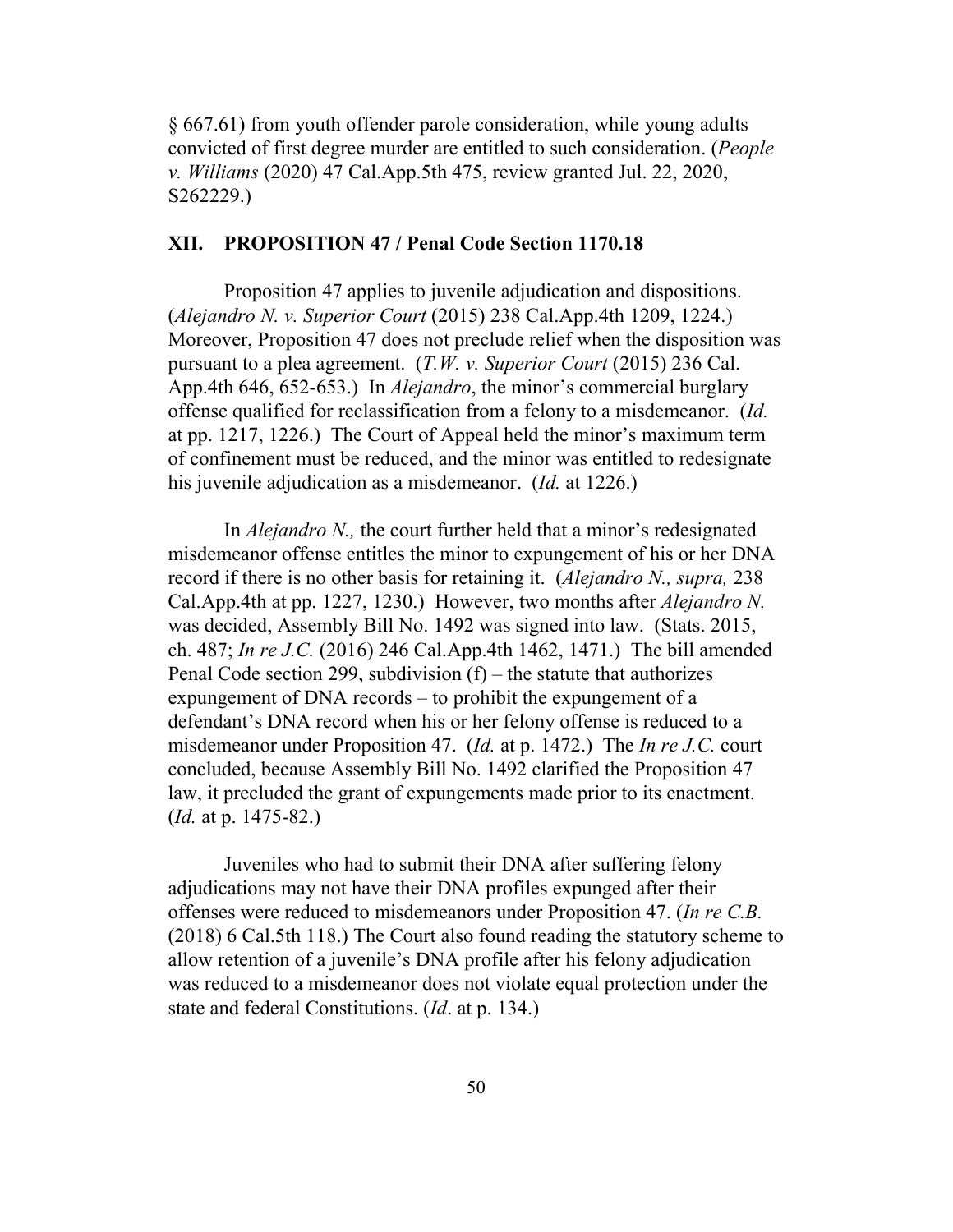Where a juvenile court accepts transfer of an entire delinquency case from another county, the transferee juvenile court has the power to rule on a Proposition 47 recall petition. (*In re I.S.* (2016) 6 Cal.App.5th 517, 524.)

### **XIII. ADDITIONAL RESOURCES**

Administrative Office of the Courts, Center for Family, Children and the Courts, Juvenile Delinquency:<https://www.courts.ca.gov/cfcc-delinquency.htm>

California Division of Juvenile Justice Website: [http://www.cdcr.ca.gov/Juvenile\\_Justice/index.html](http://www.cdcr.ca.gov/Juvenile_Justice/index.html)

California Juvenile Courts Practice and Procedure (2020), Seiser & Kumli, Matthew Bender (LexisNexis) [https://store.lexisnexis.com/products/seiser](https://store.lexisnexis.com/products/seiser-kumli-on-california-juvenile-courts-practice-and-procedure-skuusSku13057)[kumli-on-california-juvenile-courts-practice-and-procedure-skuusSku13057](https://store.lexisnexis.com/products/seiser-kumli-on-california-juvenile-courts-practice-and-procedure-skuusSku13057)

Central California Appellate Program's website, Juveniles (300/602), Delinquency Articles at: <http://www.capcentral.org/juveniles/delinquency/index.asp>

Center on Juvenile and Criminal Justice Website: [http://www.cjcj.org](http://www.cjcj.org/)

Differences in Handling Juvenile Delinquency Cases, available at: <http://www.capcentral.org/juveniles/delinquency/docs/602Differences.pdf>

First Appellate District Appellate Project's website (search Delinquency under Practice & Legal Guides in Research Resources) at: <http://www.fdap.org/resource/articles>

Grossman, Jonathan, "Youthful Offenders in Adult and Juvenile Court," available at:<http://www.sdap.org/downloads/research/criminal/youth.pdf>

Quick, Lori, Issues in Juvenile Delinquency Dispositions, available at: <http://www.sdap.org/downloads/research/criminal/delinquents.pdf>

Evident Charge (formerly National Council on Crime & Delinquency & the Children's Research Center) Website: [www.evidentchange.org](http://www.evidentchange.org/)

Pacific Juvenile Defender Center Website: [http://www.pjdc.org](http://www.pjdc.org/)